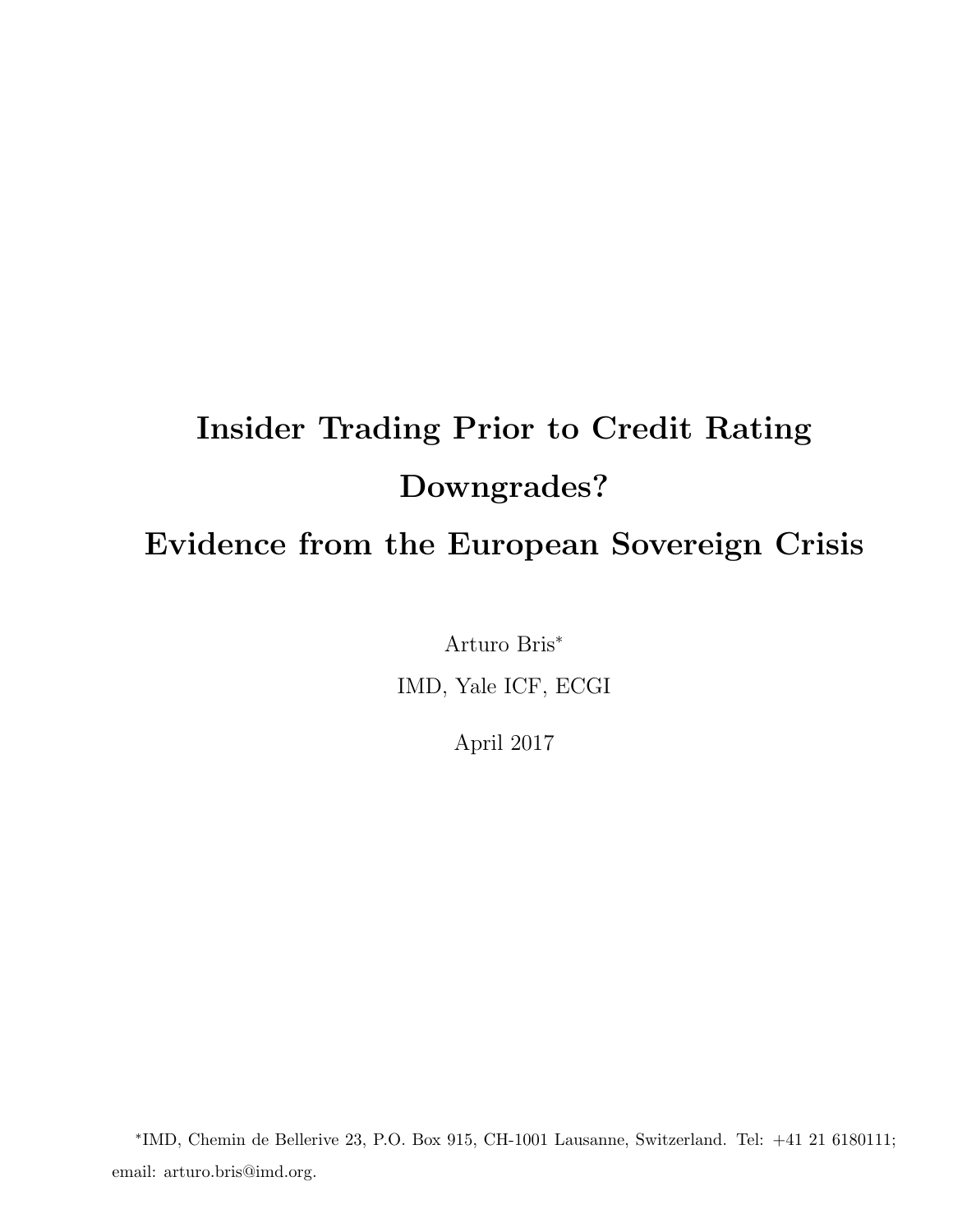#### Abstract

Our paper presents strong evidence of securities lending market anticipation of sovereign bond dowgrades in Europe during the period 2008 − 2012. We construct a sample of bonds from 18 European countries which includes members of the Euroland; EU, non-euro members, as well as non-EU countries. We find that, in the five days preceding a downgrade to speculative grade, securities lending demand and supply increase significantly with respect to the non-downgrade periods for the same issue. We rule out that CRAs use this information to form their decision regarding the downgrade because of the special  $T + 3 + 1$  settlement and reporting period for securities lending transactions in Europe. We find that the increases in lending demand and supply are only significant for downgrades that surprise the market, i.e. downgrades that are not preceded by a previous downgrade or an outlook revision within the past 30 days. The difference in results between these two types of downgrades is evidence against investors using publicly available information to benefit from securities lending.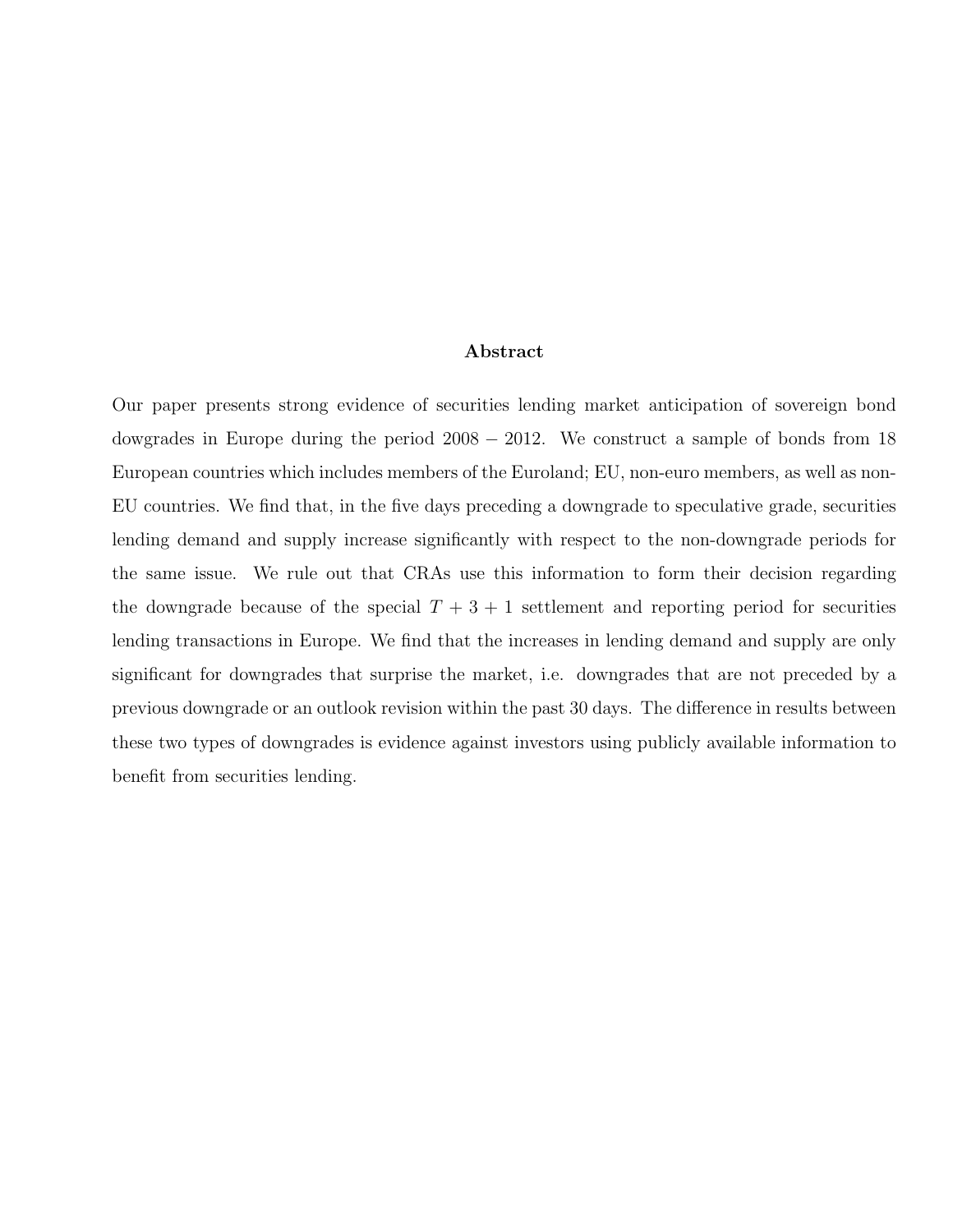"Question 5e: Could a short sale on sovereign debt be considered covered by a repo contract executed in the days following the short sale but with the same settlement date as the short sale (e.g. a spot next repo for a  $T+3$  cash sale)? Answer 5e: Yes, it is possible to cover a short sale by entering into a repo contract afterwards provided that: 1/ prior to the short sale, the short seller entered into one of the arrangements with a third party under article  $13(1)(c)$  of the Regulation and article 7 of the ITS (e.g. obtained an "easy to purchase sovereign debt confirmation" according to article 7(5));

2/ the repo contract has an earlier or the same settlement date as the short sale, so that the delivery of the relevant sovereign debt can be effected when it is due."

"Questions and Answers: Implementation of the Regulation on short selling and certain aspects of credit default swaps", European Securities Markets Authority, September 13, 2012

# I Introduction

The Washington Summit of the G-20 Leaders on November 15 2008 marked the beginning of a regulatory revolution in financial markets that is still going on. On the background of such regulatory overhaul was the Lehman Brothers collapse and its devastating consequences, including the social pressure to control the incentives of financial institutions and their executives, to enhance transparency and accountability, and to restore trust in financial markets. Credit Rating Agencies (CRAs), as an important agent in these, were partly blamed for the crisis because of their inability to appropriately identify the risks of certain firms and securities. World leaders encouraged financial regulators to design and enact rules that would ensure that "credit rating agencies meet the highest standards [...] and that they avoid conflicts of interest, provide greater disclosure to investors and to issuers, and differentiate ratings for complex products."<sup>1</sup> Almost ten years later, such call for stringent regulation of CRAs has mainly materialized into the specific provisions contained in the Dodd–Frank Wall Street Reform and Consumer Protection Act (2010), and especially in the EU Regulation on Credit Rating Agencies approved by the European Parliament on January 16, 2013.

The role and impact of corporate credit ratings has been extensively studied in the literature (see Bongaerts et al., 2012; Boot et al., 2006; and Cantor, 2004 for earlier references). In the context of

<sup>&</sup>lt;sup>1</sup>Final Communiqué of the G20 Special Leaders Summit on the Financial Situation, Washington DC, November 14-15, 2008.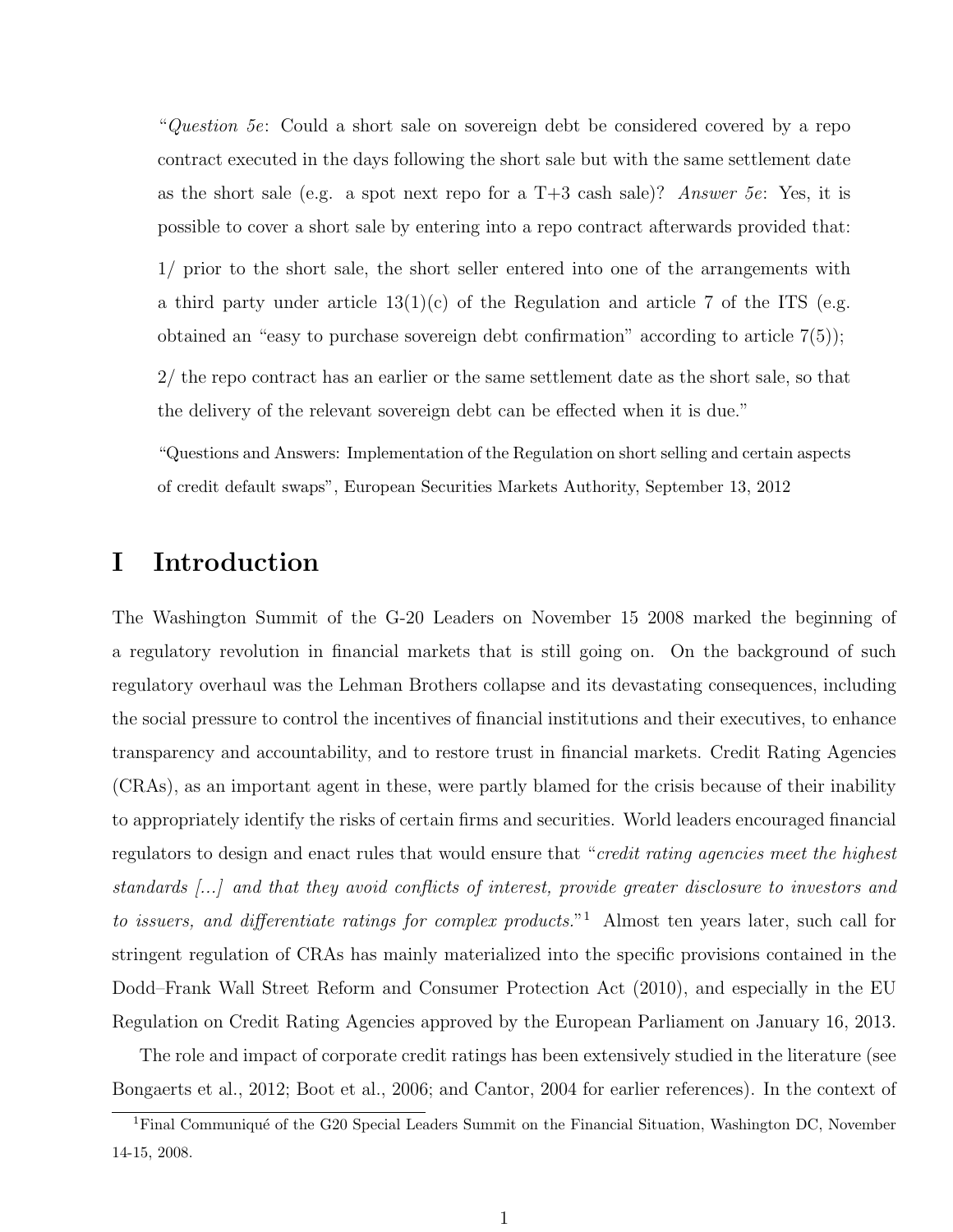the recent European Sovereign Debt crisis, CRAs have been partly blamed for the fate of the Greek, Portuguese and Irish sovereign bonds. Indeed, public consultation by the European Commission highlighted some market participants' concerns regarding the methodology and information that CRAs use to establish their sovereign ratings. Others consider instead that the criticism that CRAs precipitated the euro area crisis is largely unjustified, because their downgrades merely reflected the seriousness of the problems that some Member States were currently facing. In that regard–it is argued–ratings followed markets rather than the opposite.<sup>2</sup>

In this paper we investigate a particular aspect of the CRAs activity—the interaction with market participants. In the last years, there have been accusations of insider trading against: S&P in the US<sup>3</sup>, S&P and Moody's in Italy<sup>4</sup>, and Moody's in Australia<sup>5</sup>. These claims are based on potential leakages of information from employees of rating agencies or government officials to investors, who in turn exploit such information in their benefit, before the downgrade has been properly announced to the market. While the accusations have not been yet sustained, the fear that CRAs information is made privately available and exploited by a few is a regulator's concern. In the original draft of the CRA European Directive there was a proposal to force CRAs to communicate their ratings to the sovereigns involved three days prior to the public announcement. The proposal was disregarded by the European authorities on the ground that an extension of the period from the current twelve hours to three days would increase the risk of market abuse.<sup>6</sup>

Michaelides et al (2015) analyze the stock market performance around 874 rating changes in 65 countries, and find significant abnormal returns in the five days prior to the public announcement. Henry et al. (2011) find that short selling is significantly large in the year prior to a corporate bond downgrade. These papers therefore suggest that somehow investors anticipate the behavior of CRAs. However, establishing the causality of the relationship between market variables and CRAs behavior is quite difficult. Indeed, Michaelides et al (2011) conclude that, because their abnormal returns are larger in countries with weak legal systems, this is probably evidence of leakages of private information. However, Henry et al. (2011) show that, as short sales are not significantly high in the days immediately preceding the downgrade announcement, it is more likely the case

<sup>2</sup>See House of Lords, European Union Committee, 21st Report of Session 2010–12: "Sovereign Credit Ratings: Shooting the Messenger?"

<sup>3</sup>New York Times, August 15, 2011, "Was There Insider Trading on S.&P.'s Downgrade?

<sup>4</sup>Wall Street Journal, January 20, 2012.

<sup>5</sup>The Australian, December 28, 2012.

<sup>6</sup>See Public Consultation on Rating Agencies, European Commission, November 5, 2010.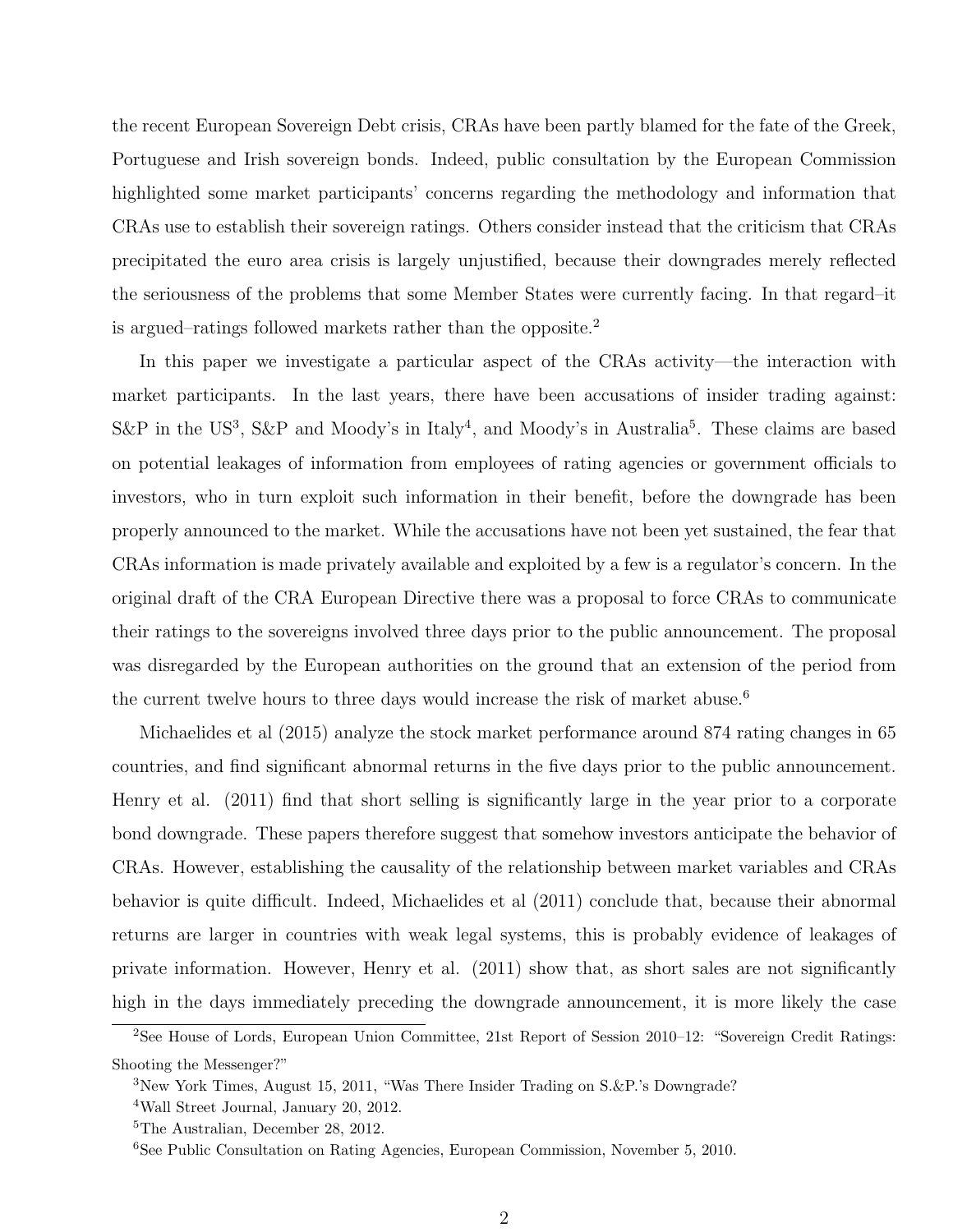that CRAs use information from the market to make their decisions.

Our focus is not on the equity or bond markets, but rather on the securities lending market. There are several advantages of studying this market. The first and most important one is that a special characteristic of the securities lending market in Europe is that, until October 2014, transactions are known to the market at day  $T+4$  relative to the transaction day. This is because the settlement period for loans of sovereign bonds in Europe is three days.<sup>7</sup> Besides, because these trades happen over the counter, the database that is commonly used by market participants (DataExplorers) reports transactions at day  $T + 1$  relative to the settlement date. It immediately follows that a securities lending transaction involving a European sovereign bond that happens two days before a downgrade of the issuer is not known by either other securities lenders/borrowers, nor by the rest of the market.

A second advantage of the securities lending market, especially compared to the market for Credit Default Swaps, is that our data allow us to identify shifts in the supply and demand curves for a particular issue. In the spirit of Cohen et al. (2007), we can analyze market behavior and expectations beyond reporting prices and volumes. Finally, even though there is a simultaneous relationship between the CDS market and the securities lending market (Ammer et al., 2007; and Chan-Lau & Kim, 2004), the ability of the CDS community to avert in the last years a credit event to trigger swap payments (for instance in the case of the Greek debt restructuring), makes the securities lending market more appropriate for traders to benefit from private information.<sup>8</sup>

Several authors have studied the securities lending market. Saffi and Sigurdsson (2011) analyze the impact of securities lending on market efficiency. Kaplan et al. (2013) conduct a market experiment by exogenously increase the lending supply, and find no adverse impact of securities lending on security prices.<sup>9</sup> However, most of the papers in the literature analyze the corporate bond market, not the sovereign market. The reason is that, by and large, the objective of government securities lending is not to generate a short sale, but rather to borrow money using the sovereign as collateral. Therefore, in the data is difficult to distinguish a securities borrowing transaction (which

<sup>7</sup>On July 23, 2014, the European Parliament approved Regulation 909/2014 on "Improving securities settlement in the European Union and on Central Securities Depositories" that entered into force on January 1, 2015. Such regulation reduced the settlement period from T+3 to T+2 days. The new rules applies to transactions concluded on the exchange regulated market and in the alternative trading system (ATS) secured with the clearing guarantee system. It has however extended informally to all markets and securities.

<sup>8</sup>See Credit Lime, December 28, 2011: "When a short beats a CDS".

<sup>&</sup>lt;sup>9</sup>See also Duffie et al.  $(2002)$ .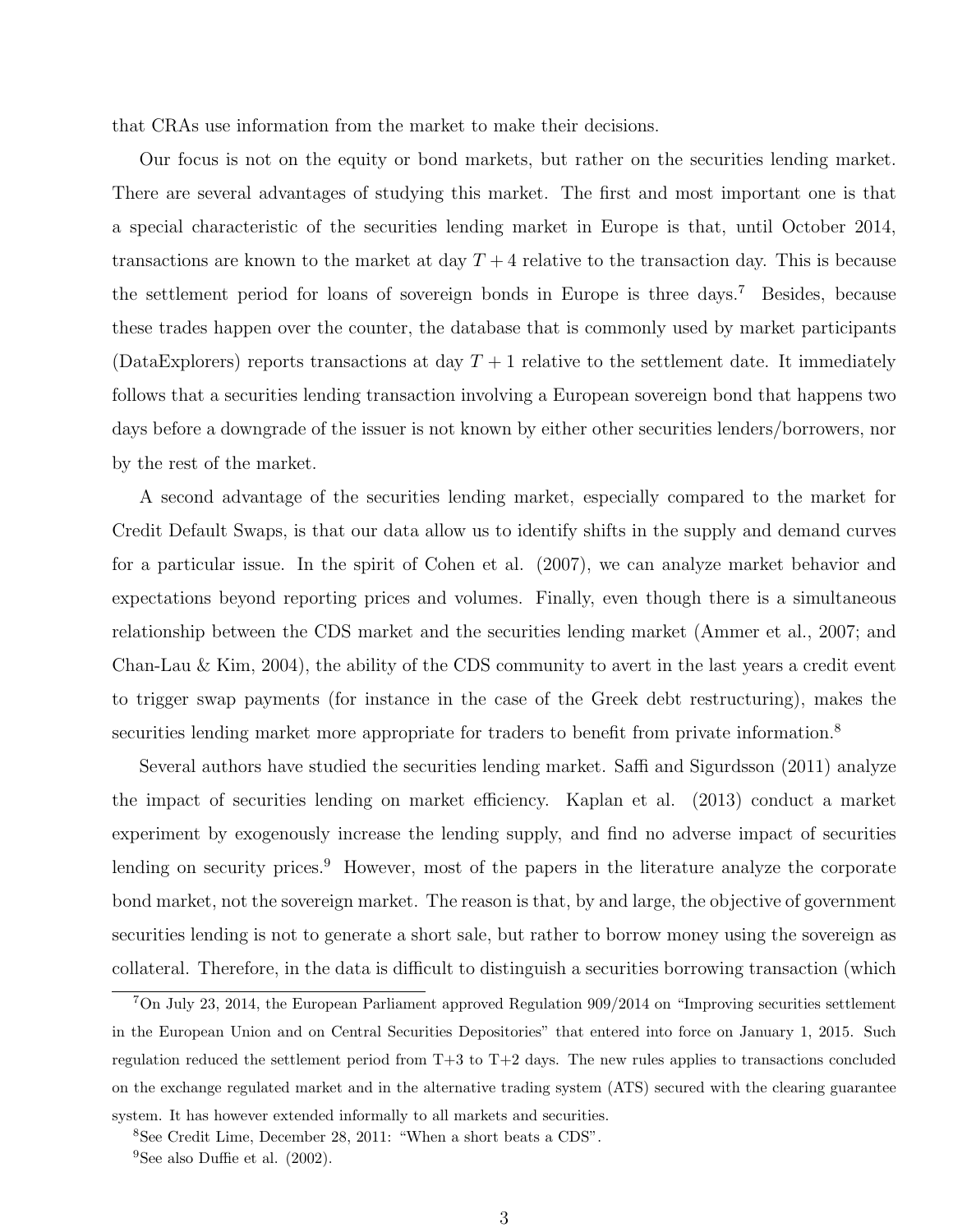is motivated by traders willing to short a sovereign bond) from a cash borrowing transaction (a repo). Additionally, lending sovereign bonds does not necessarily imply shorting sovereign bonds. Very often institutions borrow sovereign bonds in order to collateralize other transactions, including securities lending. For example, a broker-dealer can be borrowing equities from a lender who requires sovereign debt as collateral; therefore they will borrow the sovereign debt to collateralize the transaction. Other financial transactions that may require sovereign debt as collateral include derivatives and futures and options<sup>10</sup>. More recently, Aggarwal et al.  $(2016)$  have also studied the securities lending market for European sovereign bonds, and found that securities lending allows borrowers to upgrade to high-quality collateral that can be used to obtain financing in the repo market.

We use the DataExplorers European government bond daily buy-side files between June 2006 and October 2012, which contain information regarding lending amount and fees for government bonds (central government and governmental institutions) issued in 18 countries. Before June 28, 2006, the DataExplorers information is only published with a weekly frequency. We stop our sample on October 2012 because on November 2012 the European Union enacted new rules prohibiting naked short sales of European government bonds. Data Explorers records daily bond loan information from about 100 participants representing approximately 85% of the OTC securities lending markets. Such information is voluntarily reported in exchange for having access to the consolidated information. This information includes transaction data, which DataExplorers do not make available to academics. Instead, we only have access to the total securities lending supply and demand on the day, and the average lending fees. We have securities lending information from 6, 052 bonds from 18 countries, and we complement this information with price and yield bond information from Datastream. Our final sample consists of more than 1.2 million of daily observations at the issue level.

We also collect information regarding the history of bond rating changes in those countries by S&P, Moody's, and Fitch. Our dataset includes changes in the outlook of the sovereign as well. There are 72 downgrade events in the sample period: 68 downgrades and 2 upgrades. We further distinguish between downgrades between different rating categories (*notch* downgrades), and downgrades from investment to speculative grade  $(junk$  downgrades). There are 6 downgrades of the latter type, all corresponding to only three countries: Greece (3), Ireland (1), and Portugal

<sup>10</sup>Securities Finance Trust Company (2012).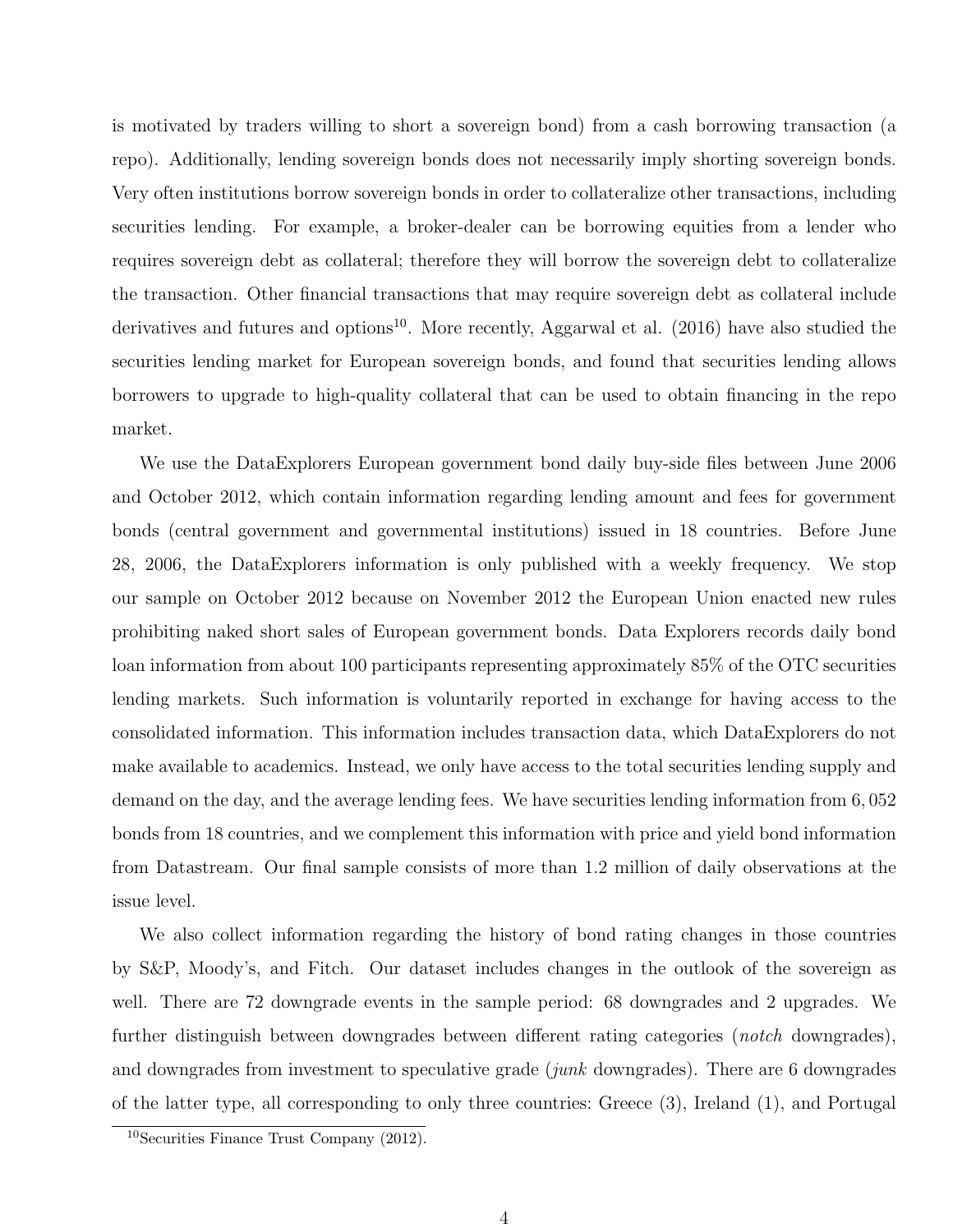(2). We then generate indicators of the pre-rating periods for all of these events, and try to identify abnormal shifts in demand, supply, and utilization (the ratio of demand to supply) rates, as well as changes in lending fees around the downgrade.

In order to distinguish between securities lending and cash lending transactions, we exploit the magnitude and richness of the dataset. Intuitively, repo transactions (cash lending agreements) are in the benefit of the securities lender, so typically cash flows are beneficial to the securities borrower. Instead, securities lending transactions are in the benefit of the securities borrower, so the lending fee will be generally higher than the interest received on the collateral. Consequently, securities lending transactions are by definition more costly to the borrower, so even in the absence of an indicator of the type of transaction, we can identify securities lending transactions are those where the lending fee is high enough. We therefore identify *special* bonds (high lending fees) and consider that these are normally the underlying asset in a securities lending transaction. We then estimate panel regressions with country controls and issue-fixed effects, distinguishing between cheap-to-borrow and expensive-to-borrow bonds.

We first find a significant increase in utilization rates in the days prior to the announcement of a junk downgrade. Average utilization of Greek, Irish, and Portuguese bonds is 21.6% of the available lending supply five days before the corresponding downgrade announcement, and it increases to 23.37% one day before. It then reaches up to 25% at  $t = +3$ , and goes back to its original levels at date  $t = +8$ . Because of the settlement and disclosure dates described above, the securities lending activity reported at  $t + 3$  is happening before the downgrade announcement.

The increase in utilization rates is not reflected in the prices of the bonds involved. We estimate cumulative abnormal returns before, at, and after the announcement of a credit rating event. We find that in the five days preceding a notch downgrade, bond prices experience a positive and significant abnormal return of 0.11%. However the notch downgrade announcement is associated with a oneday abnormal return of −0.19% (significant at the 1% level). In the case of junk downgrades, we do not find significant abnormal returns either prior or at the announcement in Greece, but they are both negative and significant in the case of the Ireland downgrade. For Portugal, we find positive and significant pre-announcement returns, and negative and significant at-announcement returns.

We then run panel regressions to explain the dynamics of securities lending demand, supply, utilization and fees. We control for macroeconomic conditions (euro-dollar exchange rates, the German benchmark ten-year bond yield), country-specific variables (the MSCI country stock market index), bond characteristics (yield, daily return, maturity controls, bond liquidity), as well as determinants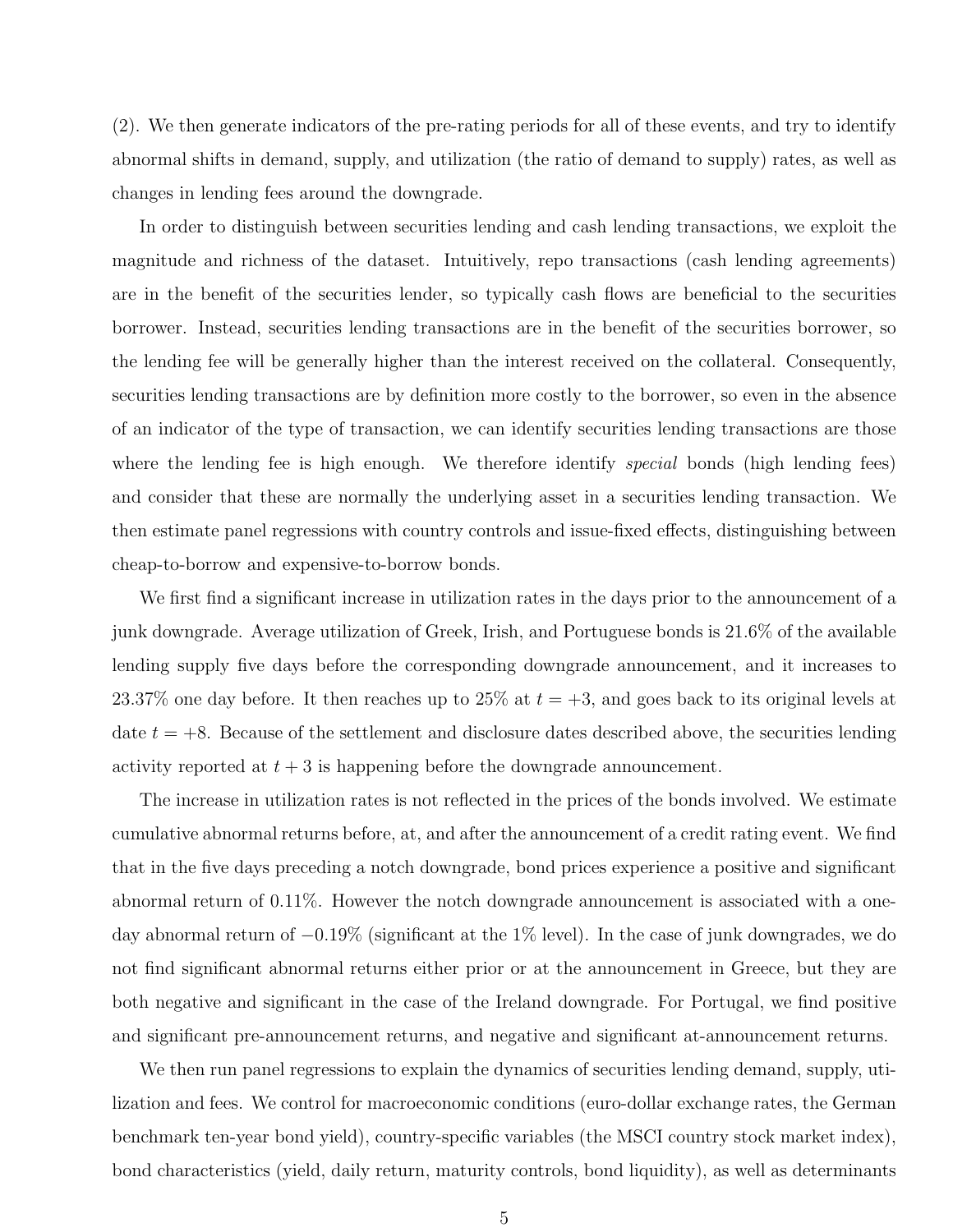of stock lending (the euro overnight rate index or EONIA, the average utilization for all secuties loans that day, CDS spreads). We also estimate regressions with issue-fixed effects. We isolate securities trading transactions motivated by shorting demand by controlling for the specialness of the bond.

We find very weak evidence that investors anticipate notch downgrades in Europe. For the whole sample of downgraded bonds there is no significant movement in either lending supply or demand. In the subsample that includes only Greece, Ireland, and Portugal, we find that, in the five days prior to the downgrade, the securities lending demand reduces signficantly by 0.1%. By rating agency, this effect is concentrated among Moody's and Fitch's notch downgrades: in the five days before the announcement, securities demand reduces −0.69% and −1.69% per day on average, respectively (significant at the 1% level). However we do find that securities lending demand increases significantly before S&P notch downgrades  $(+2.52\%$ , significant at the 10% level). The final impact of the notch downgrade on borrowing costs is not significant before the announcement.

In the case of downgrades to speculative grade (*junk downgrades*, which correspond to only three countries in the sample but to all three CRAs), we find that, prior to the downgrade announcement, both securities lending supply and demand rates increase signficantly. Such effect is associated to a significant reduction in borrowing fees. There is strong evidence of market anticipation which translates into securities lenders willing to increase their supply of bonds–which, in the expectation of a downgrade, will be settled at a lower value three days later, and securities borrowers increasing their demand for shorting purposes. Such shifts in the demand and supply curves result in lower borrowing fees and higher bond utilization rates, which is a potential indication of increasing (naked) short sales prior to the downgrade of a sovereign issue.

These results have two potential explanations. One explanation is that (similar to Henry et al., 2011) investors anticipate sovereign downgrades on the basis of public information. A second explanation is that some investors possess private information (acquired from CRAs or from the governments involved) regarding an upcoming downgrade. We separate out these two hypothesis by considering only those rating events which are not preceded by market news: we define a *new* downgrade as one where no previous downgrade has happened in the previous 30 days, and where no CRA has published an outlook revision. There are 32 new notch downgrades in the sample, but only five junk downgrades that qualify as new downgrades: one by S&P (Portugal, January 13, 2012), three by Moody's (Greece, June 14, 2010; Ireland, July 13, 2011, and Portugal, July 5, 2011), and one by Fitch (Portugal, January 13, 2012).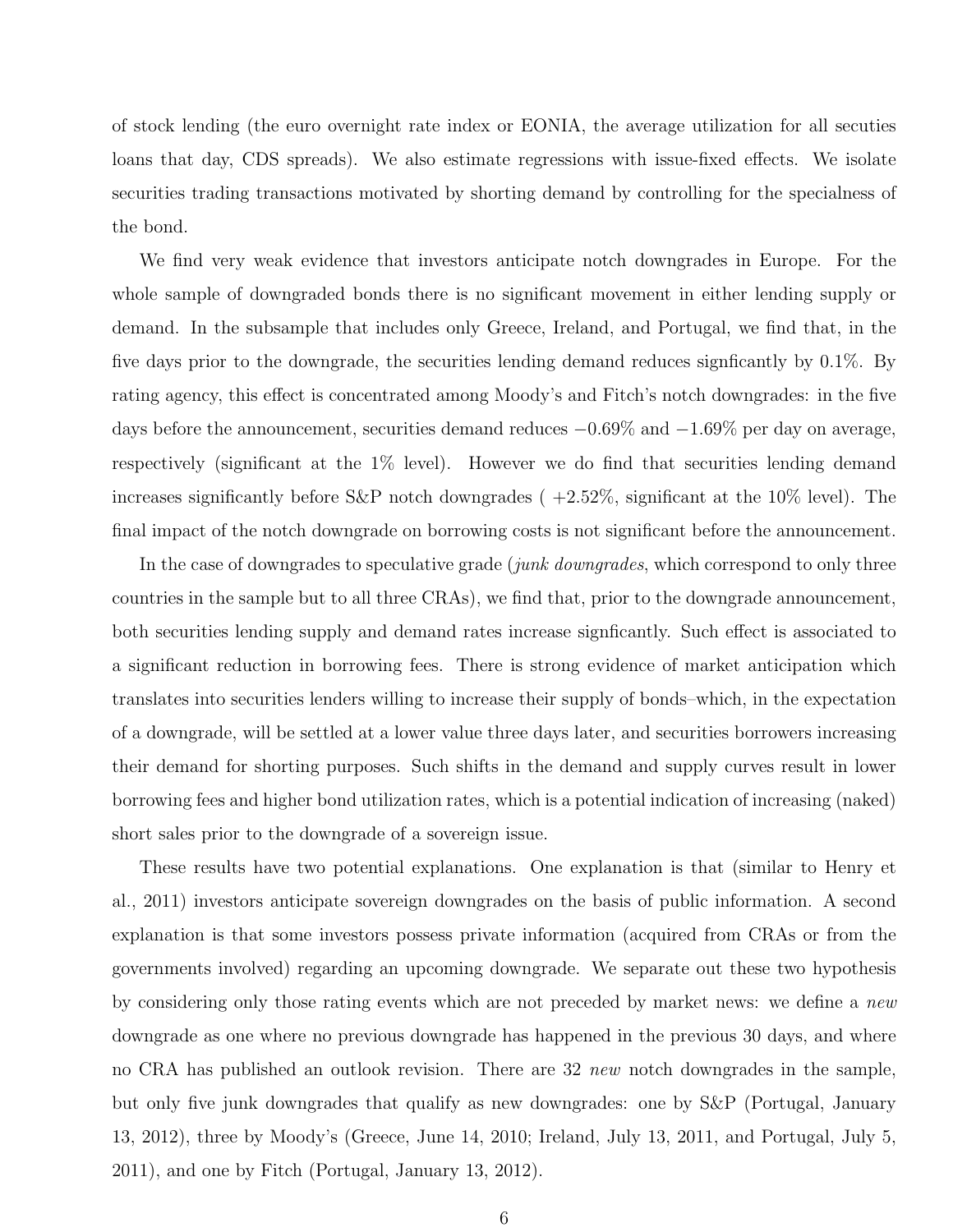The relevance of our results lies on the fact that the previous effects are mostly concentrated among new ratings. This evidence contradicts the public information hypothesis, because we do not find significantly higher securities lending activity when there are clear public signals of a potential downgrade within the previous month, but rather the opposite: securities lending is more intense when the information regarding the downgrade is more valuable because it is not known by the market. Furthermore, the behavior of securities lending markets prior to junk downgrades is consistent across CRAs. For all five of the new downgrades there is evidence of increasing lending supply and demand, and lower lending fees. Our results are also robust to excluding Germany for the sample, restricting the sample period to the post-2008 observations, and restricting the predowngrade window to exclude securities lending transactions that are settled after the downgrade announcement.

"ESMA also observed cases of external communication consultants supporting one or more CRAs in the disclosure of rating actions, with an outsourcing agreement which allows confidential rating information to be shared with the consultants before a rating action is published. ESMA is concerned that these practices may impair the CRAs' ability to directly control confidential information on credit ratings from being: i) disclosed; and ii) used or shared for the purpose of trading in financial instruments, or for any other purpose other than the credit rating activity. CRAs must ensure that any confidentiality agreements adequately protect the confidentiality of ratings information, and that they set up appropriate controls to actively monitor and verify that there is no inappropriate use of the information."<sup>11</sup>

The next Section of the paper describes the sovereign rating process to differentiate it from the better known corporate bond rating process. In Section III we describe our bond data, securities lending variables, as well as rating downgrade information. Section IV analyzes the securities lending market and explains the differences between securities lending and cash lending transactions, and how we use such difference in the paper. The results of our study are presented in Section V. We conclude after a final section (Section VI) that presents some robustness tests.

<sup>&</sup>lt;sup>11</sup>European Securities and Markets Authority, "Credit Rating Agencies, Sovereign ratings investigation. ESMA's assessment of governance, conflicts of interest, resourcing adequacy and confidentiality controls", December 2014.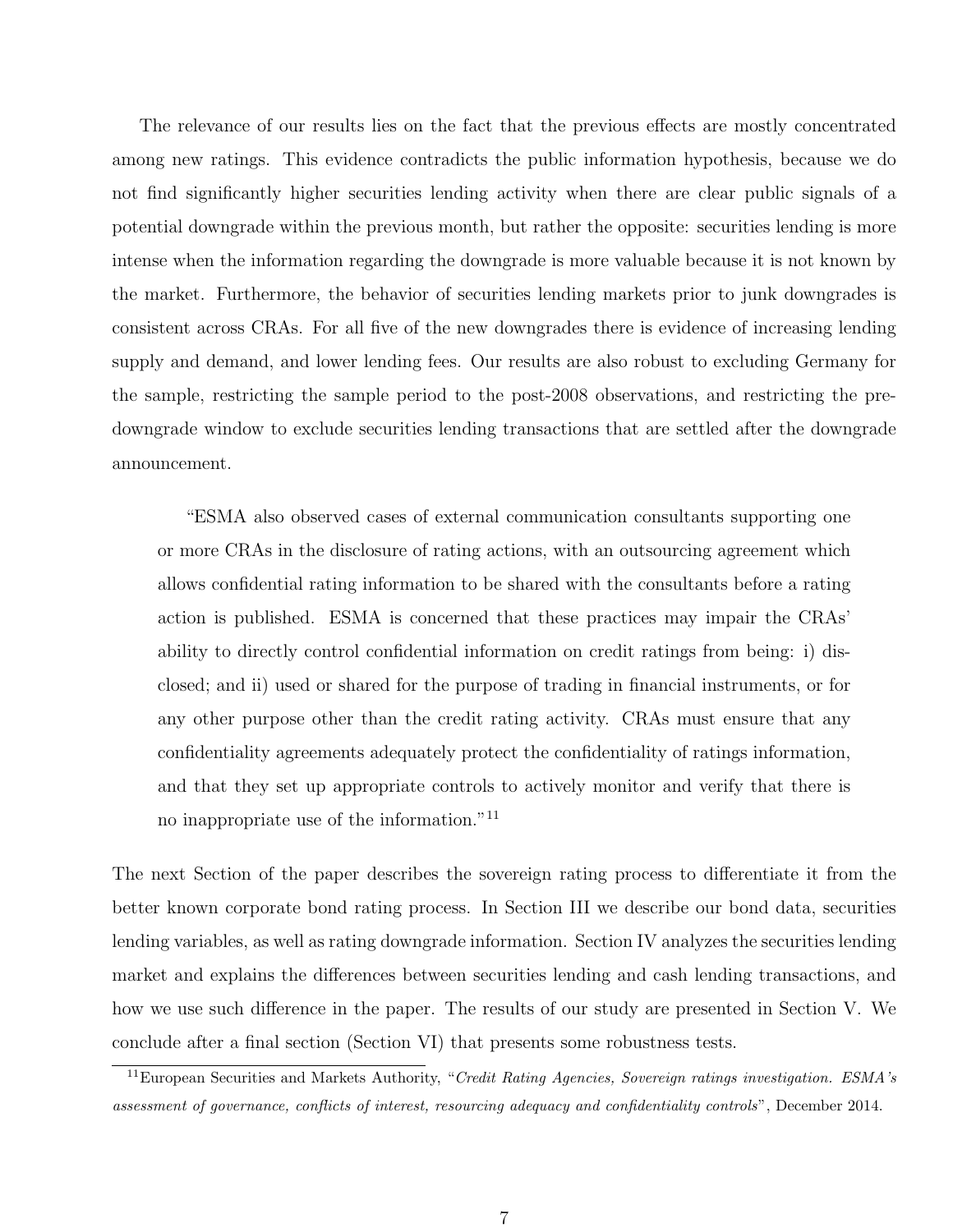# II The Mechanics of Sovereign Bond Ratings

# A Rating Process

The process of rating a sovereign bond is somehow different from the mechanics that apply to corporate bonds (see Gaillard 2012 for an excellent description of the process). Usually sovereign ratings start with a formal request by a government to rate a particular debt issue (Standard and Poors, 2012; FitchRatings, 2012), unless the rating is unsolicited. The 2009 European Directive requires that CRAs state prominently in the credit rating "whether or not the rated entity or related third party participated in the credit rating process and whether the credit rating agency had access to the accounts and other relevant internal documents of the rated entity or a related third party" (EU Regulation 1060/2009). The directive also mandates CRAs to specify their policies regarding the issuance of unsolicited ratings<sup>12</sup>. Among the countries in our sample,  $S\&P$  issues unsolicited ratings on Belgium, France<sup>13</sup>, Germany, Italy, Netherlands, Switzerland and the UK.<sup>14</sup> Moody's list of unsolicited issuers in Europe includes France, Germany, Italy, Netherlands, Switzerland, and the UK. Fitch publishes unsolicited ratings for France, Portugal, the UK, Germany, Netherlands, Switzerland, Austria, Spain, Norway and Sweden. Not surprisingly, only AAA countries (Germany, Netherlands, Switzerland and the UK) do not request ratings because these are mostly demand driven and produced by the CRAs anyway.<sup>15</sup> That the rating is unsolicited does not mean that the sovereign does not participate in the rating process. S&P reports (House of Lords, 2011) that out of the 15 unsolicited ratings it produces, only Germany, Netherlands and Switzerland do not meet with them on a regular basis as of 2011.

<sup>12</sup>Such policy is similar for the three main CRAs: they usually decide to issue an unsolicited rating if it is useful to capital markets, and if there is sufficient information that is publicly available to produce the rating.

<sup>&</sup>lt;sup>13</sup>France had a bitter reaction to CRAs in response to its downgrade by Moody's on November 2012. Under new enacted rules, CRAs can only issue unsolicited ratings three times a year designated in advance by the CRA and may publicly release the change between the market close and one hour prior to the market open.

<sup>&</sup>lt;sup>14</sup>Interestingly, on February 24th 2011, S&P announced that it would start issuing sovereign ratings on the United States on an unsolicited basis. This was caused by S&P losing its rating agreement with the US government.

<sup>15</sup>As of December 2012, other countries with unsolicited ratings were: Argentina, Australia, Cambodia, India, Japan, Singapore, Taiwan, and the US (S&P); Kenya, Mauritius, Nigeria, and Zambia (Moody's); and Argentina, Bolivia, Australia, Ecuador, Mongolia, Turkey, Canada, Taiwan, Malaysia, Mozambique, Sri Lanka, Bulgaria, India, Estonia, Japan, Vietnam, Thailand, China, Singapore, Jamaica, New Zealand, Costa Rica, Dominican Republic, Czech Republic, Latvia, Lithuania, USA, Cyprus, Slovenia (Fitch).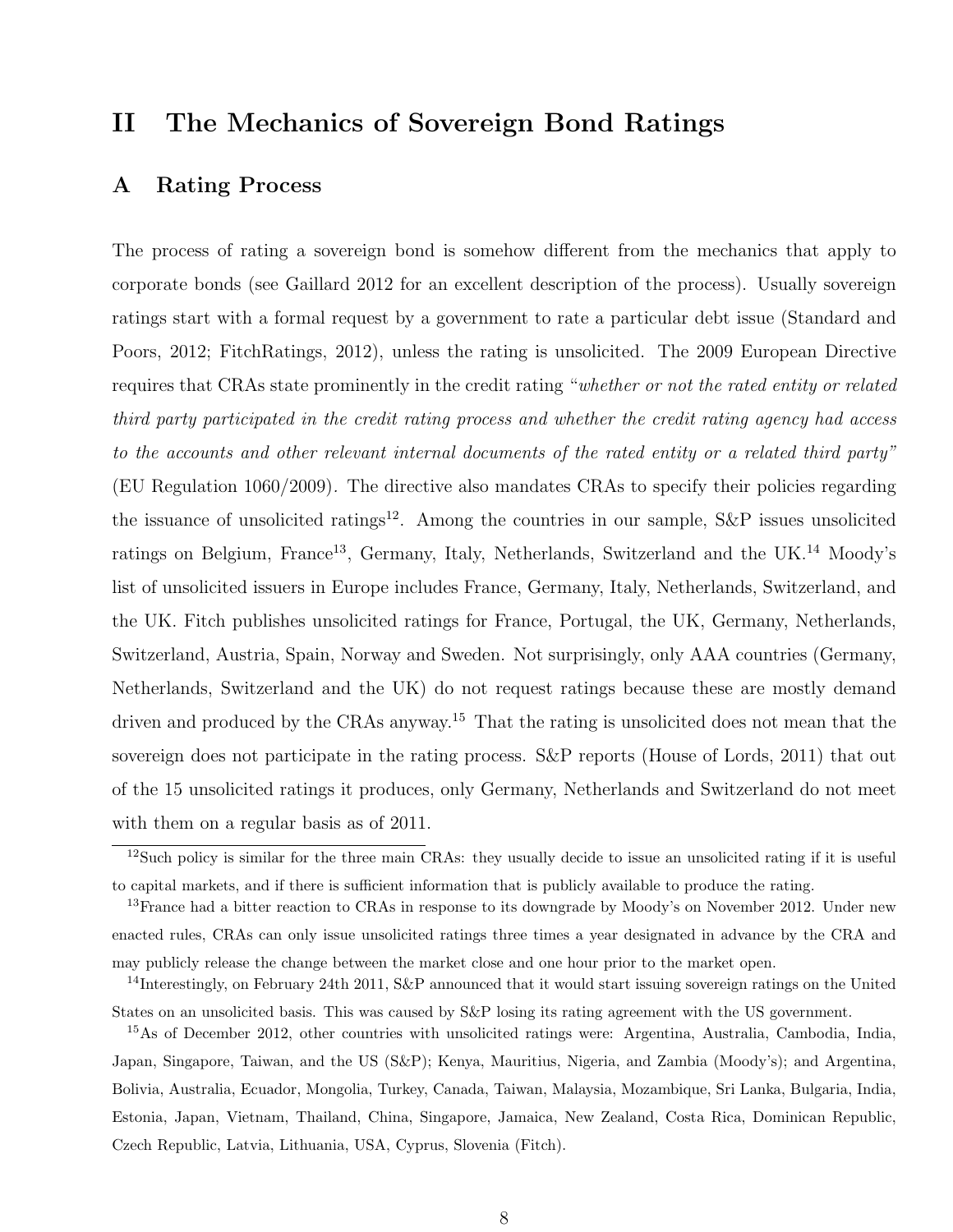When a rating agreement exists, the initial process usually takes four to six weeks to complete, and includes an analysis of publicly reported financial information of the country, as well as meetings with government, central bank, and private sector representatives. The three CRAs generally notify the issuer of the rating and the outlook, providing a rationale for the decision. Fitch and S&P ratings can be appealed prior tCFo their publication if new factual information is presented. Moody's ratings cannot be appealed (Gaillard, 2012). In addition to notifying the issuer, CRAs typically signal in advance their intention to consider rating changes. They use negative review or watch notifications to indicate that the downgrade is likely within the next 90 days (IMF, 2010).

Once the final decision has been made, CRAs have the obligation to inform the issuer of the rating, in advance of its publication. The advance copy time is of 12 hours in the EU (per the EU  $2009$  Directive<sup>16</sup>), and two hours in other regions. The information contained in these reports is confidential and cannot be disclosed or released prior to its publication by the CRAs. In recent years, and because of the criticism that CRAs have been exposed to, ratings are usually disclosed to the public after markets close.

Although CRAs are extremely opaque on the fees they charge governments for their service, the few disclosures available<sup>17</sup> suggest that for Public Finance ratings, fees range from  $$50,000$  to \$200,000.

# B Short and Long Term; Local and Foreign Currency Ratings

S&P, Moody's, and Fitch produce two distinct types of sovereign credit ratings: issuer ratings and debt ratings (referred to as *senior unsecured ratings*). Issue and issuer rating should only differ at the lowest rating levels. However, CRAs tend to assign debt ratings somehow automatically and based on pre-prescribed correlations, that is why they are of very little utility. At most rating levels, both tend to be equal (Vir Bathia, 2002). Additionally, for the same sovereign there may be several issuers with different ratings: for example, both the Kingdom of Spain and the Instituto de Crédito Oficial (the Public Lending Institute) are rated even though they both represent the same sovereign bonds.

For each issuer, S&P, Moody's and Fitch issue short-term and long-term ratings.<sup>18</sup> They match

Becker and Milbourn (2011) and Cornaggia et al. (2012).

<sup>16</sup>http://www.esma.europa.eu/system/files/L 302 1.pdf

<sup>&</sup>lt;sup>17</sup>See, for instance: Standard & Poor's Ratings Sewices U.S. Ratings Fees Disclosure, January 16, 2007. See also

<sup>&</sup>lt;sup>18</sup>Moody's generates long- and short-term foreign currency ceilings as explained below, but not ratings.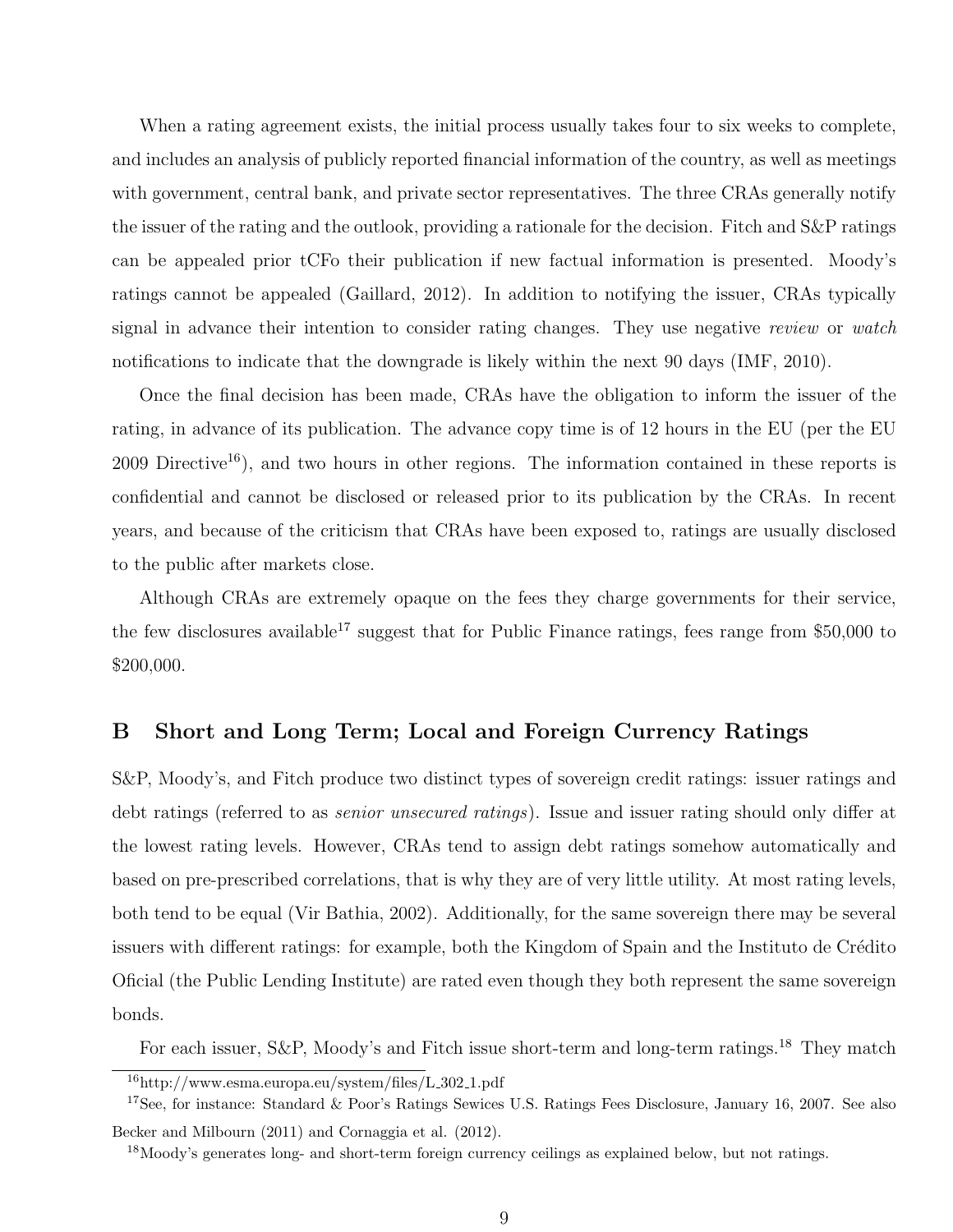the maturity of the corresponding bonds. Short-term ratings indicate the potential level of default within a twelve-month period. Fitch and Moody's scales for short-term and long-term ratings are different. While long-term ratings follow the usual alphabetical scale from AAA to D, short-term ratings range from F1+ (best quality grade), then F1, F2, F3, B, C, and finally D (Default).<sup>19</sup> Moody's system is somehow similar.

Additionally, the three CRAs produce local- and foreign-currency ratings, depending on the currency of the corresponding issue. Local currency sovereign ratings reflect the CRA's opinion on the capacity and willingness of a government to raise resources in its own currency to repay its debt obligations to bondholders on a timely basis (Moody's, 2008). The foreign currency rating reflects the capacity of the government to mobilize foreign reserves to repay its debt on a timely basis. Moody's and Fitch's foreign currency ratings are constrained by the country ceiling (the highest rating that can be assigned to a foreign-currency denominated security issued by the country). Almeida et al. (2017) have studied the relationship between country ceilings and corporate borrowing costs and show that companies policies change in reaction to changes in the country celing rating. Such country ceiling for foreign-currency bonds and notes is expressed on the same long-term scale. For instance, on February 2007, Portugal's ceiling was increased from A1 to Aa3, which automatically meant a foreign currency rating upgrade of the same magnitude, while the local currency rating remained at Aa2.

S&P's tends to rate a sovereign's local currency debt from zero to three notches above the sovereign's foreign currency debt rating.<sup>20</sup> The magnitude of the difference depends on the development of the domestic capital market. In 2001, the local currency rating of sovereign issuers was, on average, one notch higher than the foreign currency rating (Gaillard 2012). The difference has been declining over time. When the issuer is a member of a monetary union like the Euro, local and foreign currency ratings are identical. Only when membership in the Eurozone is uncertain, does S&P penalizes the foreign currency rating with one notch. This has not happen during the sample period even in the worse moments of the Euro bond crisis. Therefore, in our sample of bonds and sovereigns we do not distinguish between local and currency ratings.

<sup>&</sup>lt;sup>19</sup>Sometimes long-term ratings are downgraded while short-term ratings are not. On April 9, 2010, Greek long-term rating was downgraded to BBB- from BBB+, but the short-term rating was preserved at F2.

 $^{20}$ http://www.standardandpoors.com/ratings/articles/en/ap/?assetID=1245227841398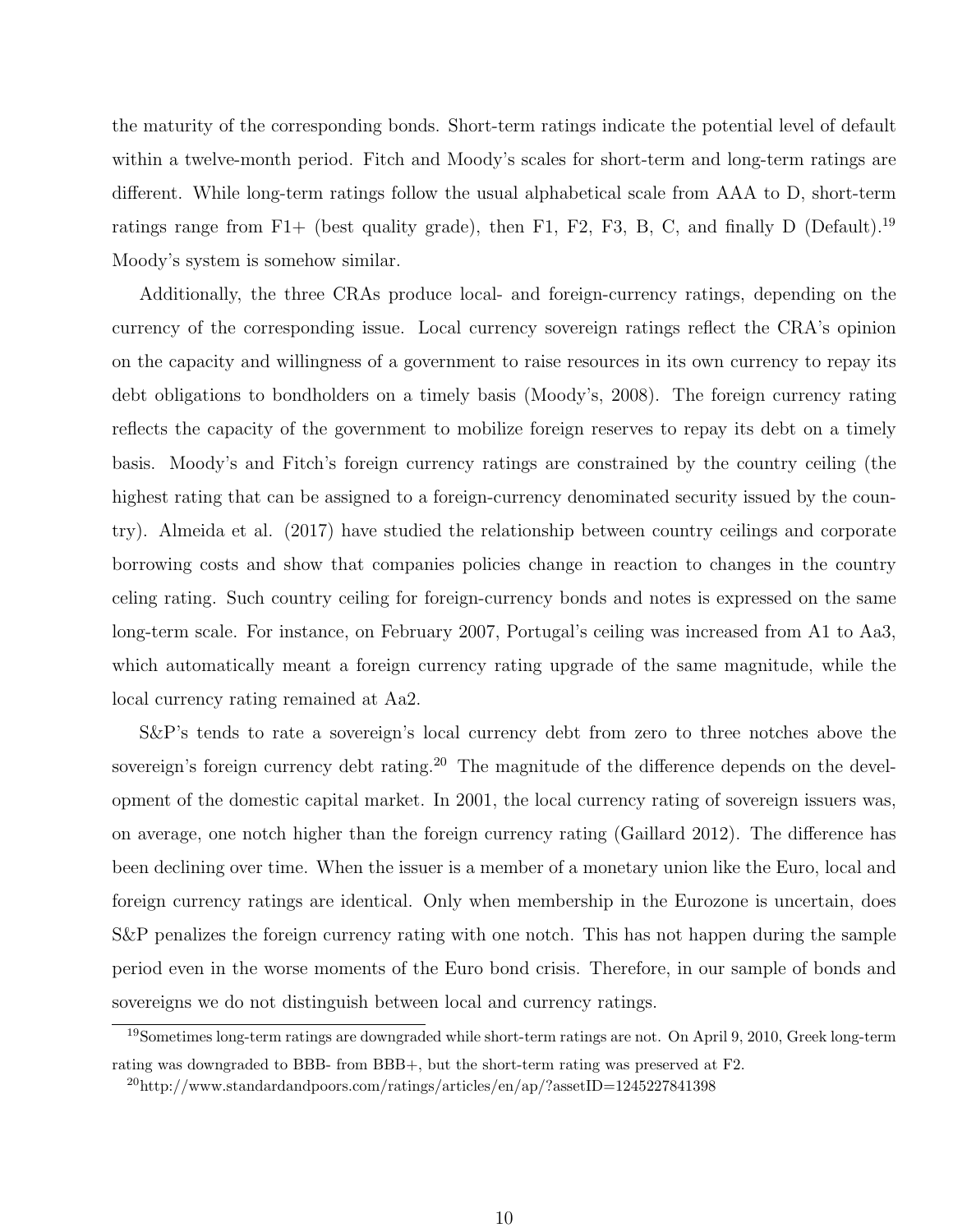# III Sample Construction

# A Bond Data

We first collect bond-specific information from Datastream. In particular, we select all government bonds issued by the 25 European countries available in Datastream. We drop bonds from Cyprus, Hungary, Latvia, Lithuania, Luxembourg, Poland, Slovak Republic and Slovenia because there is only one bond with data available in these countries. We collect price and yield data for the period June 2006 to October 2012 (which corresponds to the time span of the DataExplorers dataset), as well as spreads relative to the US T-Bond, volume and amount outstanding. Our sample includes bonds from countries that are members of the Euro (Austria, Belgium, Finland, France, Germany, Greece, Ireland, Italy, Luxembourg, the Netherlands, Portugal, and Spain). We also have bonds from European Union, non Euro members (Czech Republic, Denmark, Sweden and the U.K.), as well as two European countries which are not members of the EU (Norway and Switzerland). Prices are in dollars, as this is the reporting currency of the bond lending data.

# B Securities Lending Data

We use the DataExplorers European government bond daily buy-side files between June 2006 and October 2012, which contain information regarding lending amount and fees for government bonds (central government and governmental institutions) issued in the 18 countries above. Before June 28, 2006, the DataExplorers information is only published with a weekly frequency.

Data Explorers records daily bond loan information from about 100 participants representing approximately 85% of the OTC securities lending markets. Therefore we have information on the total value of the securities offered and borrowed, the inventory of securities on loan held by institutions, the number of transactions happening every day as well as information regarding lending fees. For a detail description of the dataset, see Saffi and Sigurdsson (2011). DataExplorers makes transaction information available only to clients. To gain access to all fields, clients must in exchange contribute their stock lending/borrowing transactions to the DataExplorers securities lending data universe . A subset is available to non-contributors (academics). Instead of transactionby-transacion data, we have access to daily consolidated information (total demand on the day, and average lending fees for instance). Average lending fees for a given day are providing in different ways. First, DataExplorers provides us with the simple average buy side cost to borrow expressed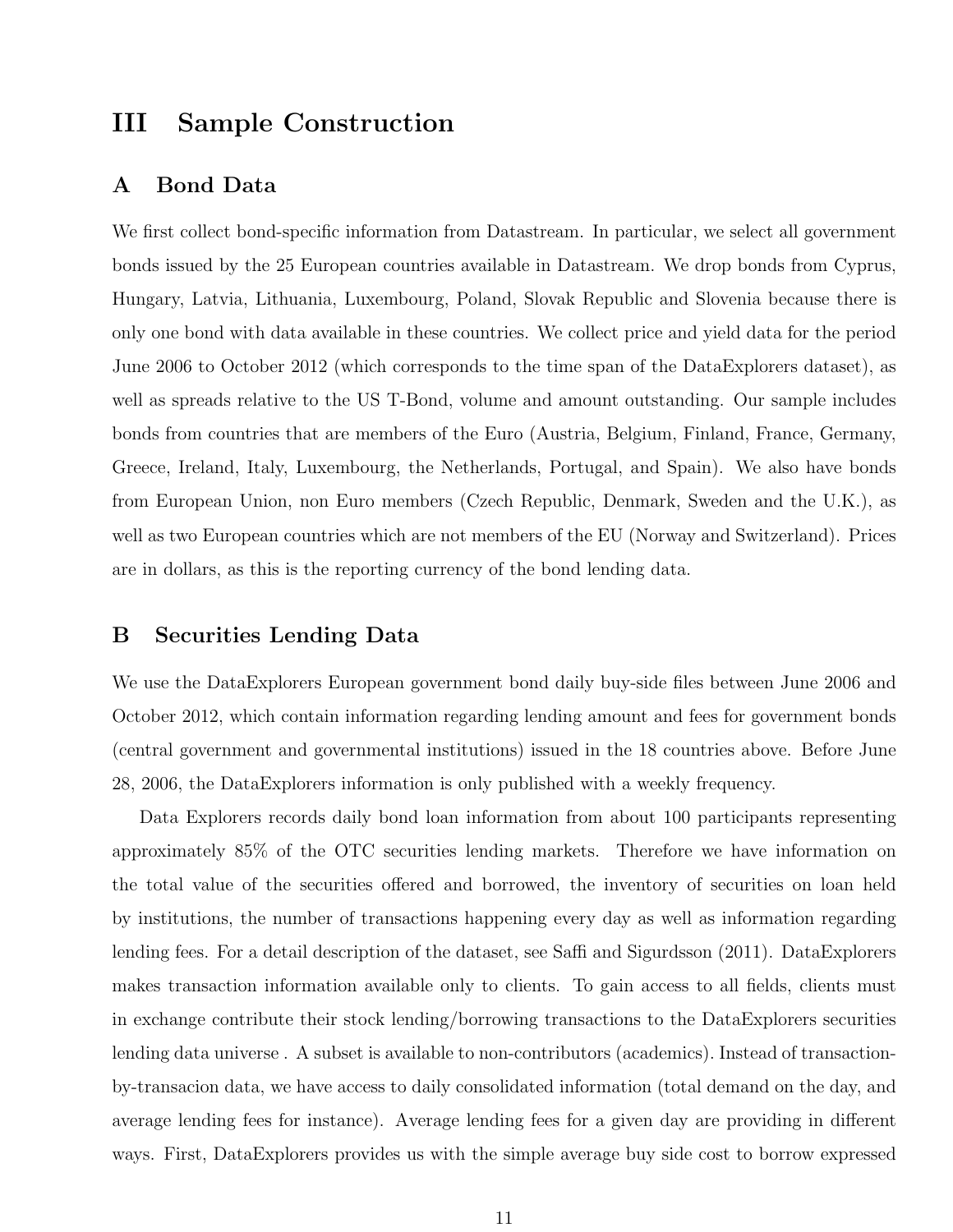as a fee, calculated from all transactions from the hedge fund peer group. Absolute fee data are however very scarce in the dataset. We have also compiled a value weighted average fee score (VWAF), which is computed from the average of all applicable loan fees weighted by loan value. Each average is then assigned to a fee bucket from 0 to 5, with 0 representing the least expensive fee bucket (general collateral) and 5 the most expensive (most expensive/special).<sup>1</sup>

Table 1 shows that our final sample contains 6, 052 bonds from 18 countries, for which we have daily data on securities lending, pricing and volume, and rating information (see below).

## [INSERT TABLE 1]

Most of the issues (28%) are German bonds, and 16% of bonds are French. There are also 459 bonds (8% of the sample) from the UK. Table 1 shows as well that 1, 123 bonds (19% of the sample) are PIIGS (Portugal, Italy, Ireland, Greece, and Spain) bonds. These are bonds frequently downgraded during the sovereign bond crisis. Specifically, 187 bonds in the sample (corresponding to Greece, Ireland, and Portugal) are downgraded to junk status at some point during the sample period.

Table 2 reports the number of observations by country and year. We have 3, 418, 846 daily observations in total and 189, 936 on average per country.

## [INSERT TABLE 2]

In Table 3 we report bond lending information. We compute a relative lending demand for an issue as the ratio of the value of current inventory on loan from beneficial owners, divided by the total market value of the issue (both in dollars). Similarly, a measure of supply is the ratio of the active inventory value (current inventory available from beneficial owners less what is deduced to be temporarily restricted from lending<sup>2</sup>) to the total market value of the issue. The ratio of lending demand to lending supply is referred to as *utilization*, and measures how much of the lending supply of a particular issue is indeed on loan. Active utilization sharpens this ratio by removing inventory which is not readily available to be borrowed. These three variables are in parentheses. We also report lending fee scores (0=cheap to lend/borrow; 5=expensive to lend/borrow or special)

<sup>&</sup>lt;sup>1</sup>For a good explanation of lending fees, see D'Avolio (2002). Specials can earn revenue of anything between 100 bps to 6000 bps or higher on an annualized basis (Securities Finance Trust Company, 2012)

<sup>2</sup>For example, where securities are held in too small parcels or have been restricted by the beneficial owners.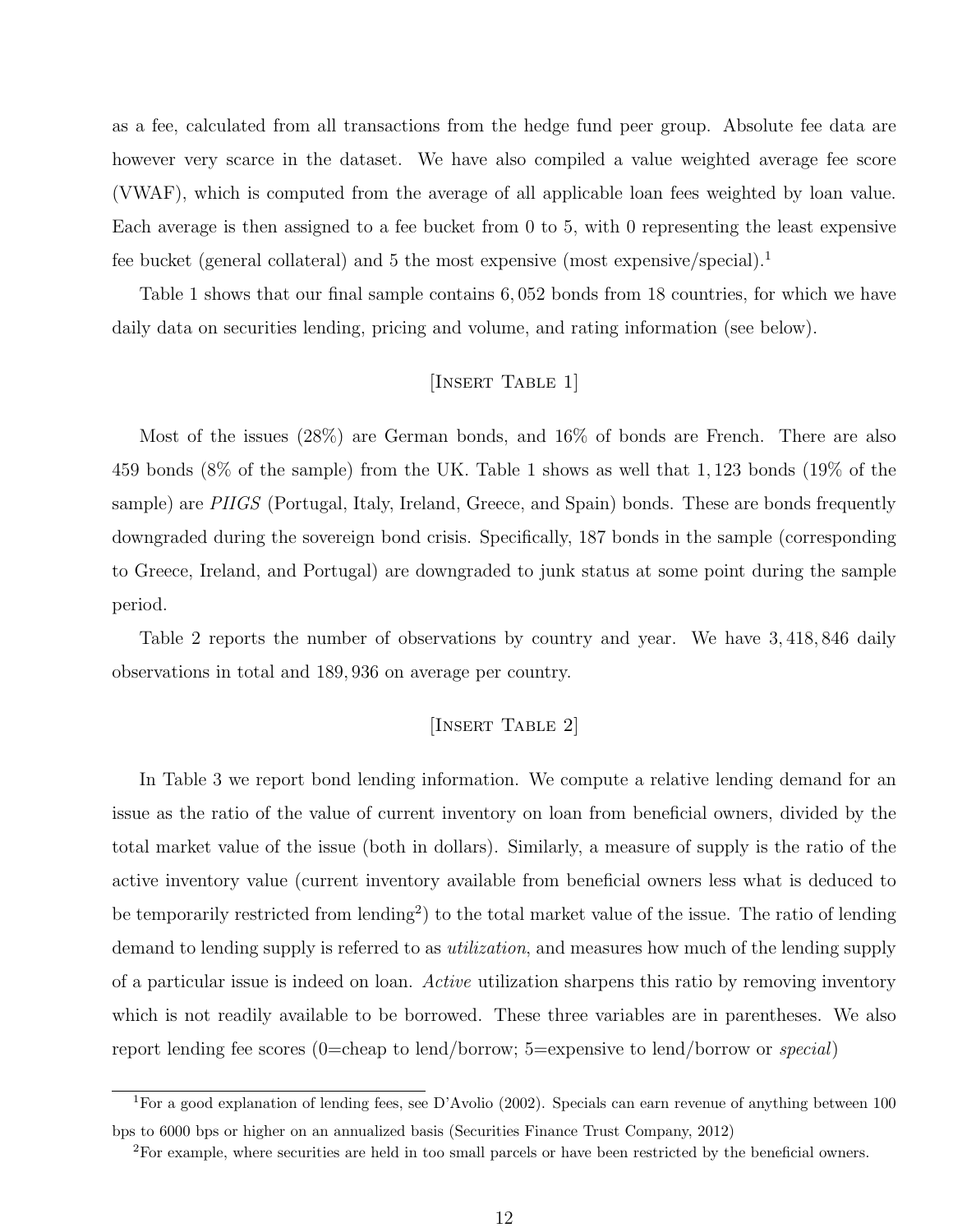# [Insert Table 3]

Its noteworthy that the average lending demand (bonds actually on loan) for all issues in our sample is 2.85%. This compares to an average on loan value of 0.58% for stocks in the Cohen et al. (2007) sample. Similarly, the average lending supply is 13.89%, and Saffi and Sigurdsson (2011) report 8% average weekly lending supply for international stocks. While this is certainly an indication that sovereign bonds are more heavily lent than stocks, most of these transactions could well be representing repo transactions, as we describe in detail in Section IV, and collateralizations of short sales of equities. This is also consistent with the UK (24.59%) and Switzerland (23.82%) displaying the largest lending supply in the sample. Notwithstanding, we observe that, while in 2006 issues of Germany, the UK, and Switzerland have higher utilization rates than issues of Greece, Portugal, and Ireland (the three countries whose bonds are downgraded to junk during the sovereign crisis), the situation is the reverse by 2012. These results are consistent with Aggarwal et all. (2016) who find that, during crises, lending fees increase for high-quality government bonds. Utilization of Greek issues increases from 33% to 63% in this period; the increase is from 15% to 46% for Ireland and from 41% to 52% for Portugal. These increases are the result of declines in both lending supply and lending demand, but with lending demand decreasing at a lower rate during the period.

With respect to fees, lending becomes more expensive for Greek, Irish, and Portuguese issues. Note that DataExplorers classifies fees into undisclosed buckets, so it is difficult to give an absolute magnitude of these costs. In Table 4 we report fee scores by country, and show that only 0.1% of the observations in the sample correspond to special bonds. D'Avolio (2002) reports that the percentage of stocks on special in his sample is 9%.

# [INSERT TABLE 4]

Only 61% of Greek bonds, to cite a severely downgraded country, are cheap to lend/borrow, compared to a 95% of UK issues. No issues from Switzerland, the UK, or France are the in highest fee bucket, but 1.3% of Greek, 1.1% of Portuguese, and 0.3% of Irish issues are. To provide a comparison with the previous literature, we have computed the average fees per fee bucket, even though there are very few observations with available data on actual fees (2, 512 observations). These figures are reported in the bottom row of the Table. Fees for cheap issues are 54 bps on average, and increase to 533 bps for the very expensive ones. If we consider as specials those issues with fees above 100 bps (which is equivalent to being in buckets 2 to 5), then the percentage of special issues in Greece, Ireland, and Portugal is 19, 22, and 19 respectively during the period.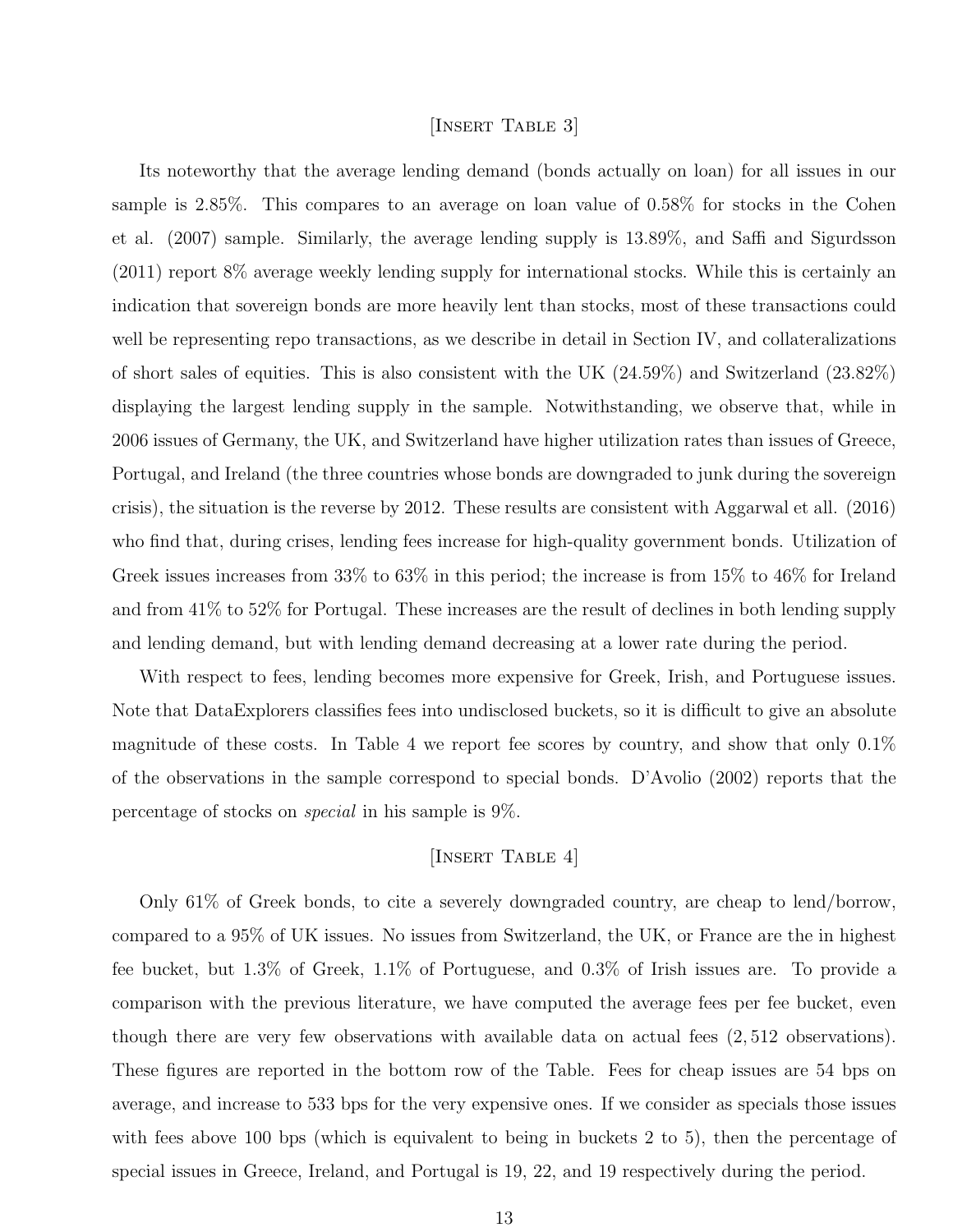## C Rating Data

In this Section we describe the collection process for ratings and downgrades. Section II explains that, for each sovereign and CRA, there is no single rating. First of all, ratings can be different for different bonds issued by the same country (which is especially true for different maturities). Moreover, S&P and Fitch produce short-term and long-term ratings, as well as local- and foreigncurrency ratings and their combinations. Moody's produces foreign currency ceilings, as well as long-term and short-term ratings.

We obtain individual issuer rating information from S&P, Moody's and Fitch. We confirm with data at the issue level from S&P Rating Xpress that all bonds issued by a given country with similar maturity and currency are given the same rating. Moreover and as described above, in our sample countries there is no difference in the sample period between local and foreign currency ratings.<sup>3</sup> We are therefore confident that we can use only two ratings (short term and long term) for all ratings of a sovereign by the three CRAs. We subsequently match issues and ratings (long-term and short-term) by country depending on whether the maturity of the bond exceeds five years or not.<sup>4</sup> We observe that CRAs consistently downgrade all bonds of a given country and similar maturity at once.

We additionally obtain information on outlook changes for the three CRAs. For each of the rating agencies, we generate a set of rating variables. First we record the date at which any country's rating (irrespective of whether short/long term or local/foreign currency) changes. Similarly for outlook changes. We distinguish between notch changes and junk downgrades<sup>5</sup> (the latter only applicable to Greece, Ireland, and Portugal during the sample period). We classify downgrades (whether notch or grade changes) into unique (if there has not been a previous grade change by any of the three rating agencies in the previous thirty trading days) and not-unique. We also construct, from each bond and rating change, an indicator that equals one when, within the previous 30 days, there has been an outlook change.

In order to accurately measure the date of a rating change, we use Factiva to check, for each

 ${}^{3}$ In the sample countries, the last episode when domestic and foreign currency Moody's ratings differed was August 1999, when Sweden's foreign currency rating was Aaa and the local currency rating was Aa1. In the case of Fitch, it was September 2000 (Denmark, with foreign rating AA+ and local rating AAA).

<sup>4</sup>Note that within a particular bond, the relevant rating becomes the short term rating as soon as the date to maturity equals five years.

<sup>&</sup>lt;sup>5</sup>For S&P and Fitch, a downgrade to junk status means that the issuer ratings changes from BBB- to BB+. For Moody's it means a change from Baa3 to Ba1.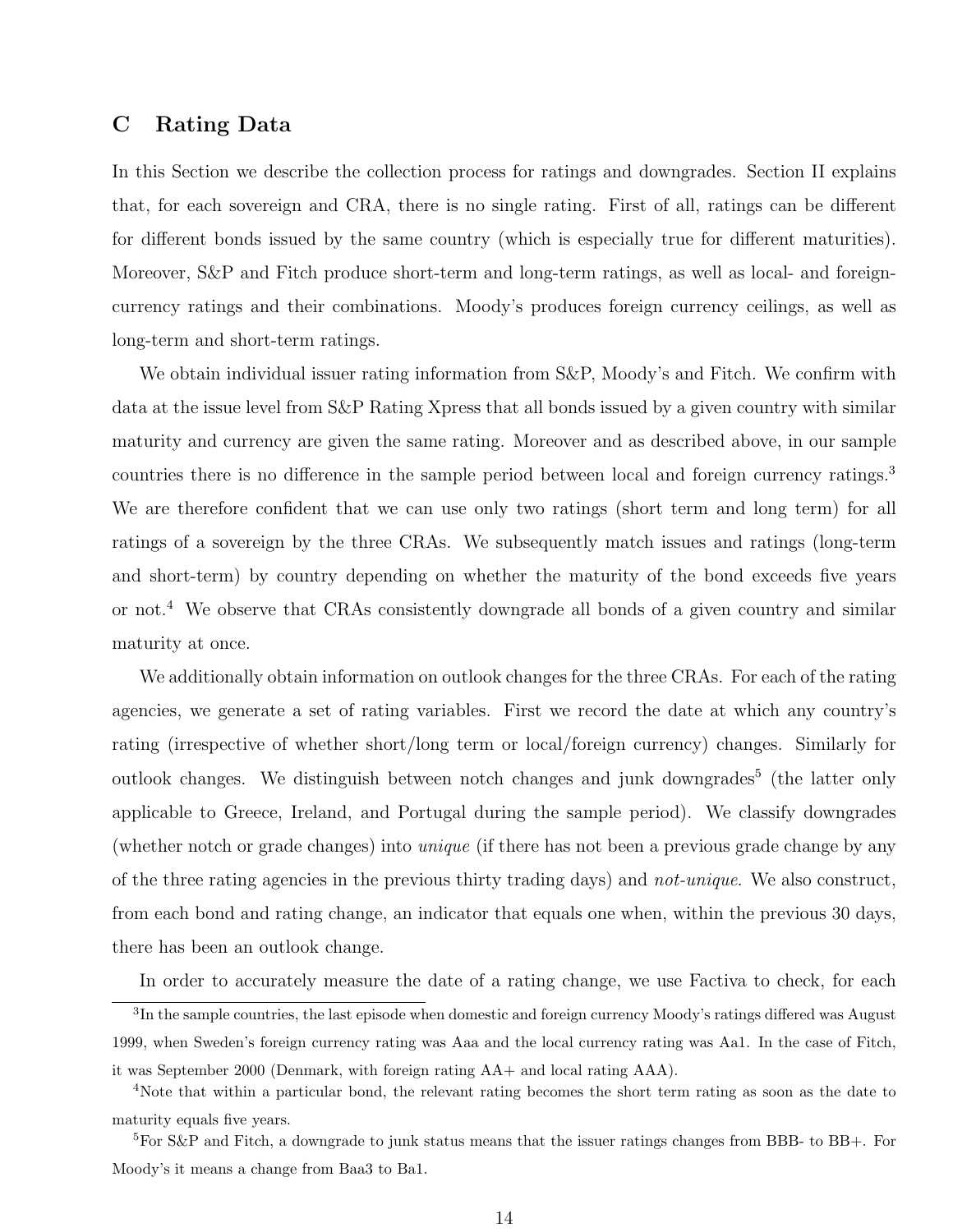bond rating change that we identify, when the announcement by the rating agency takes place (usually when markets are closed). Table 5 shows the entire history of rating episodes, including changes (or confirmations) of investment outlooks by the three CRAs.

# [INSERT TABLE 5]

There is no CRA action between June 2006 and October 2012 in Denmark, Norway, Sweden, and Switzerland. In the Table we distinguish between notch downgrades (from AA+ to AA, from Baa2 to Baa3 for instance), and downgrades to junk status (from BBB- to BB+, from Baa3 to Ba1). Only three countries (Greece, Ireland, Portugal) are downgraded to junk in that period. Greece is downgraded by the three CRAs (first by S&P, and subsequently by Moody's and Fitch), as it is Portugal (first by Moody's, then by S&P and Fitch); Ireland is downgraded only by Moody's. These are obviously the countries with most rating events, in addition to Spain and Italy. There are also very few upgrades, all in the Czech Republic.

In Table 6 we consolidate rating events by CRA, and depending on whether they are notch downgrades, downgrades to junk status, or upgrades.

### [INSERT TABLE 6]

There are in total 62 notch downgrades, 7 downgrades to junk status, and 2 upgrades<sup>6</sup>. Out of these, in 32 of the notch downgrades, and 5 of the downgrades to junk status, there is no previous rating event (whether another downgrade or an outlook change). Only in 58 of the 62 notch downgrades the downgrade itself is not a follow-up of a previous downgrade (in the last 30 days) by another CRA.

# D Additional Data

#### D.1 Benchmark Bonds

The risks associated with lending a sovereign bond depend, among other variables, on the liquidity of the issue. Unfortunately, trading volume data for the bonds in our sample are not widely available in Datastream (only 1, 828 issues). To classify bonds depending on liquidity, we follow an alternative

<sup>&</sup>lt;sup>6</sup>Because upgrades are extraordinary events during the sample period, and because they all correspond to a single country, we do not provide a particular study of these in the paper.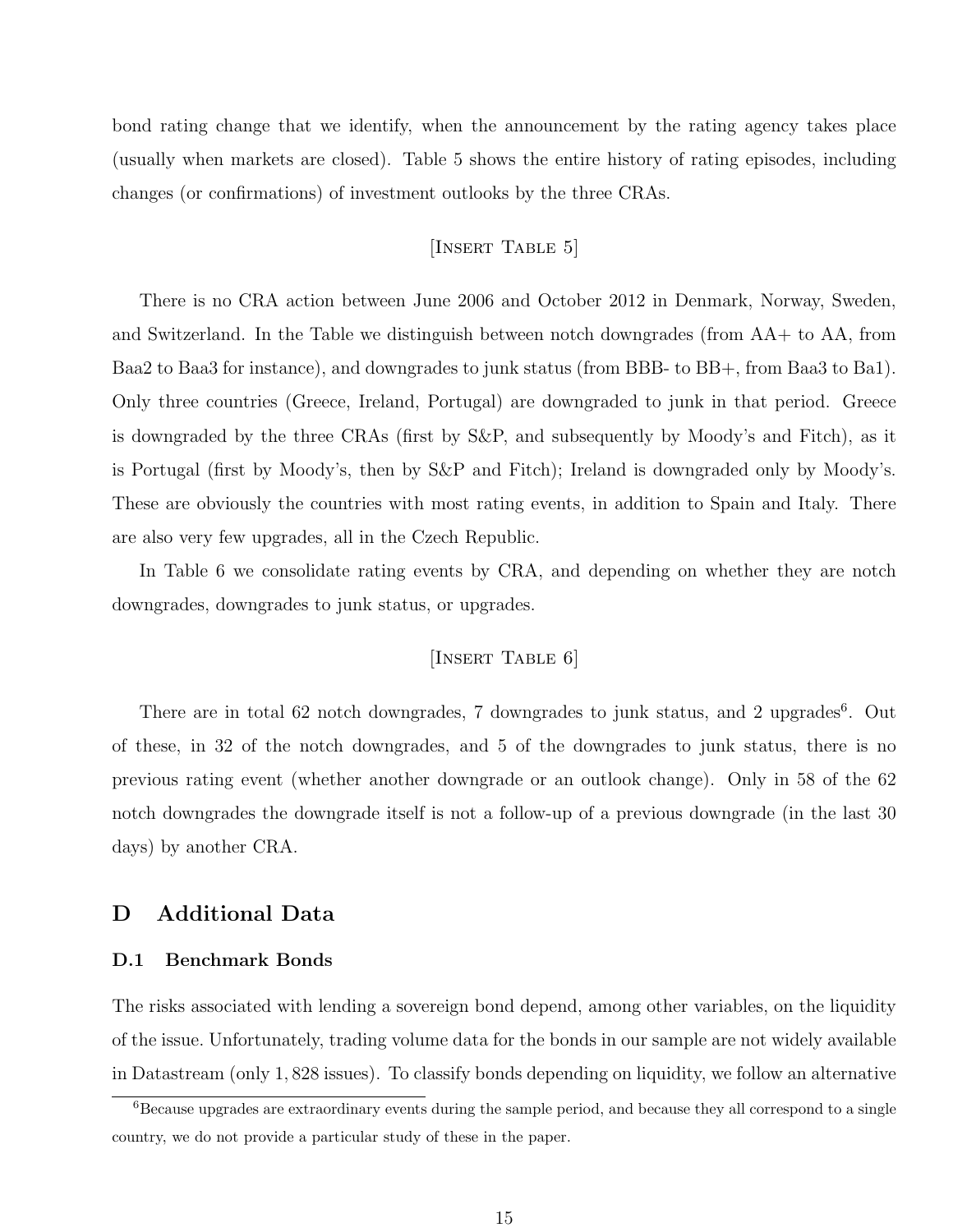strategy. For each country, debt agencies (Bloomberg and Reuters) select a short-term and a longterm reference bond (the "benchmark" bonds) which change over time and which represent the country's solvency both in the short and the long run. Benchmark government bonds are the most actively traded issues of government bonds among all outstanding issues. From time to time and in accordance with established rules, government bonds of maturity nearest to the benchmark tenor are chosen as the benchmark issue to represent that tenor. We obtain the time-series list of benchmark bonds per country from Datastream. In fact, the country rating assigned to each country by the agencies is therefore the rating (short term or long term) that is assigned to the corresponding benchmark bond. Additionally, government-bond markets and credit-default swap markets follow closely the developments of benchmark bonds because they are used to determine a country's spread vs. for instance the German (benchmark) bond. Generally, the benchmark bond is the latest issue within the given maturity band; consideration is also given to yield, liquidity, issue size and coupon.

#### D.2 Credit Default Swap Data

For each country in the sample, we collect daily data on Credit Default Swaps referenced to the country, and for different maturities (6 months, 1, 2,..., 10, 20, and 30 years). For Switzerland and the Netherlands we do not have data on CDS of 20 and 30 year maturities. We then match each bond in our sample with CDS data depending on maturities. That is, we assign the nine-year CDS spread to a bond with a nine-year-to-maturity at the time of the observation. We match bonds with maturities between 10 and 15 years to the 10-year CDS; bonds with maturities between 16 and 25 years to the 20-year CDS; and bonds with maturities longer than 25 years to the 30-year CDS.<sup>7</sup>

DataExplorers (2011) has analyzed the relationship between securities lending costs and CDS spreads and found that sometimes CDS spreads lead securities lending costs, and sometimes it is the opposite.<sup>8</sup>

### D.3 Other Variables

We include in our cross-sectional analysis several financial indicators at the daily frequency. These include the MSCI country stock market indices for the countries in the sample; the yield on the 10 year German benchmark bond; the euro-dollar exchange rate; and the euro overnight index

<sup>7</sup>For Switzerland and Netherlands we match bonds with maturities of 10 or higher to the 10-year CDS.

 $8$ http://www.dataexplorers.com/sites/default/files/Research%20Note%20%234%20EU%20Sovereign%20Bond%20Borrow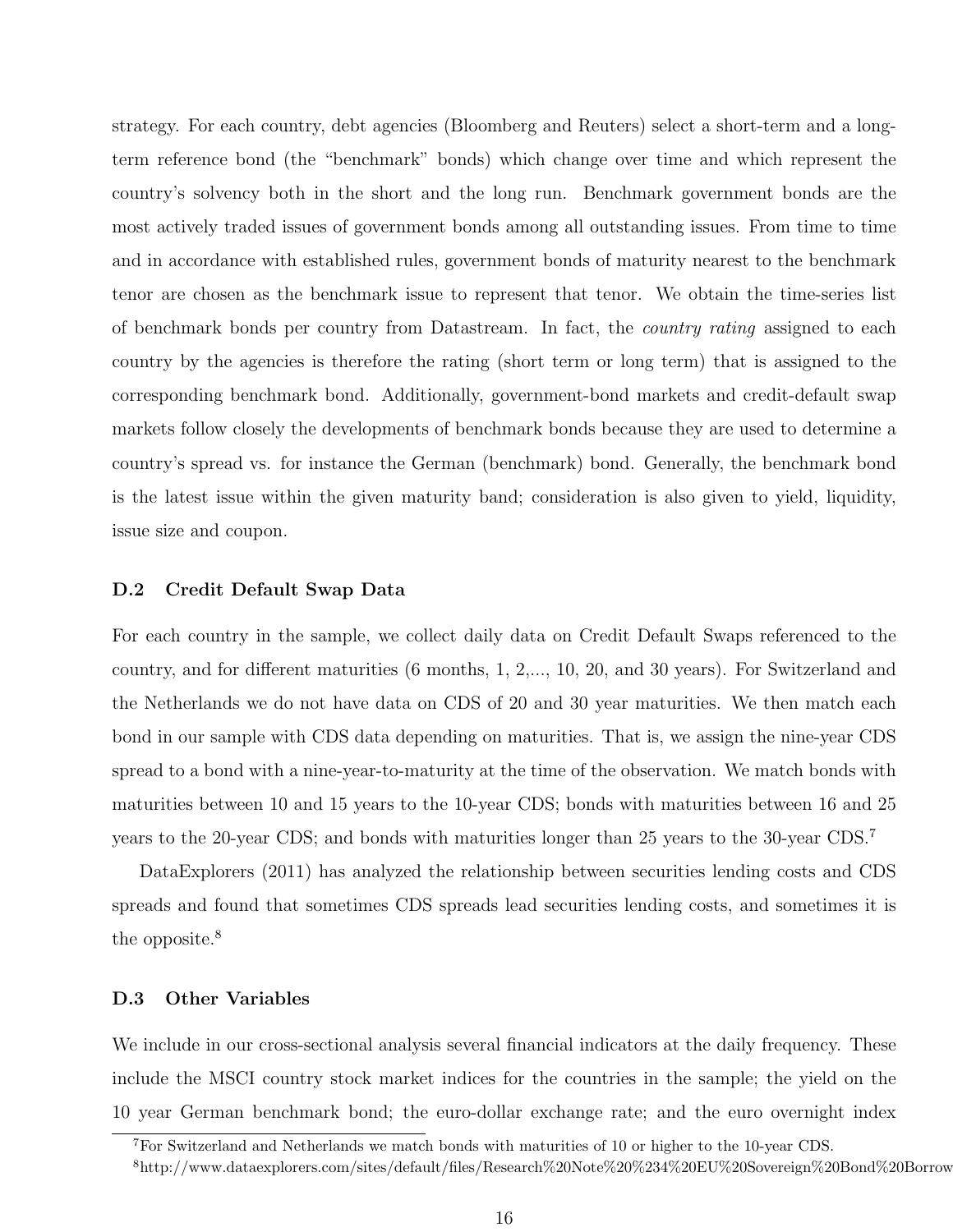|             |          |     | Before Ban | After Ban |  |
|-------------|----------|-----|------------|-----------|--|
| Supply      |          |     | 17.4%      | 17.3%     |  |
| Demand      | member   | No  | 5.5%       | 2.4%      |  |
| Utilization |          |     | 19.7%      | 14.8%     |  |
| Fee Score   | Euro     |     | 15.6%      | 14.3%     |  |
| Supply      | æ        |     | 12.0%      | 14.2%     |  |
| Demand      | <u>ي</u> |     | 3.0%       | 2.0%      |  |
| Utilization | Country  | Yes | 18.7%      | 15.0%     |  |
| Fee Score   |          |     | 37.2%      | 33.9%     |  |

Figure 1: Lending Supply and Demand Around the German Ban

average (EONIA).<sup>9</sup> Many repo transactions have repo rates that are linked to an overnight index such as EONIA (for instance the repo rate could be EONIA+10 bps). As we discuss below, the repo market is an important determinant of the sovereign securities lending market. As EONIA increases, securities lending is more costly (cash lending is more profitable).

On May 19th 2010, The German financial regulator, BaFin, announced unilateral regulation of credit derivatives which included a ban on naked short-selling and naked credit default swaps on Eurozone sovereign debt.<sup>10</sup> Such a prohibition must have a severe impact in sovereign bond lending markets as any short sale of bonds from the Eurozone now requires a prior loan. However, BaFin could only impose the law in German exchanges. We therefore generate a dummy variable that equals one if the bond issuer is a Euro member and the observation is from after the prohibition date, and zero otherwise. A careful perusal of the data (below) shows no clear pattern of effects (see Figure 1).

<sup>9</sup>EONIA is a measure of the effective interest rate prevailing in the euro interbank overnight market. It is calculated as a weighted average of the interest rates on unsecured overnight lending transactions denominated in euro, as reported by a panel of contributing banks. See http://www.ecb.int/home/glossary/html/act4e.en.html#189

 $10$ New York Times, May 19 2010. The ban on naked short sales in certain shares and government bonds was introduced ( § 30h of the German Securities Trading Act, WpHG) by means of the German Abusive Securities and Derivatives Trades Prevention Act from July 21, 2010.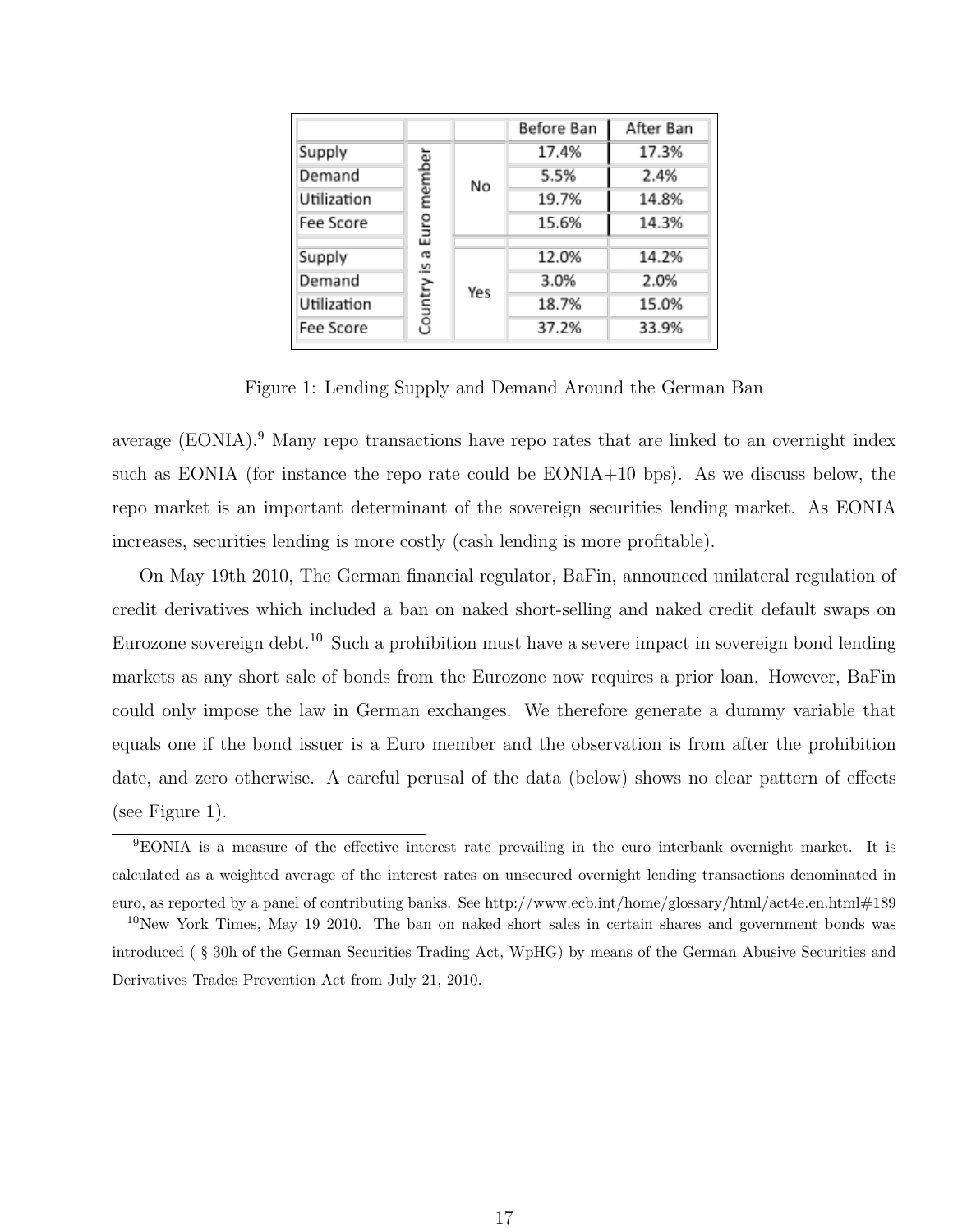# IV Securities Lending of Government Bonds

# A Securities Lending vs. Repo Transactions

A securities lending agreement consists of a lender transferring a security (equity, corporate bond, or government bond) to a borrower, who in exchange pays a lending fee. The borrower in turn posts collateral to guarantee the future delivery of the borrowed instrument, and the lender must pay interest on such a collateral (the lending fee is usually netted against such interest into what is called the rebate rate). Typically, because securities lending transactions are in the interest of and initiated by the borrower, they result in cashflows which are positive for the lender. That is why, with few exceptions, the rebate is negative (that is, the lending fee exceeds the interest rate on the collateral). This is usually not the case when the downward price pressure on a security is so intense that the demand for borrowing securities is too low.

The borrower will then sell the borrowed security in the market, establishing a short position (see Figure 2). In the case of government bonds, the borrower could use the sovereign to guarantee a short position in another security (a corporate bond of a firm from that country for example). Or can hold the sovereign for hedging purposes. In a securities lending transaction the lender can call the deal off at any time by requesting the return of the security from the borrower, in which case the borrower will need to buy the security back from the market. However, until this happens, if the value of the security fluctuates in the market, so does the collateral that the borrower needs to post to the lender. Both the lending fee and the interest rate are contracted upon at the time of the transaction. Besides cash collateral, a bond lending transaction collateralized by other securities is also possible (securities lending against non-cash collateral). Bond loans which are not collateralized by cash are not very frequent (DataExplorers, 2011). They often form part of an arbitrage (between two similar bonds) or a hedge (for example, shorting the government curve component of a corporate bond to create a pure long exposure to credit spreads). In Asquith (2013), corporate bond loans which are collateralized by cash represent  $99.6\%$  of the sample.<sup>11</sup>

When there is a negative sentiment regarding the value of the sovereign bond, lending demand will increase and so will do the lending fee that borrowers will be willing to pay. For securities lenders, an increase in the lending fee is an indication that the borrower is willing to sell the sovereign short for a profit, and therefore the value of the bond when the securities loan is returned

<sup>11</sup>However, FSB (2012) reports that with regards to European sovereigns, about 50% of the lending transactions are collateralized with cash (the percentage is only 20% for UK bonds).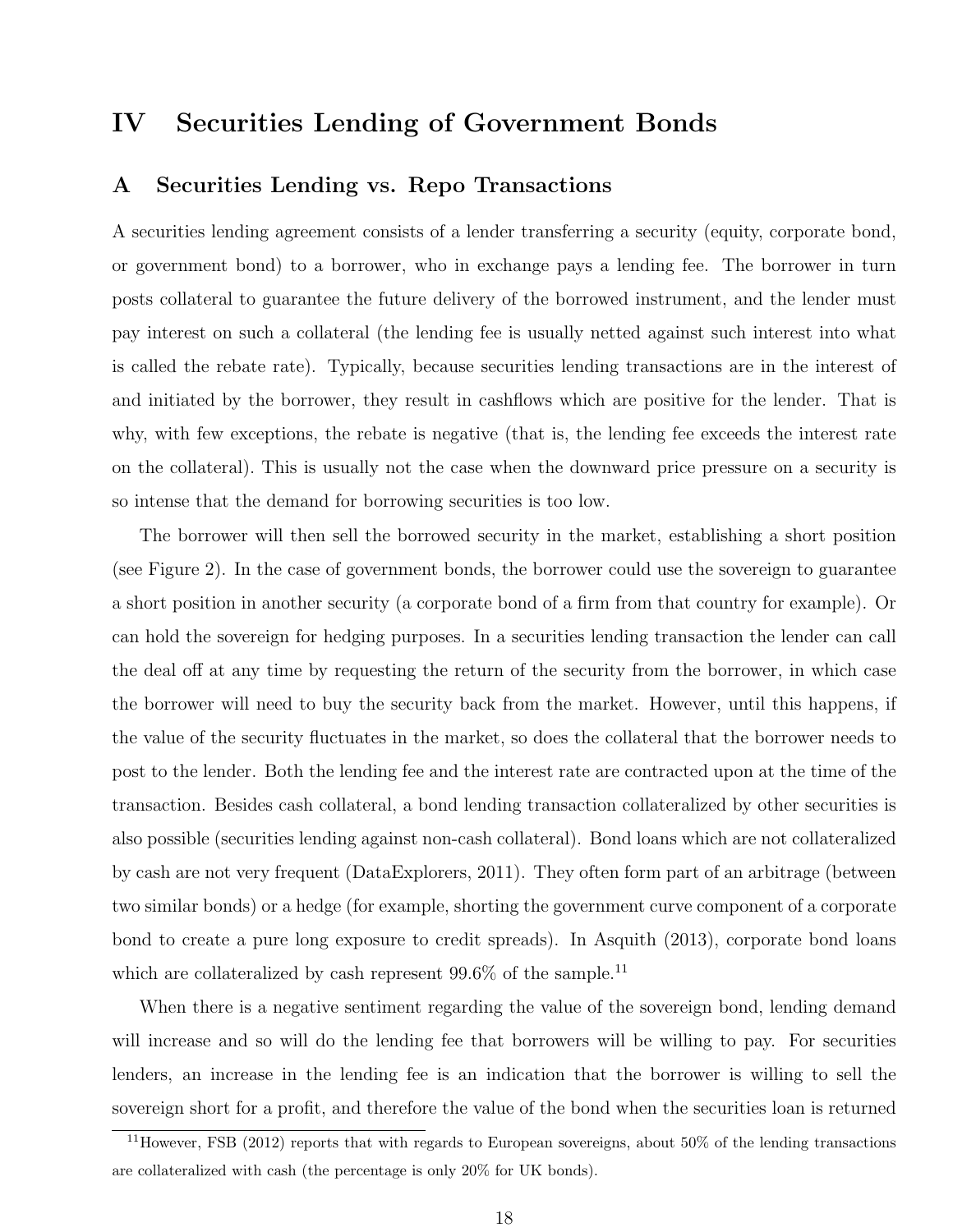

Figure 2: Anatomy of a Securities Lending Transaction

will be lower.

Note what would happen if a securities borrower receives a signal regarding a drop in the value of the sovereign bond (for instance because of an impending downgrade). The securities lending demand for that bond will increase, as well as the lending fee. The lending supply may increase (if the securities lender responds to the higher return on the loan) or decrease (because the negative signal conveyed by the increased lending demand decreases de expected value of the bond). The securities borrower will now sell the sovereign in the market to benefit from the securities' expected drop in price. The cost of securities lending (lending fee minus rebate) increases (possible making the sovereign special) or decreases depending on the interaction between supply and demand.

What makes government bonds peculiar is that there is a very similar transaction that results in almost identical payoffs, but which is entirely initiated by the securities lender: a repo transaction.<sup>12</sup> In a repo transaction ("repurchase agreement" or "repossession", see Figure 3), also known as "cash" lending transaction", securities lender is in fact a cash borrower. In this case the securities lender (cash borrower) receives cash after posting a government bond as collateral. The cash received may be equal to the market value of the collateral, but more typically the securities borrower (cash lender) discounts a haircut, which reflects the different liquidity of the collateral vs. cash. As the securities lender may now use such collateral, it has to pay interest to the securities borrower at the corresponding repo rate, which is typically lower than LIBOR given that it corresponds to a collateralized loan–and which is, in Europe, usually benchmarked to EONIA.

Because the cash lending agreement is in the benefit of the securities lender, typically cash flows are beneficial to the securities borrower. This is the main difference between a repo transaction and

 $12A$  splendid guide to repo transactions is Euroclear (2009). The role of repo markets during the financial crisis is described in detail in Gorton and Metrick (2012).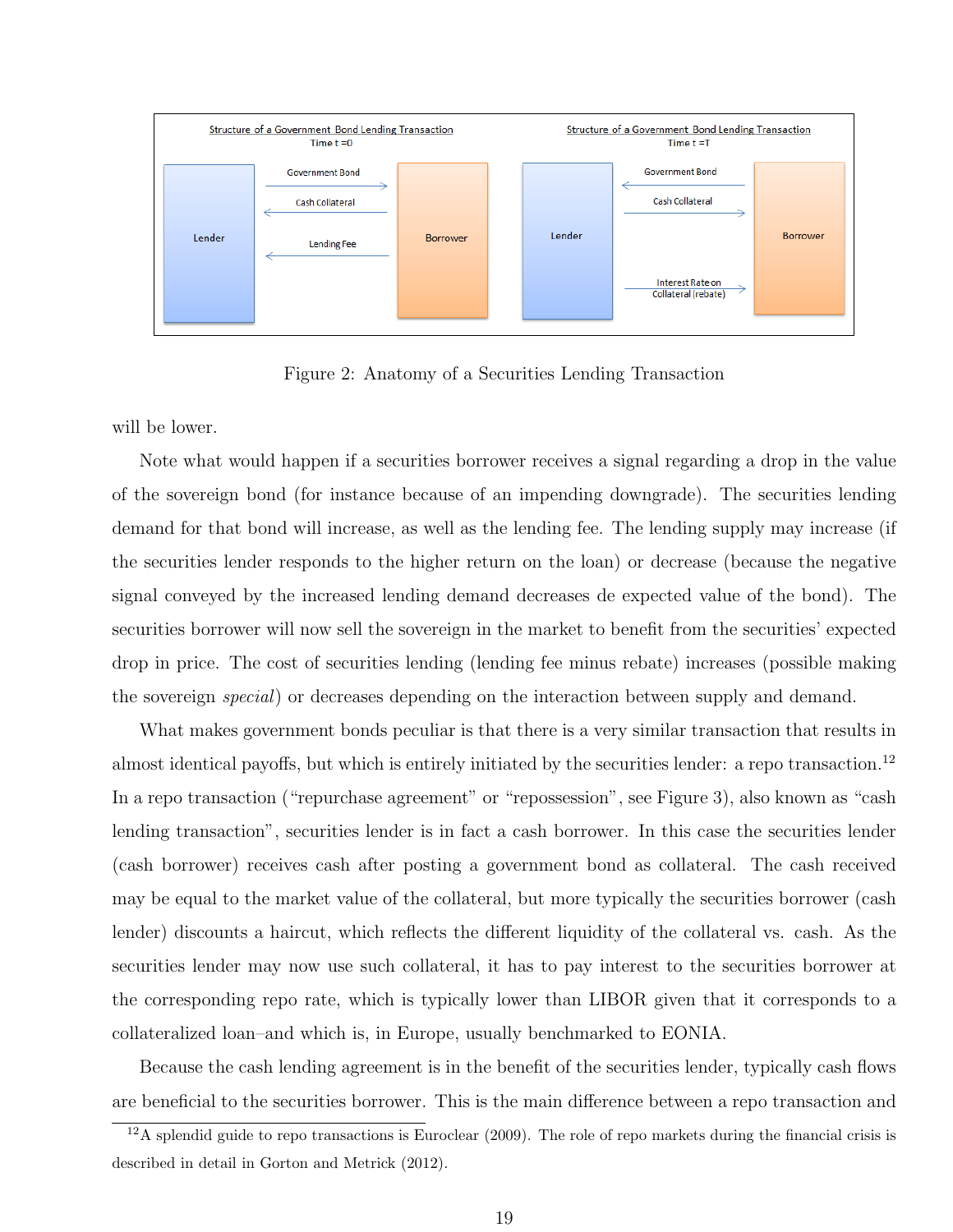

Figure 3: Anatomy of a Repo Transaction

a securities lending transaction.

When there is a negative sentiment regarding the value of the sovereign bond, securities lending supply will drop because the deteriorating quality of the collateral means a higher haircut and therefore more costly borrowing. Demand will subsequently decrease as well because securities borrower will be less willing to accept the low-quality bond as collateral. Ultimately securities lending cost (=minus repo rate) is very low. Note that a securities borrower with private negative information regarding the value of the sovereign will not enter a repo transaction, which represents accepting an overpriced bond as collateral.

Finally, and of great importance for this paper, there are two main differences between cash lending and securities lending transactions:

- 1. The collateral in a cash lending transaction is usually a high-quality (AAA-rated) bond. Although in practice repo transactions can be collateralized by lower-rated bonds, this is unusual. Collateral re-use (re-hypothecation) and collateral velocity, or the length of collateral re-use chains, can also be procyclical. According to Singh (2011), the length of "re-pledging chains" has shortened significantly since the crisis. Immediately after the failure of Lehman Brothers, some securities lenders withdrew from the market entirely. However, many will only accept high-quality government bonds as collateral or cash collateral that they will reinvest at short maturities in high quality government bond repo, Treasury bills and/or in MMFs (FSB, 2012).
- 2. The tenor of the transaction is pre-determined, so there can be overnight repos, or term repos (typically ten days to one month). At the maturity of the security, the cash lender (security borrower) returns the collateral and receives cash+repo rate from the cash borrower (security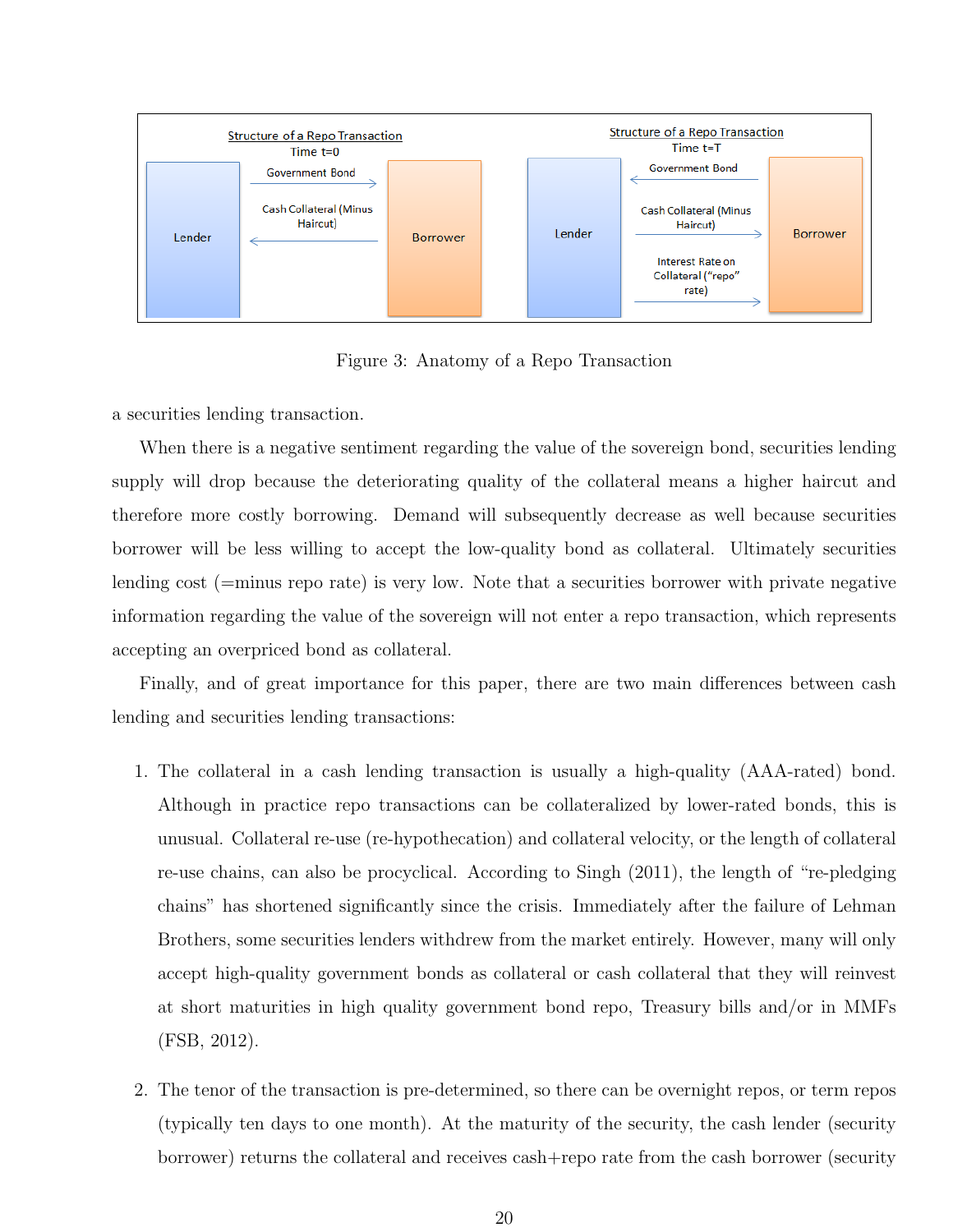lender).

# B Distinguishing cash from securities lending

Unfortunately, the database of securities lending transactions for government bonds includes both cash lending and securities lending transactions. Only the data that are provided to practitioners (transaction based) distinguish between the two. DataExplorers only provides consolidated data to academics (by day and security), which means that, for the same bond and in the same day there may be a repo and a bond lending transaction, that is reported jointly by consolidating volumes, and averaging fees and rebates.

This explains why, as described in Section B, most of the transactions in the database correspond to German and UK bonds (AAA rated throughout the sample period). For these countries, most transactions must be repo transactions, that is, cash-lending transactions rather than securitieslending transactions. There are two potential strategies in order to isolate pure security lending transactions: one is to assume that only high-quality bonds (let say AA and better) will be used as collateral in repo transactions, meaning that the rest can be considered as pure securities lending. Even if they are, repos of lower-quality bonds become cheaper and easier to implement through the ECB, especially after 2011, as Nyborg (2011) has shown. The problem with such strategy is that it is biased towards observing more securities lending for say Portuguese or Greek bonds.

Alternatively, we note that the rebate rate will be reported only when there is at least one securities lending transaction on the day. The histogram in Figure 4 plots rebate rates for the non-missing observations.

In the sample, rebates are only available in 2, 512 issue-days, which leaves us with very few observations where the rebate is observable (see Figure 5).

These are almost for sure securities lending transactions, but there are too few. We say almost surely, because on occasions, buyers will seek a specific security as collateral in the repo market. The security is said to go on special in the repo market when the repo rate becomes negative and therefore resembles a rebate rate. This happens if a certain security is in very high demand. Then the cash lender (securities borrower) will compete by offering cheaper than their competitors, so the borrowing fee may be large enough to force the repo rate on that security so low as to make the difference negative. The situation is not uncommon in equity repos and becomes more likely for all types of securities when interest rates in general are very low. However, this phenomenon is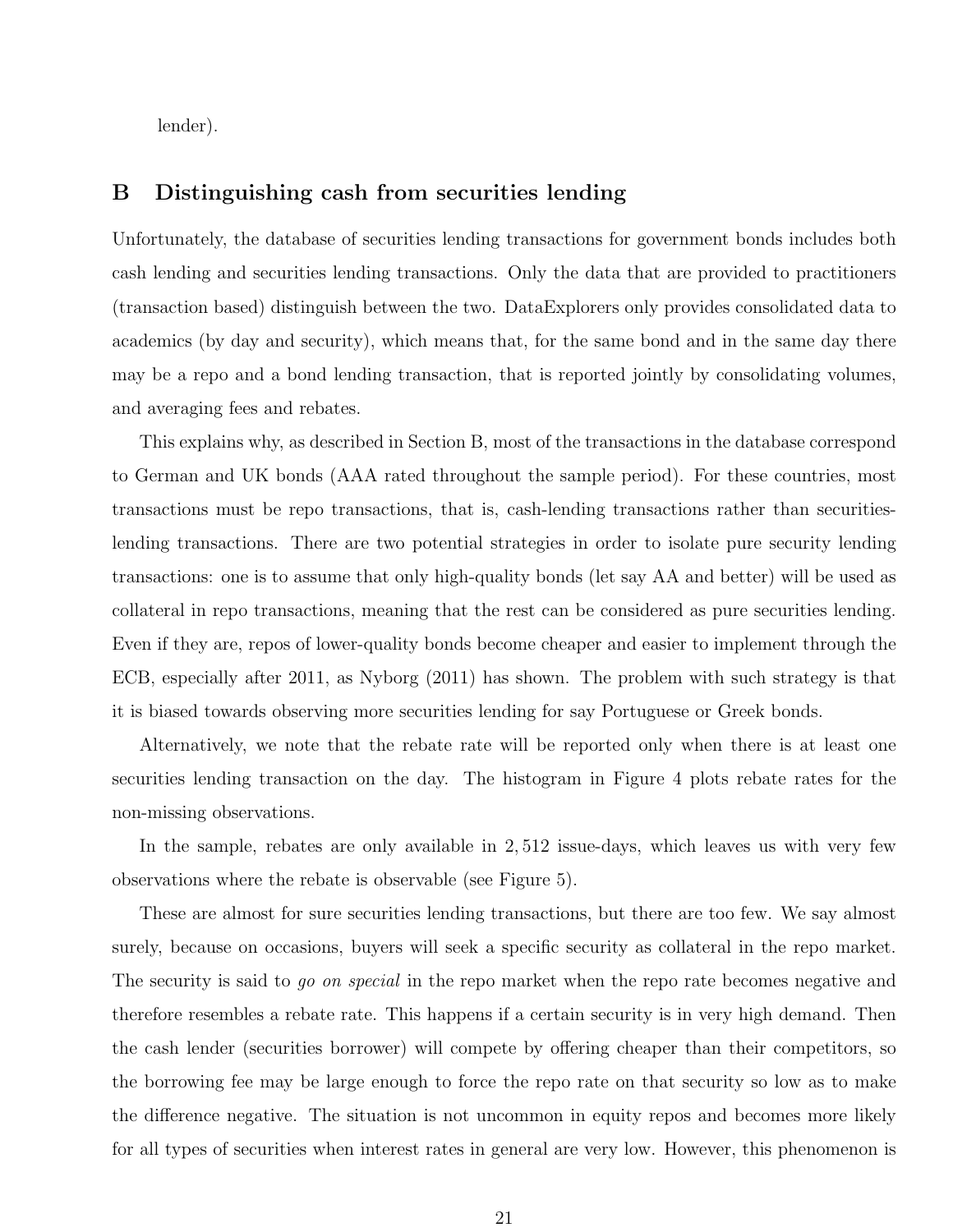

Figure 4: Histogram: Rebate Rates (N=2,512)

| year  | AUSTRIA                 | BELGIUM | FRANCE | GERMANY | GREECE | IRELAND | <b>ITALY</b> | NETHERLANDS | PORTUGAL | SPAIN | š  |
|-------|-------------------------|---------|--------|---------|--------|---------|--------------|-------------|----------|-------|----|
|       |                         |         |        |         |        |         |              |             |          |       |    |
| 2007  |                         |         |        |         |        |         |              |             |          |       | 16 |
| 2009  |                         |         |        |         | 1      |         |              |             | 2        |       |    |
| 2010  |                         |         |        |         |        |         | 6            |             |          | 3     |    |
| 2011  |                         | 6       | 38     |         |        |         | 94           |             | 102      | 56    |    |
| 2012  | $\overline{\mathbf{z}}$ | 101     | 348    | 3       |        | 13      | 80           |             | 70       | 85    |    |
| Total | 2                       | 101     | 348    | 3       | 0      | 13      | 80           | 7           | 70       | 85    | 0  |

Figure 5: Data Availability on Rebate Rates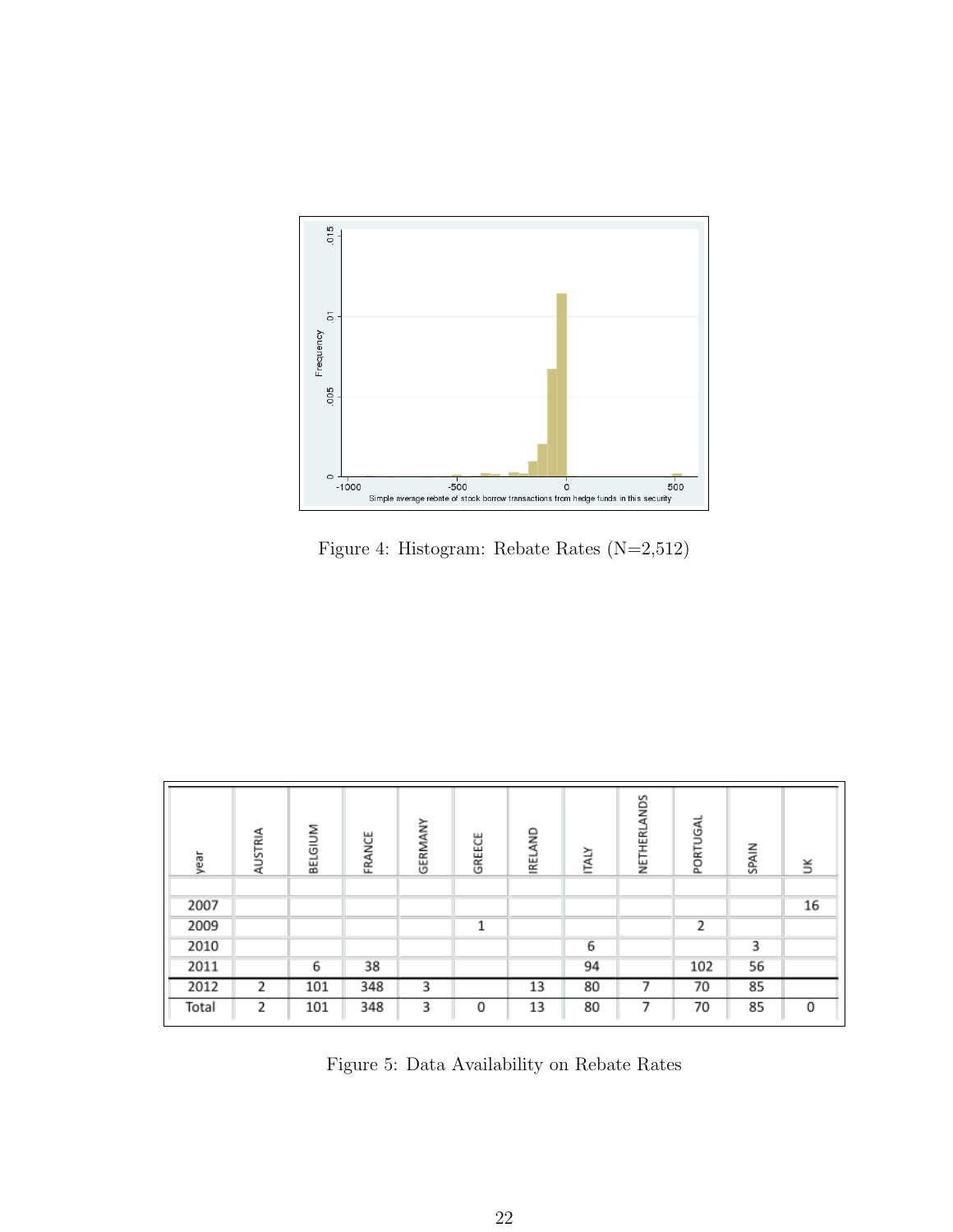| Daily Cost of |              |         |
|---------------|--------------|---------|
| Borrow Score  | Observations | Percent |
| Cheap 1       | 448,135      | 13      |
| 2             | 34,971       | 1.01    |
| 3             | 4.276        | 0.12    |
| 4             | 984          | 0.03    |
| 5             | 263          | 0.01    |
| 6             | 53           | 0       |
| 7             | 43           | 0       |
| 8             | 28           | 0       |
| 9             | 47           | 0       |
| Expensive 10  | 3            | 0       |
| Missing       | 2,957,586    | 85.82   |
| Total         | 3,446,389    | 100     |

Figure 6: Distribution of Borrowing Cost

certainly impossible to happen for bonds in the higher risk category.

To isolate pure security lending transactions, we use instead the following strategy: DataExplorers compiles a variable (DCBS in the dataset) defined as "Data Explorers Daily Cost of Borrow Score; a number from 1 to 10 indicating the rebate/fee charged by the agent lender based on Data Explorers proprietary benchmark rate, where 1 is cheapest and 10 is most expensive". This is similar to the fee score described earlier. The 10 cost buckets are not of the same size, with most of the observations falling into the first one, when it is not missing. For borrow scores greater than one, the bond is likely to be a special bond (see Figure 6)

In fact, the correlation between  $DCBS$  and the rebate is  $-0.77$ , suggesting that DCBS is high (higher than one) in securities lending transactions. Therefore, we identify securities lending transactions as those for which the variable DCBS is 2 or more, which is at least available for 15% of the observations in the sample. The table below reports the available observations where the cost of borrowing index satisfy this condition.<sup>13</sup> As it can be seen, the finding that most observations correspond to Greece, Portugal and Ireland is consistent with the hypothesis that these are indeed securities lending transactions (there are only 23 bond/days in the UK, see Figure 7).

Hence, when the cost of borrowing index is 2 or more, we deem the observation as special or "Expensive to Borrow" and should therefore considered a stock lending transaction, and a repo

 $13$ There are also a significant number of German bonds in the sample of "Expensive to Borrow" issues. The reason is that, at the onset of the European crisis, the demand for German bond-collateralized repos was so high that repo rates became negative. See Financial Times, Nov. 28, 2011: http://ftalphaville.ft.com/2011/11/28/767721/thegerman-bond-market-is-all-about-buy-and-hold/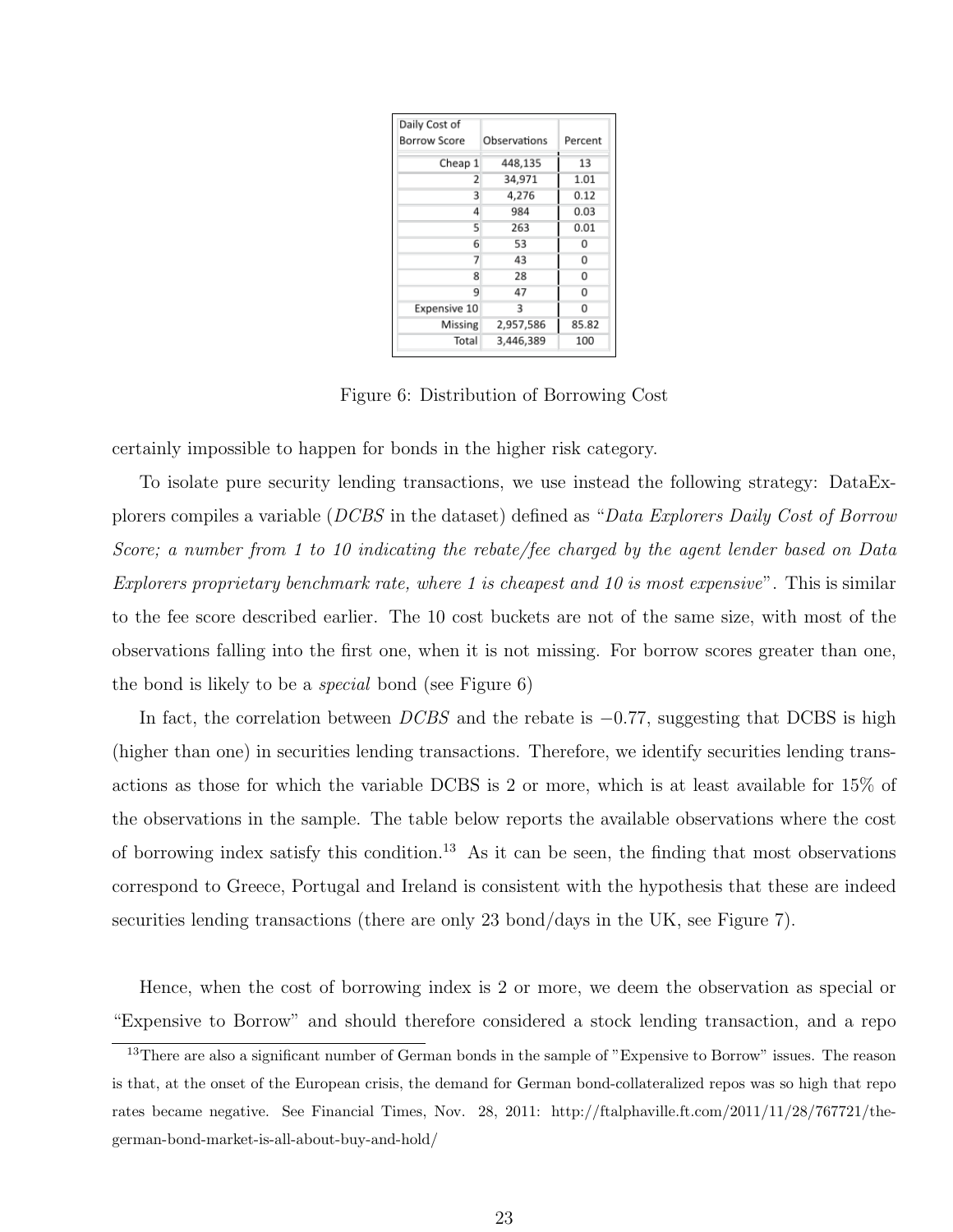| Country               | 2006                    | 2007                    | 2008           | 2009           | 2010           | 2011           | 2012           | Total    |
|-----------------------|-------------------------|-------------------------|----------------|----------------|----------------|----------------|----------------|----------|
| <b>AUSTRIA</b>        | $\overline{4}$          | 5                       | 175            | 30             | 3              | 13             | $\Omega$       | 230      |
| BELGIUM               | $\Omega$                | 0                       | 41             | 0              | 0              | 9              | 0              | 50       |
| <b>CZECH REPUBLIC</b> | $\overline{0}$          | $\overline{0}$          | 34             | 3              | 16             | 16             | 16             | 85       |
| DENMARK               | $\overline{2}$          | 0                       | 39             | 9              | 6              | $\Omega$       | 0              | 56       |
| FINLAND               | $\overline{2}$          | $\overline{0}$          | 71             | $\overline{1}$ | $\overline{0}$ | 34             | $\overline{0}$ | 108      |
| FRANCE                | 3                       | 10                      | 314            | 57             | 62             | 62             | 31             | 539      |
| GERMANY               | $\overline{2}$          | 11                      | 669            | 214            | 195            | 358            | 184            | 1,633    |
| GREECE                | $\mathbf{0}$            | 7                       | 139            | 5              | 145            | 513            | 127            | 936      |
| <b>IRELAND</b>        | 1                       | $\Omega$                | 48             | 0              | 10             | 204            | 135            | 398      |
| <b>ITALY</b>          | $\overline{2}$          | 15                      | 127            | $\overline{4}$ | 22             | 24             | 7              | 201      |
| LUXEMBOURG            | $\overline{0}$          |                         | $\overline{0}$ | $\overline{0}$ | 0              | $\Omega$       | 0              | $\Omega$ |
| NETHERLANDS           | 3                       | 0                       | 178            | 29             | 18             | 10             | 56             | 294      |
| NORWAY                | 3                       | $\overline{\mathbf{3}}$ | 38             | 21             | 26             | 20             | 21             | 132      |
| PORTUGAL              | $\overline{\mathbf{z}}$ | 4                       | 56             | 3              | 8              | 84             | 399            | 556      |
| <b>SPAIN</b>          | 1                       | 3                       | 117            | 10             | 11             | 56             | 138            | 336      |
| SWEDEN                | $\overline{1}$          | $\overline{2}$          | 45             | 4              | 7              | 5              | 23             | 87       |
| SWITZERLAND           | $\Omega$                | $\Omega$                | 21             | $\Omega$       | 0              | 0              | 0              | 21       |
| UK                    | $\overline{0}$          | 0                       | 35             | $\overline{0}$ | 0              | $\overline{0}$ | 0              | 35       |
| Total                 | 26                      | 60                      | 2,147          | 390            | 529            | 1,408          | 1,137          | 5,697    |

Figure 7: Number of Observations with High Fees

transaction otherwise. In case of German bonds, they also became special in the last years because of the ECB haircut policy (see Nyborg, 2011). Therefore we perform robustness checks (Section ??.A) to eliminate the impact of German bonds from our results.

# V Results

## A Univariate Results

In Table 7 we report initial results on securities lending data corresponding only to the three countries that are downgraded to junk status in the sample period (Greece, Ireland, and Portugal). Panel A of Table 7 reports average utilization rates in a window of  $t = -5$  to  $t = +10$  relative to the rating downgrade announcement. We provide results by individual downgrade. There are six of those, as per Table 6, one of them simultaneous for two CRAs (Portugal was downgraded on January 13, 2012, by both S&P and Fitch).

### [Insert Table 7]

Average utilization is 21.6% of the available lending supply five days before the downgrade announcement, and it increases to 23.37% one day before (see Figure 8). It then reaches up to 25% at  $t = +3$ , and goes back to its original levels at date  $t = +8$ . Note that, because of settlement and disclosure dates, the securities lending activity reported at  $t + 3$  is happening before the downgrade announcement.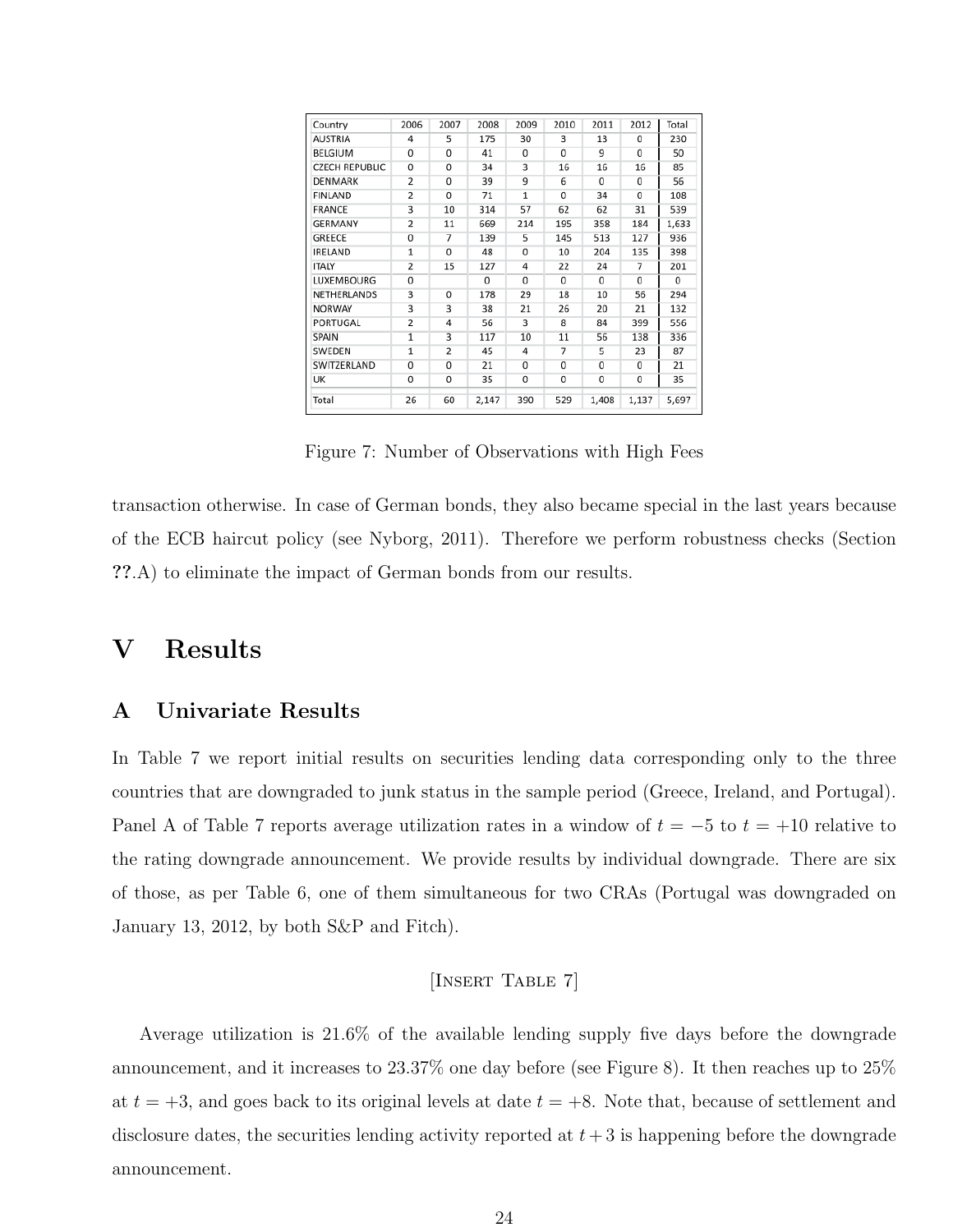

Figure 8: Average Utilization Around Downgrades to Junk Status

To get a better understanding of these findings, Panel B of Table 7 reports average utilization relative to non-downgrade dates. To that end, we construct, for every issue in our sample, a timeseries average of utilization rates, excluding rating events, that is, 15 day periods around downgrade announcements (whether notch downgrades or downgrades to junk status). The time series average excludes observations before January 1, 2009, to exclude the abnormal behavior of securities lending around the Lehman crisis. We then compute the ratio of the observed utilization rates on rating periods, relative to the time-series averages of the variables. Our results show that, in the predowngrade period, average demand is 3%, 1%, and 9% higher than in no-rating periods in Greece, Ireland, and Portugal respectively. In the window  $[t = 0, t = +3]$ , these percentages increase to 5%, 30%, and 8%. These results suggest that, even if the increase in lending activity when a downgrade is announced is not large relative to the previous five days, we find that securities lending is overall intensive in the few days before, at, and after a downgrade announcement.

# B Event Study around Bond Downgrades

Several papers have studied the impact of bond downgrades on stock markets. Brooks et al. report that sovereign rating downgrades have a negative impact on stock markets when they are announced (a one-day abnormal return of 197 basis points). Michaelidis et al. (2012), studying stock markets from 65 countries, find evidence that country stock indices moves before the public announcement of a sovereign rating downgrade, with a weaker reaction at the announcement and a mild correction after the event. Arezki, Candelon, and Sy have examined the spillover effects of selected European sovereign rating downgrades during the 2007–2010 period. Their main finding is that sovereign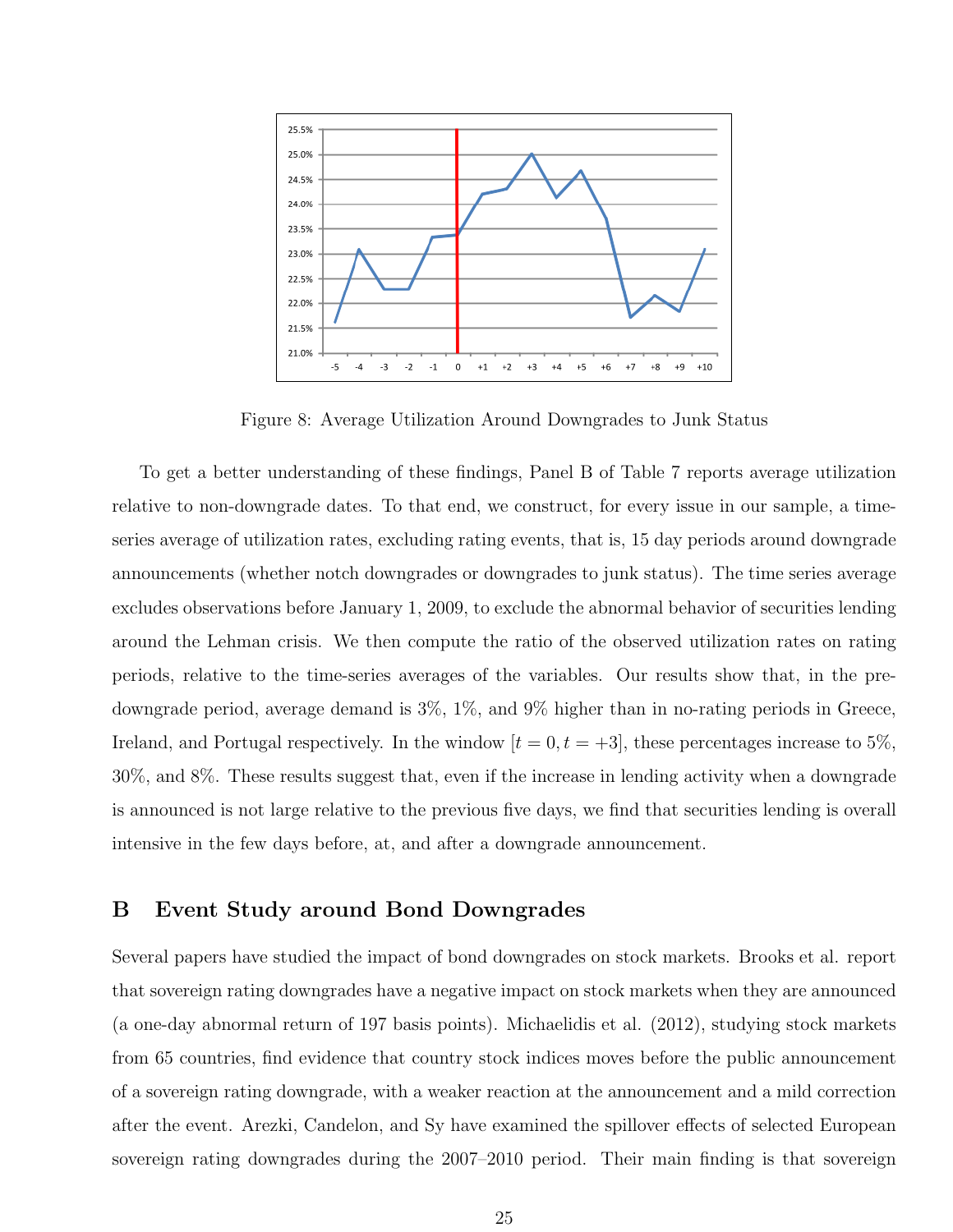rating downgrades impact not only the financial markets in the country that was downgraded but also other euro area countries. These papers analyze the impact of downgrades on equity, not bond prices. In this section we perform an event study to analyze the impact of sovereign downgrades on issue prices.

As market benchmarks, we use the Markit IBoxx benchmark indices for Euro-denominated sovereign bonds. These indices include investment grade, fixed income, sovereign issues in Euro. We obtain daily returns on the benchmarks from Datastream, for five different maturity groups: from 1 to 3, 3 to 5, 5 to 7, 7 to 10, and more than 10. We match each issue in our sample with the corresponding maturity benchmark, and estimate market model regressions of daily sovereign return on the benchmark, using daily observations for each bond and in the period June 2006- December 2007, excluding days  $t = -5$  to  $t = +10$  relative to any rating event, if there is one. We compute abnormal returns for a window of −5 to +10 relative to the downgrade event date with the estimates from the previous regressions, for all downgrades in the period January 2008-October 2012.<sup>14</sup>

Table. First we distinguish between notch downgrades (from AA to AA-, or from A to BBB for instance), and "junk" downgrades (from investment grade to junk). Note that junk downgrades have only happened for Ireland, Portugal, and Greece. These downgrades may correspond to any of the three rating agencies. Sometimes rating downgrades overlap, in which case we only consider the nearest future downgrade for each day.

## [INSERT TABLE 8]

In general we find that notch downgrades are associated to positive pre-announcement effect  $(+0.11\%$ , significant at the 5% level), a negative and significant effect at the announcement day (−0.19%, significant at the 1% level), and an insignificant price impact afterwards. For most countries the CARs in the pre-announcement period are positive (and significant, except for Greece). Only Portugal ( $-0.28\%$ , significant at the 5% level) and Spain ( $-0.38\%$ , significant at the 1% level) display negative returns.

CARs around downgrades to junk are reported for only three countries. We find insignificant pre-announcement returns for Greece. In Ireland, the CAR over the five-day window is

 $14$ One difficulty of the event study is that it is very difficult to define the "pre-event" dates, because downgrades overlap and follow each other over time. That is why we follow the strategy of estimating market model regressions using 19 months of data at the beginning of the sample, and eliminating those when estimating abnormal returns.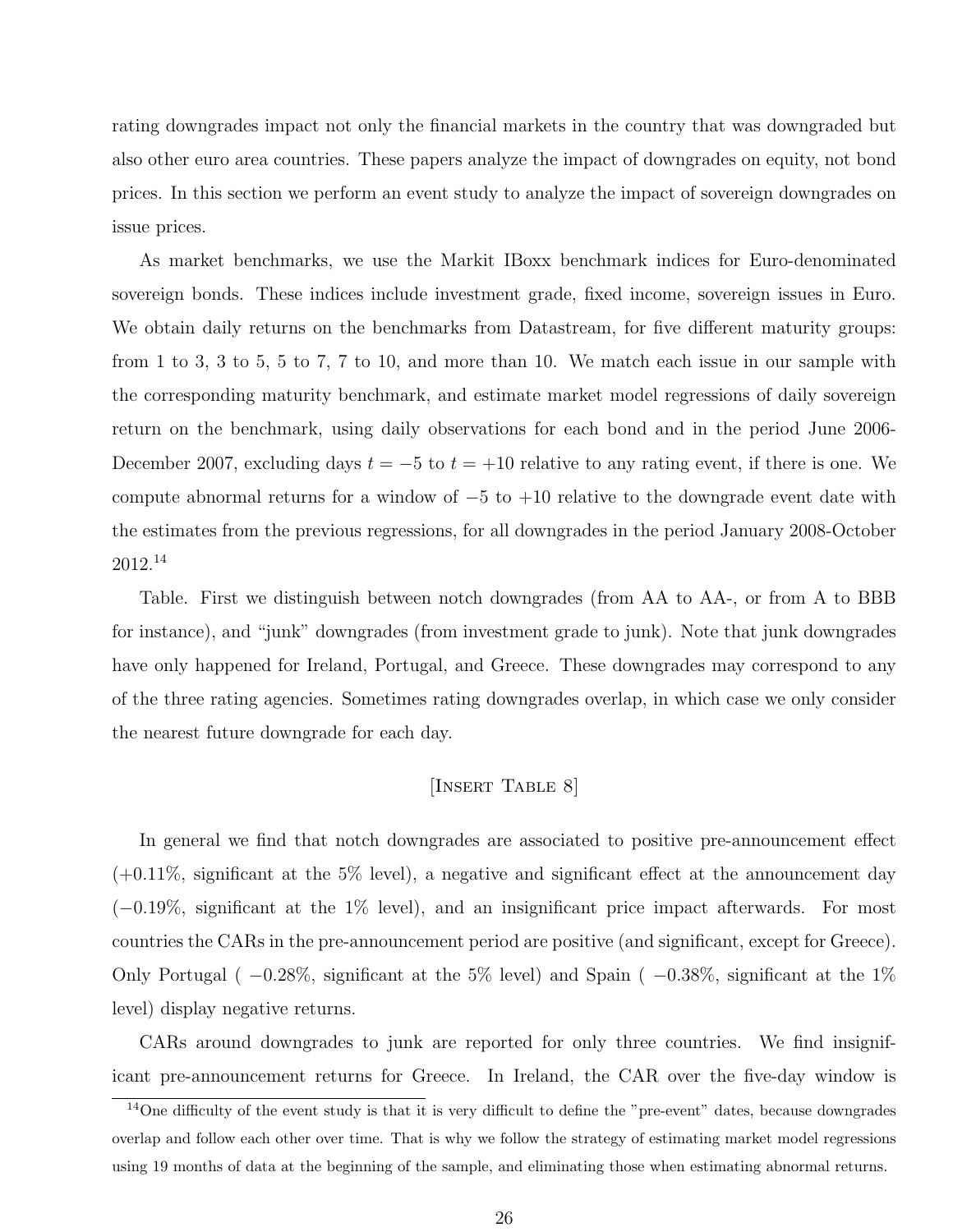−1.86%(significant at the 5% level). Surprisingly, pre-announcement returns are positive and significant for Portugal ( +0.11%). At the announcement day of a junk downgrade, Ireland and Portugal display negative returns (  $-0.84\%$  and  $-0.39\%$ , both significant at the 5% level or more); Greece's announcement effect is being insignificant. Post-downgrade, bond prices drop in Greece (  $-2.28\%$  in a ten-day window) and Portugal ( $-1.43\%$ ), both significant at the 1% level, and increase in Ireland  $(+2.27\%$ , significant at the 10% level).

# C Cross-Sectional Regressions

#### C.1 Variables

In this table I regress stock lending variables on natural explanatory variables. For the remaining tables, the endogenous variables are defined as follows:

- Supply measure: defined as the active inventory value of beneficial owners (in dollars), divided by the total market value of the securities. The Active inventory value is the current inventory available from beneficial owners less what is deduced to be temporarily restricted from lending, e.g., where securities are held in too small parcels or have been restricted by the beneficial owners. That is, the demand variable measures how much of a bond is available for loan.
- Demand measure: defined as the value of current inventory on loan from beneficial owners, divided by the total market value of the securities. It represents how much of a security is currently taken on loan.
- Active Utilization: a ratio of the previous two, Demand value as a % of the realistically available supply (BO On Loan Value / Active BO Inventory Value)
- Lending Fee. This is very scarce in the data, typically available only for 20% of the sample. As explained in Section B, the lending fee is expressed as an index that varies between one (cheapest to borrow) and five (most expensive to borrow).

We estimate regressions of the form:

$$
y_{t+1} = \alpha + \sum_{j=1}^{n} \beta_j x_{jt} \tag{1}
$$

where y is one of the variables below, and  $x_j$ ,  $j = 1, \ldots n$  is a set of explanatory variables, including credit rating downgrade indicators. The reason why we date securities lending variables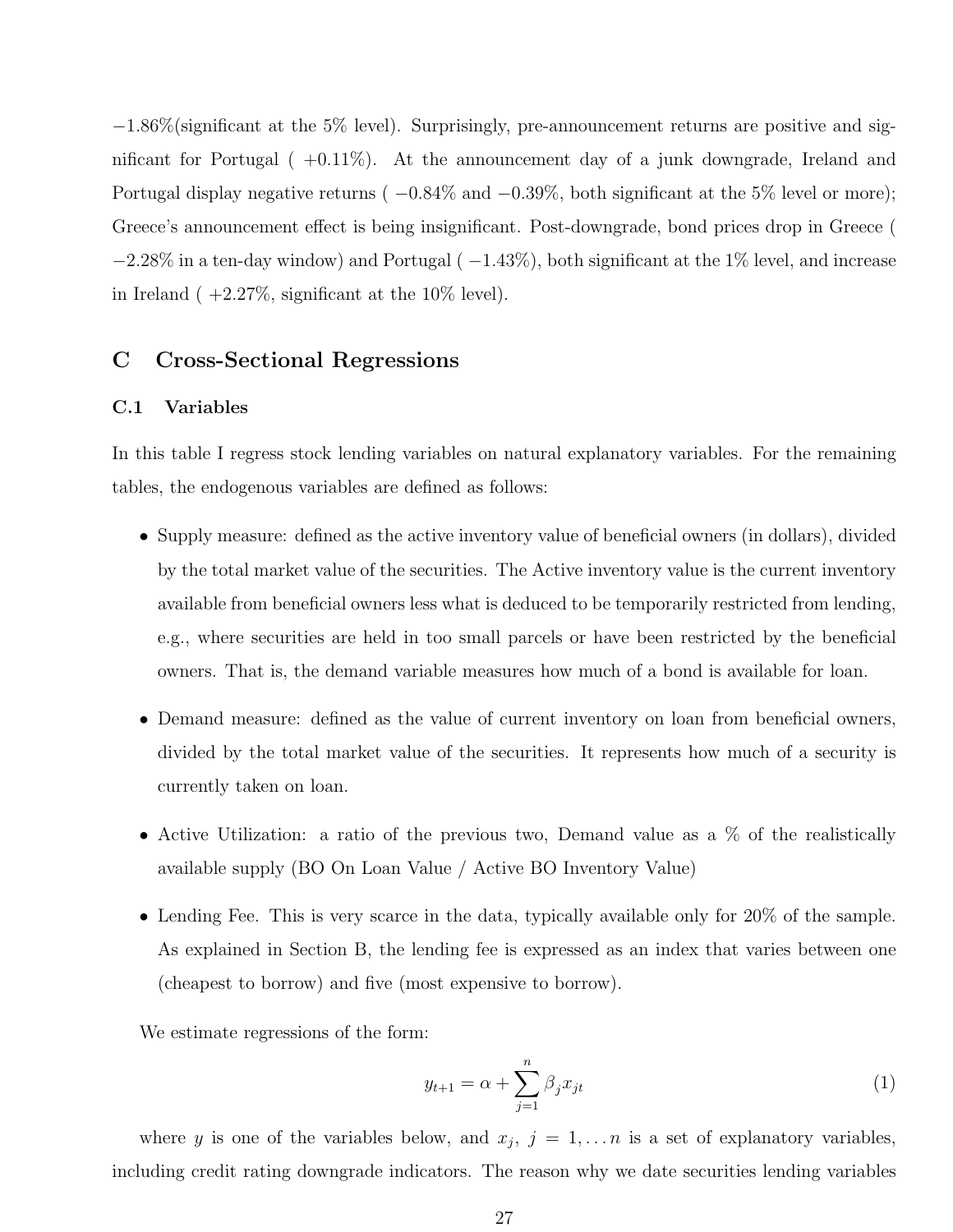in  $t + 4$  is that, in Europe, securities lending transactions can be settled up to day  $T + 3$  relative to the loan date. Moreover, DataExplorers discloses its data with a one-day delay. This means that observations at any day t indeed represent securities lending transactions that may have occurred between days  $t - 4$  and  $t - 1$ . We are conservative enough to choose a one-day delay to make sure that the reported securities lending transactions we use have happened before a sovereign bond downgrade being announced at  $t = 0$ , but not known to the market yet.

The set of controls  $x_j$  includes:

- CDS spread in percent, as a measure of the riskiness of the bond. The relationship between CDS spreads and securities lending activity has been analyzed in several papers (see Gorton and Metrick, 2012). Daniels and Jensen (2005) analyze the relationship between corporate CDSs and corporate bonds. They find that credit rating is a significant determinant of both CDS spreads and credit spreads for investment grade issues and especially for non-investmentgrade issues, but not the reverse. In our paper we use CDS spreads as a determinant of securities lending decisions even though there may be a simultaneous relationship between the CDS market and the securities lending market. This could happen if securities lending leads bond prices and these cause trading in the CDS market. There is supporting evidence in the literature for a simultaneous relationship: see for instance Ammer et al. (2007), and Chan-Lau  $\&$  Kim (2004). That is why in our regressions we lag the CDS spread by one day. In the corporate CDS market, Aktug et al (2012), Zhu (2006), and Blanco et al. (2005) have shown that CDS spreads lead bond spreads.<sup>15</sup>
- Interest Yield of the bond at time t; Bond Daily Returns, computed from Datastream bond clean prices (which take into account coupon payments); EONIA (Euro OverNight Index Average), which is a measure of the cost of money and therefore of the cost of borrowing the stock; Euro-Dollar Exchange Rate, as an indicator of European-wide risk; MSCI Country Stock Market Index. These variables are explained in Section III.D.D.3
- Ban on German Shorts dummy. On May 19th 2010 Germany prohibited shorting on German bonds, and on Germany territory. The prohibition definitely had an impact on stock lending activity of these bonds (and therefore on the repo market) although, because of the

<sup>&</sup>lt;sup>15</sup>Note in any case that, because the securities lending transactions are dated at  $t + 1$ , they may represent actual transactions occurring at  $t-1$  as well.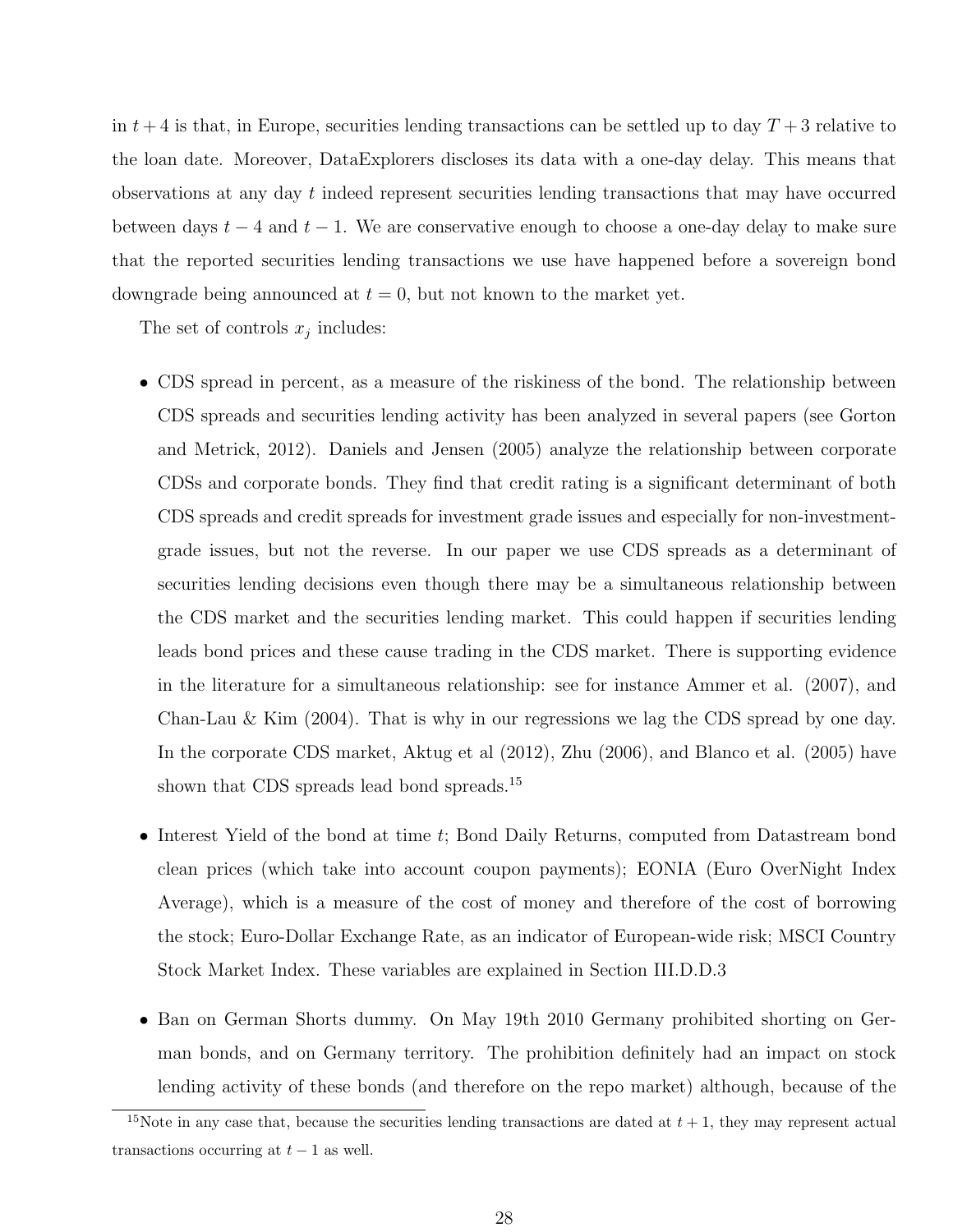geographical scope of the prohibition, the impact was only mild. We consistently find that the German ban increases utilization rates, probably because most of the lending activity in Germany moved to London. Note in any case that German bonds are generally repoed, not lent.

- The daily average utilization in all bonds, to control for average stock lending activity in the market which responds to market-wide changes in investor sentiment.
- The Germany Benchmark 10-year Bond yield
- A dummy that equals one if the bond is a benchmark bond (see Section III.D.1).
- Bond maturity. We construct three dummy variables, one for each maturity (short term, medium term, and long term bonds), and estimate the effect of the last two in the regressions.

#### C.2 Determinants of Lending Supply and Demand

Table 9 reports the first set of cross-sectional regressions. These show that the previous-day CDS spread is a significant determinant of both securities lending demand and supply. A 100 bps increase in CDS spreads reduces the lending inventory by 0.3% of the total capitalization of the bond (significant at the one percent level), and the lending demand by 0.05% basis points (significant at the 10 percent level). The impact on utilization is significant, although economically meaningless as well (less than one bps). Additionally, the higher riskiness of the issuer makes securities borrowing more expensive.<sup>16</sup>

A significant determinant of lending demand is the overnight lending rates in the Eurozone: a 100 bps increase in EONIA increases lending demand by 0.23%, and thus increases utilization by 1% (these results are significant at the five and one-percent levels, respectively) and lending fees by 10 bps. The impact of EONIA on lending demand is consistent with cash lending (and therefore securities borrowing) becoming more profitable when interest rates increase.

# [INSERT TABLE 9]

Finally, we find that securities lending demand is higher for short-term and medium-term bonds (significant at the one-percent level). The rest of variables (except for the average utilization of

<sup>&</sup>lt;sup>16</sup>Economically, the magnitude of this coefficient is difficult to gauge becase lending fees are consolidated into fee buckets which are undisclosed by DataExplorers.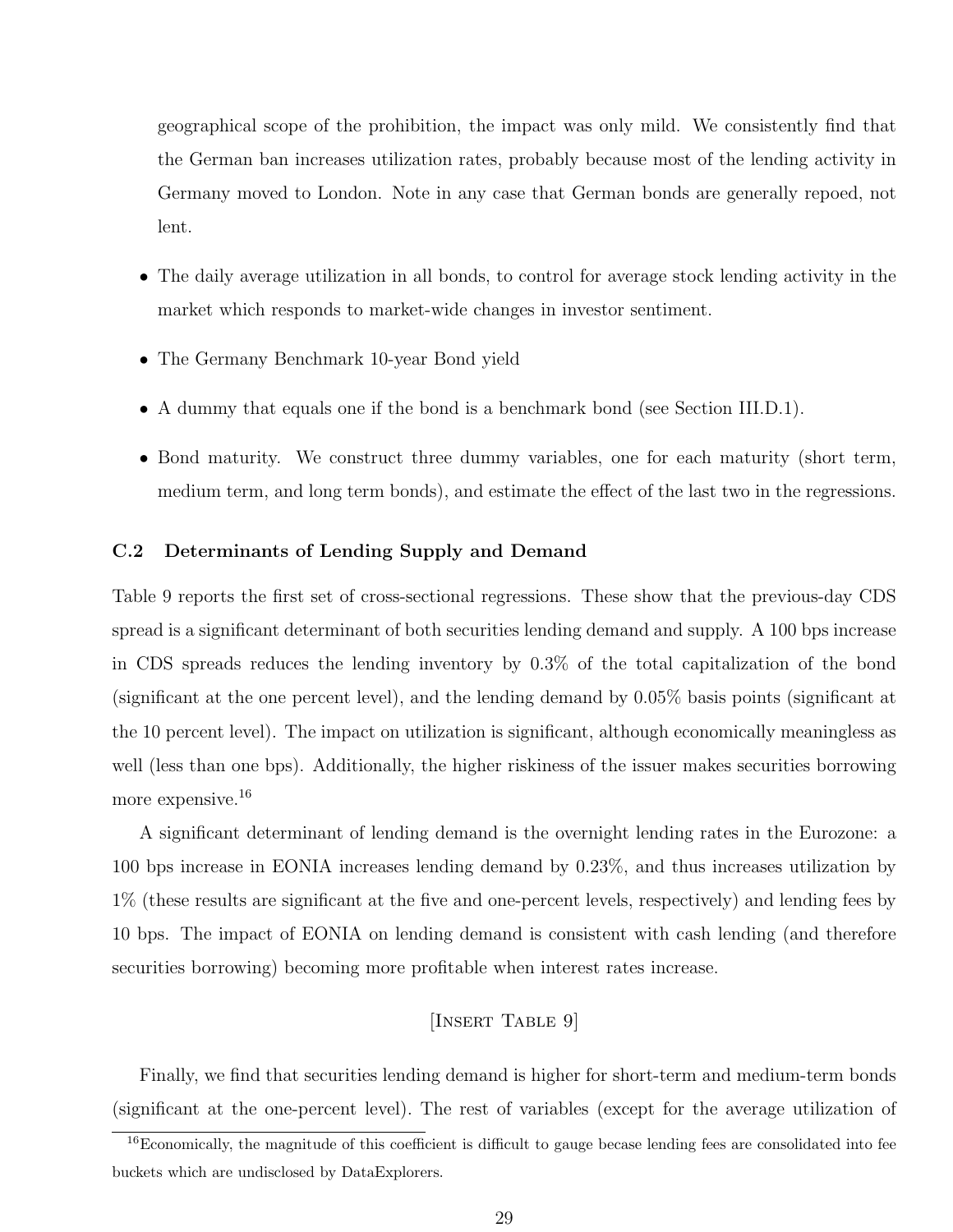the day) are not statistically significant. In the subsequent Tables we will always control for these variables. However we do not report their corresponding coefficients because their effects do not change either quantitatively or qualitatively.

#### C.3 Bond Rating Indicators

We construct several dummy variables to isolate securities lending transactions in the period before rating downgrade announcements. Our first dummy variables are two indicators (Pre-Notch Downgrade and Pre-Downgrade to Junk) that equal one in days  $t = -5$  to  $t = -1$  relative to a notch downgrade or downgrade to junk status, respectively. Additionally, we create similar dummy variables for each of the three CRAs we study.

Sometimes downgrades of either type happen so close in time that observations overlap. In that case the relevant downgrade is the earlier one.<sup>17</sup> Even though most downgrade announcements happen after market closures, we constraint the pre-downgrade period to day  $t = -1$  to avoid the possibility of disclosures during market hours. Also, we do not go beyond day  $t = -5$  to make sure that all our securities lending transactions are not known by the market at the time of the bond downgrade.<sup>18</sup>

#### C.4 Securities Lending Before Downgrade Announcements

In Table 10 we show the volume of securities lending prior to sovereign downgrades. We first construct a dummy variable ("Expensive to Borrow" indicator), as we discuss in Section IV.B, and we interact this dummy with the downgrade indicators. We first find that, for issues of any type, both securities lending demand and supply is significantly lower ( 0.5% and 0.19% respectively) during the five days preceding a downgrade to junk status. Note that because these are average daily effects, the compounded effect is economically important (the increase in utilization in the total predowngrade period is 1% of the total value of the issue). Such effect is obviously concentrated among the PIIGS countries, as they are the only one downgraded during the sample period. However, the utilization of expensive-to-borrow or special bonds (which are most likely used in securities lending transactions) is significantly higher (at the one-percent level).

<sup>&</sup>lt;sup>17</sup>For instance, Greece was downgraded by Moody's on July 25, 2012, and by S&P on July 27, 2012. In that case, the dummy "Pre-Notch Downgrade" equals one on July 26, but not on July 25. However, the "Pre-Notch Downgrade by S&P" equals one on July 25.

<sup>&</sup>lt;sup>18</sup>We in any case perform robustness tests on different event windows. See Section ??.C.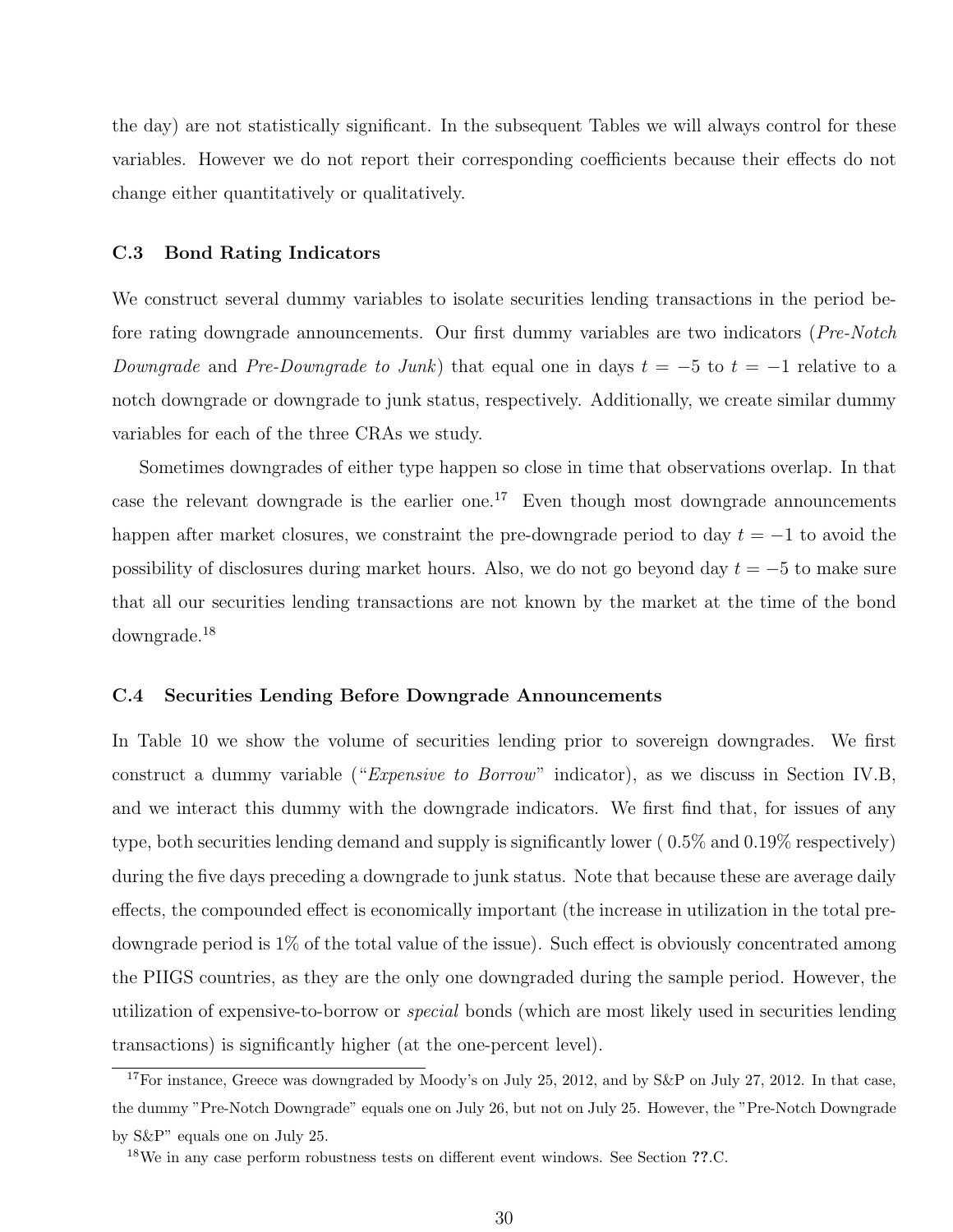#### [Insert Table 10]

The panel regressions also show a significant increase in fees, reasonably following a demand increase. This result is statistically significant for downgraded PIIGS bonds, both relative to all the other bond-days in the sample, as well as relative to all other PIIGS, non-downgrade days. As we discuss in Section IV.B, some of the expensive issues may correspond to Germany, especially in the later part of the sample. The last columns of Table 10 confirm that it is only for downgraded countries that utilization rates increase.

With respect to notch downgrades there is also a significant increase in utilization rates, but not due to more securities lending. Instead, we find significant drops in securities lending demand in the five days preceding the downgrade: using all observations, the drop is of 1.64% per day, and 1.94% in the subsample of PIIGS countries.

#### C.5 The Impact of News

So, far, we have found that investors have anticipated downgrades of European issues, especially those downgrades to junk debt suffered by Greece, Ireland and Portugal. Nashikkar and Pedersen (2007) report similar results using a sample of US corporate bond loan data from one of the world's largest custodian banks. They find significant lending activity already 20 days before a downgrade to speculative grade. We now entertain three different explanations for these findings.

• The first hypothesis is that rating agencies use financial markets information to form the decision to downgrade a European issues. If investors possess valuable information regarding the solvency of a sovereign, and this information is incorporated into market prices, then bond yields and prices, as well as securities lending decisions, will be public signals that rating agencies can easily use. Section V.B shows that, on average, abnormal returns prior to notch downgrades are slightly positive and significant; abnormal returns prior to junk-downgrades are insignificant on average and, by country, positive and significant in Portugal, negative and significant in Ireland, and negative but insignificant in Greece. It is therefore difficult to reject the hypothesis that the market does not anticipate European bond downgrades–at least one can say that the only downgrade that was anticipated by the market was that of Ireland (by Moody's, on July 2011). More importantly, it turns out that securities lending information is not observable by the market at the time of the downgrade, as we argue above. Therefore, such hypothesis is rejected by the data.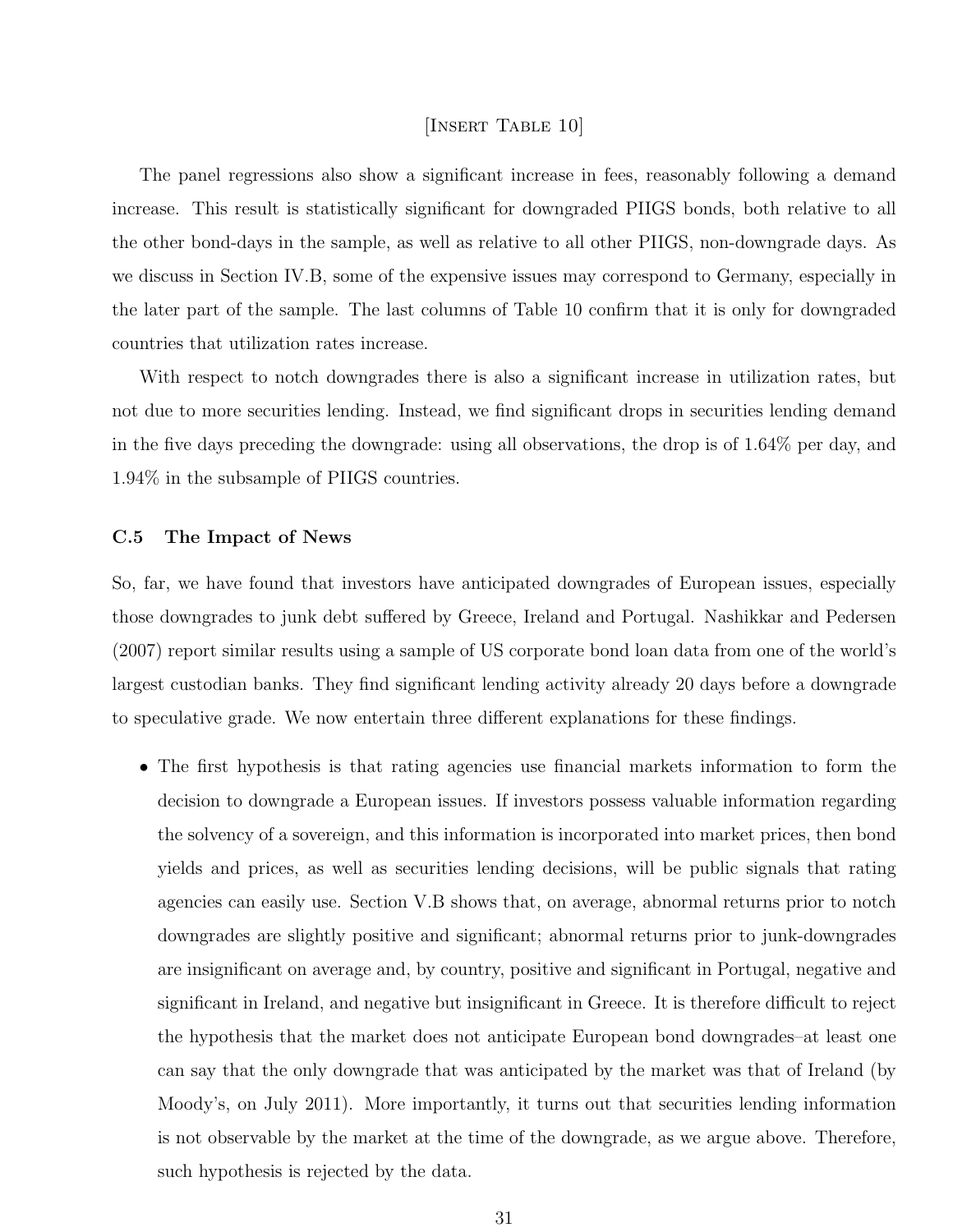- The second hypothesis is that investors anticipate sovereign downgrades. This can happen if CRAs signal their decisions with anticipation (for example through warnings or outlook revisions), or if CRAs actions are predictable using publicly available information. We call this hypothesis the public information hypothesis. Nashikkar and Pedersen (2007) also argue that increased short-selling before a downgrade could be an indication of (1) private information regarding the bond downgrade; (2) public information not fully reflected in prices; and (3) investors' hedging reason to short in connection with the downgrade. Their evidence is consistent with (2) and (3).
- The third hypothesis is that investors receive private information–from CRAs or the governments involved–before the public announcement of a sovereign downgrade (remember that the decision to downgrade has to be communicated to the issuer at least 12 hours before the public announcement). We call this hypothesis the *private information* hypothesis. Michaelidis et al. (2012) find that stock markets anticipate sovereign downgrades. They argue that their results seem more consistent with information leakages about the content and timing of the pending announcement. The reason is that most of the significant pre-downgrade abnormal returns are concentrated among markets with low institutional quality.

The last two hypotheses should lead to the same findings, namely that securities lending activity increases before bond rating downgrade. This is so because, in the presence of an impeding downgrade, sovereign securities lending supply increases–as a response of financial institutions expecting negative returns–and lending demand increases–as short sellers target the affected country's debt and borrow securities in the market. However the *public information* hypothesis predicts that, the more public information regarding the impending downgrade there is in the market, the more pronounced such effect will be.

# [INSERT TABLE 11]

We try to test these two hypotheses in two steps. We first identify those downgrades that are not subsequent downgrades following an earlier one, at least during the last 30 days. We call these new downgrades. Greece was downgraded by Fitch on October 22, 2009, and later on December 8, also by Fitch. Subsequently S&P downgraded Greece on December 16, 2009, and also by Moody's on December 22, 2009. The first two downgrades by Fitch are new under our characterization (because the previous downgrade on a Greek issue had happened); all the others are not new.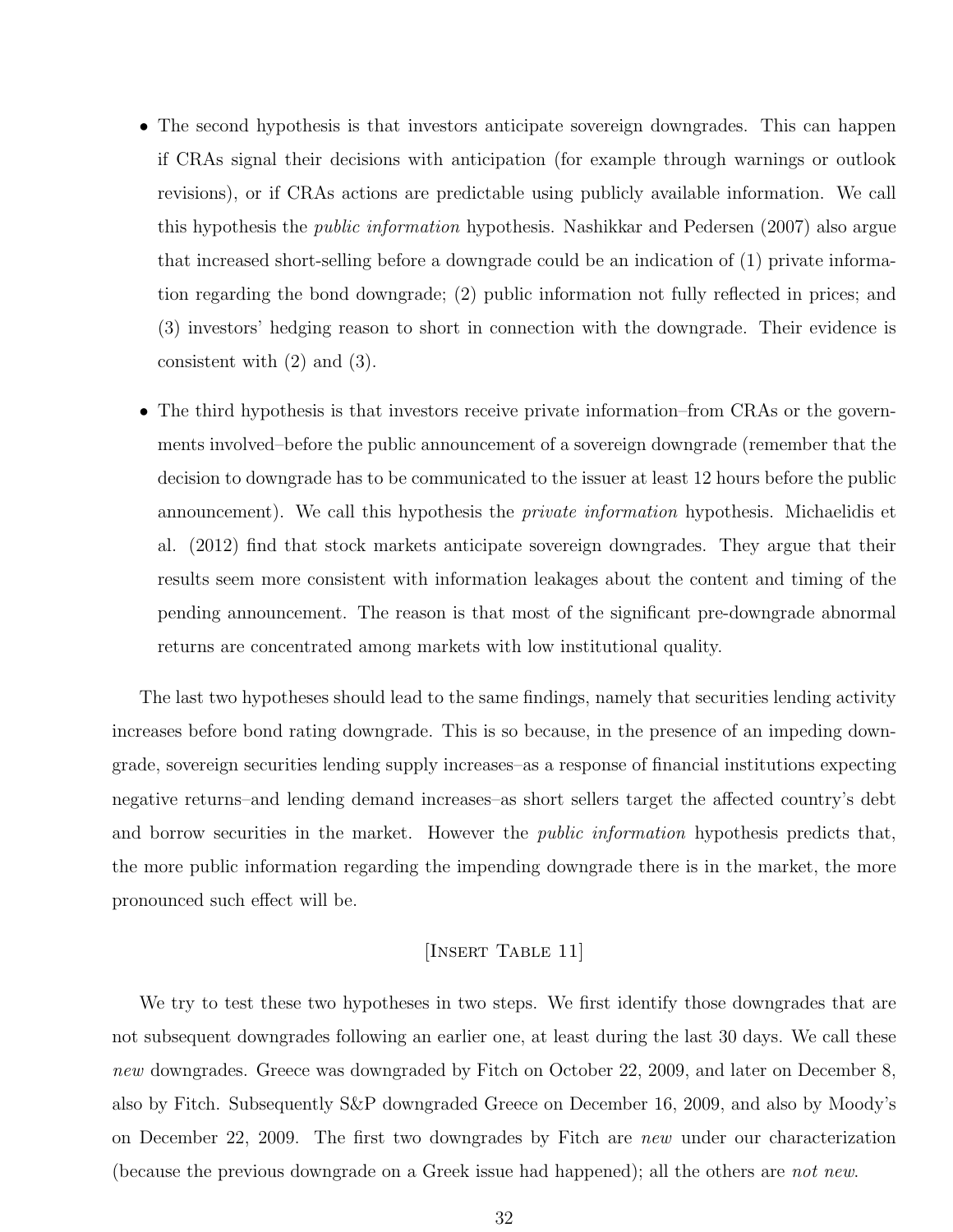| <b>Fee Bucket</b> |       |       |       |       |  |
|-------------------|-------|-------|-------|-------|--|
| Lending Fee (bps) | 54. . | 166.1 | 222.2 | 492.2 |  |

Figure 9: Average Lending Fees by Fee Bucket

To shed additional light to the distinction between the public and private information hypotheses, we also consider those downgrades that do not follow a previous warning (change to Negative  $Outlook)$  by the rating agency (in the previous 30 days). Warnings are usually released in prespecified dates (typically quarterly) by the rating agency. There are a few notch downgrades that are new, but only five junk downgrades that qualify as new downgrades, as shown in Table 3: one by S&P (Portugal, January 13, 2012), three by Moody's (Greece, June 14, 2010; Ireland, July 13, 2011, and Portugal, July 5, 2011), and one by Fitch (Portugal, January 13, 2012). We therefore interact four indicators: a pre-downgrade indicator, the *Expensive to Borrow* dummy, a control for New downgrades, and an *Outlook Change* indicator.

We report regression results in Table 11. Our first finding is that, in the whole sample, lending supply is lower for *special* bonds. Consistent with this finding, utilization rates and fees are higher (significantly at the 1% level). However, there is a significant additional reduction in lending supply in the five days that precede a bond downgrade to speculative grade: lending demand drops, and borrowing fees increase. Note that we find significantly lower fees before the announcement of a notch downgrade.

In the case of new junk downgrades with no prior warnings (no downgrade or outlook revision in the prior 30 days), we find strong evidence that lending supply and demand increase, resulting in a lower cost of borrowing. In the whole sample, lending supply increases by 0.39% (significant at the  $1\%$  level) in the pre-downgrade period<sup>19</sup>; and lending demand increases by 0.11% (significant at the 1% level). For the whole five-day period, these coefficients imply that lending supply and demand increase by 2% and 0.5%, respectively. As a result, there is a significant increase in utilization rates (up 0.11%). Lending fees are lower as well: they are 0.7 buckets lower in the pre-downgrade period, which represents a estimated increase in fees of 67 bps. [Figure 9 reports all observations with available data on lending fees, classified into fee buckets.

The average difference in fees between to consecutive buckets is 95 bps.

The shift in lending demand and supply curves that we identify is equivalent to a SOUT shift

 $19$ For new downgrades with no prior warnings, the full pre-rating effect is the sum of the significant coefficients of the four Pre-Junk Period dummies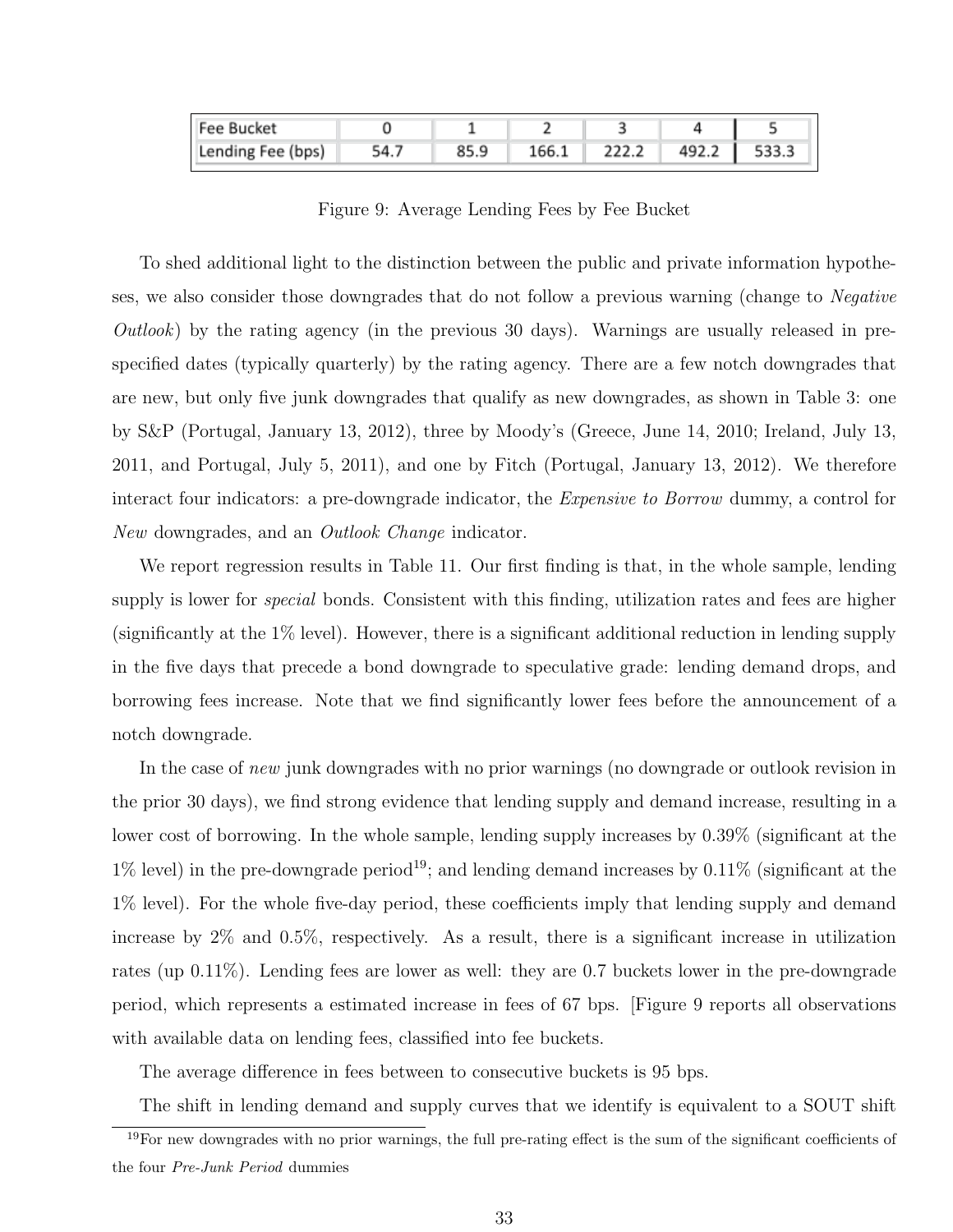(using Cohen et al.,2007 terminology), which happens in their case when stocks see their loan fee fall but the loan quantity rise. Cheaper borrowing makes it possible for more investors to enter the market, thus relaxing a previously existing shorting constraint. They argue that SOUT predicts an immediate downward price adjustment. Table 8 reports negative abnormal returns in the postdowngrade period (which is also the time at which securities lending information is released to the market).

Our results are consistent across subsamples. They are strong among Euro countries, and also among PIIGS countries. In the subsample that only includes Greek, Irish, and Portuguese issues, the supply and demand increases ( $+2.09\%$  and  $0.37\%$ ) are significant at the 1% level, as well as the reduction in fees ( $-0.8$  buckets). The significant increase in utilization rates ( $0.12\%$ , significant at the 5% level) is consistent with Figure 8.

Overall, our findings suggest that most of the abnormal securities lending activity prior to bond downgrades in Europe is concentrated among rating announcements that surprise the market. Indeed, we do not find that, when the market receives public signals of an impeding downgrade (either a prior downgrade by another rating agency, or a more straightforward negative outlook on the sovereign), there is significant securities lending activity (there is indeed a drop in lending demand of about −0.29%). This is quite intuitive because the public signal should have impacted securities lending at the time of the news release, thus making any future trading on public information unprofitable. Therefore, our results provide support against the public information hypothesis. In line with Nashikkar and Pedersen (2007), the remaining explanation for our results–that traders possess private information regarding an impeding downgrade–is not per se an indication of illegal insider trading<sup>20</sup> in the securities lending market. Traders may well be using public information that it is

 $^{20}$ Section C, Article 3 of Regulation (EC) No 1060/2009 of the European Parliament and of the Council of 16 September 2009:

"Credit rating agencies shall ensure that persons referred to in point 1:

[...] (b) do not disclose any information about credit ratings or possible future credit ratings of the credit rating agency, except to the rated entity or its related third party;"

Similarly, the Securities Exchange Act of 1934, § 240.17g-4 states: "Prevention of misuse of material nonpublic information.

(a) The written policies and procedures a nationally recognized statistical rating organization establishes, maintains, and enforces to prevent the misuse of material, nonpublic information pursuant to section  $15E(q)(1)$  of the Act (15 U.S.C. 78o–7(g)(1)) must include policies and procedures reasonably designed to prevent:

[...] (3) The inappropriate dissemination within and outside the nationally recognized statistical rating organization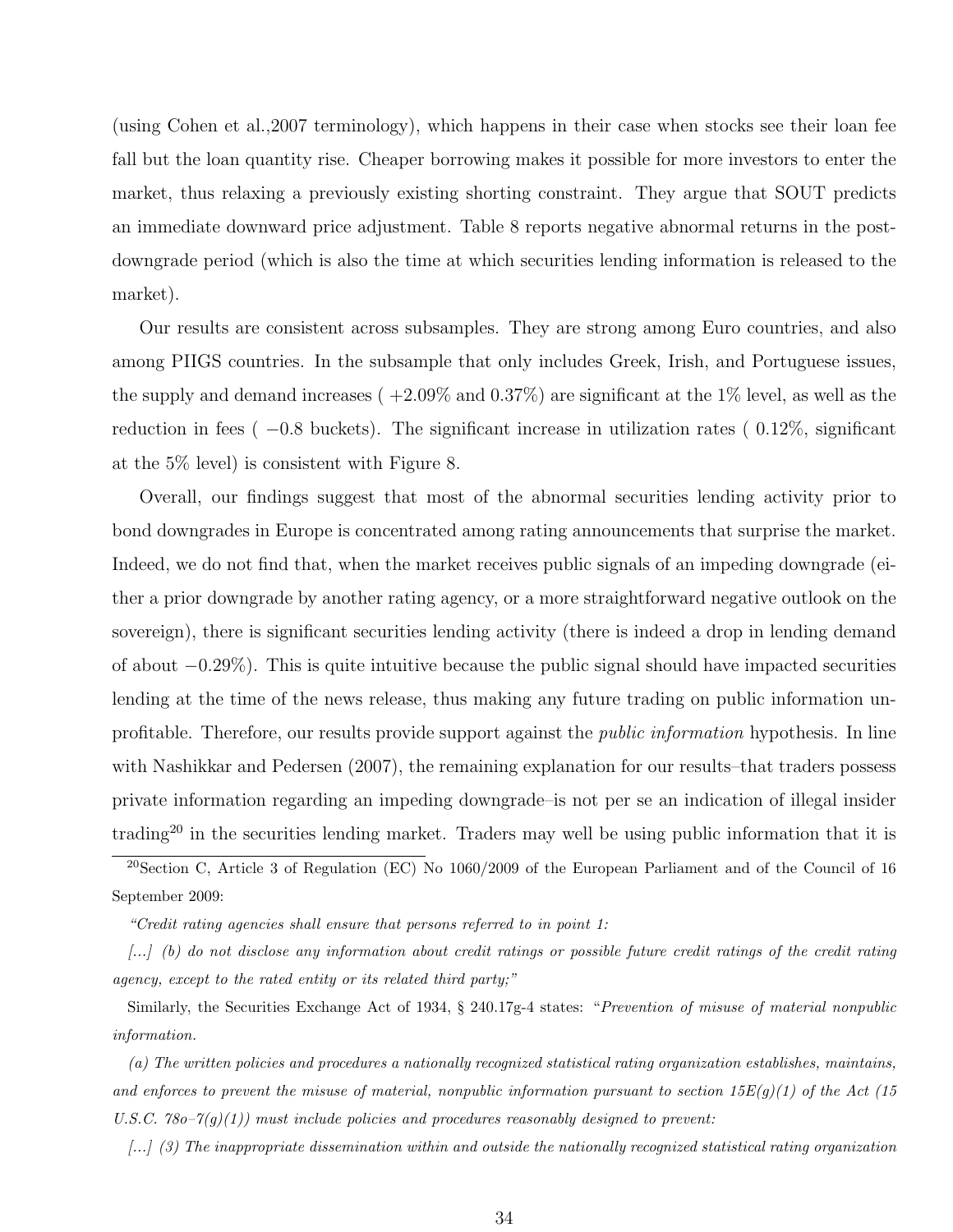|         | Supply |          | Demand Utilization | Fees     |
|---------|--------|----------|--------------------|----------|
| S&P     | 1.282  | 0.262    | 0.163              | -1.092   |
| Moody's | 2.670  | $-0.080$ | 0.412              | $-0.334$ |
| Fitch   | 0.029  | 0.236    | 0.143              | -0.930   |

Figure 10: Total Effects of Junk Downgrades

ignored by the market; we cannot rule out that information about securities lending transactions are privately obtained by CRAs.

Henry et al. (2011) study whether short sellers anticipate corporate bond rating downgrades. They find significant short selling activity during the one year before the downgrade. They find no evidence of increased short selling in the days close to the downgrade announcement, which contradicts the hypothesis that short sellers possess private information. However, they find that short selling is more severe for firms which went through a previous downgrade, which they interpret as evidence that short sellers are informed traders who anticipate rating downgrades. The question remains as why the market does not use the information contained in short selling activity.

#### C.6 Results by Rating Agency

We further explore the robustness of our results by analyzing the market for borrowing sovereign bonds depending on which CRA downgrades a particular issue. We split our dummy variables into three different categories, one per CRA, and present results in Table 12

[Insert Table 12]

Let us first focus on junk downgrades. The first set of regressions shows a joint estimation for all three CRAs. Because the Fitch and S&P junk downgrade of Portugal happened the same day, Fitch coefficients cannot be estimated. In the Figure 10 we report total effects from regressions 5 to 16, which we compute by adding the coefficients of the two downgrade dummies per CRA. All coefficients are significant at the 5% level or better:

We find consistent results with the ones in the previous Section. Lending demand increases consistently across CRAs, while lending demand slightly decreases prior to Moody's downgrades, and increases elsewhere. Utilization is consequently higher. The shifts in the demand and supply

of a pending credit rating action before issuing the credit rating on the Internet or through another readily accessible means."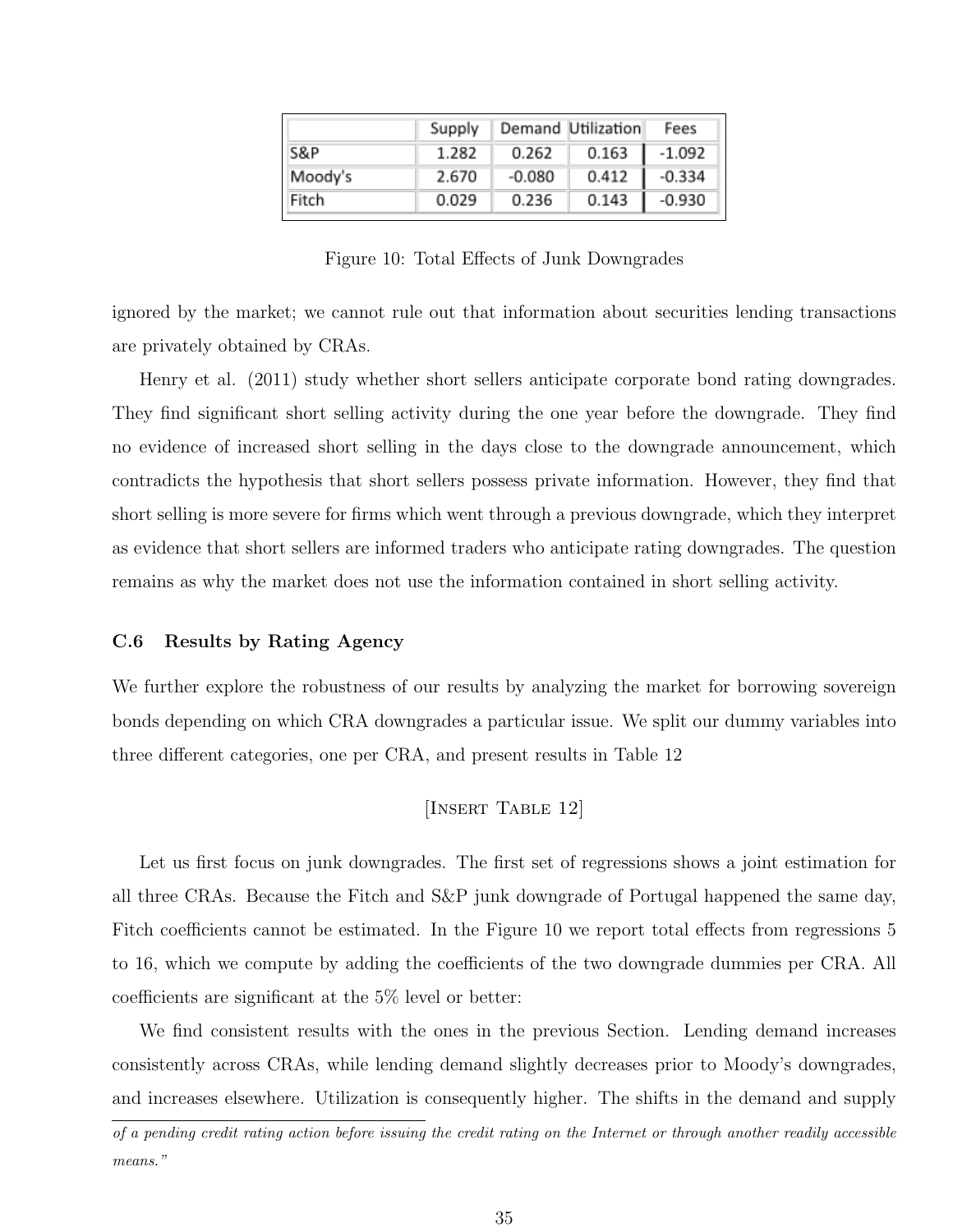curves resulting in lower lending fees are again consistent with supply-driven securities, cheaper lending transactions.

In the case of notch downgrades, results are qualitatively different. In the case of S&P, we find marginally weak increases in securities lending demand (1.54% increase, significant at the 10% level), which may suggest some market anticipation. However, in the case of Fitch and Moody's downgrades, both demand and supply are lower in the pre-downgrade period, which is inconsistent with market anticipation.

# VI Robustness Tests

In this section we test the robustness of our previous results by performing additional tests which involve: removing potential contamination of German bonds' repo transactions in the later part of the sample; excluding the pre-2009 period from the sample; and reducing the event window to only pre-rating downgrade announcement days.

# A Excluding Germany

In Section IV.B we discuss that after 2009, German bonds became special because of an extraordinarily higher demand from market participants. Such demand was the consequence of the European Central Bank policy regarding collateral and repo haircuts. As we have shown, the result was extremely high borrowing costs and negative rebates for German bonds, despite their low riskiness. Because our panel regressions compare the securities lending demand and supply for sovereigns that suffer a downgrade, comparing them to non-downgraded bonds (potentially German), our results may be overstating the magnitude of the effect of the rating event.

#### [Insert Table 13]

Table 13 reports a similar regression to Table 12, but without the observations corresponding to German issues. The number of observations drops from 1, 294, 307 to 832, 563 because German bonds represent the largest part of our original sample. In any case, we do not find qualitative differences in our results.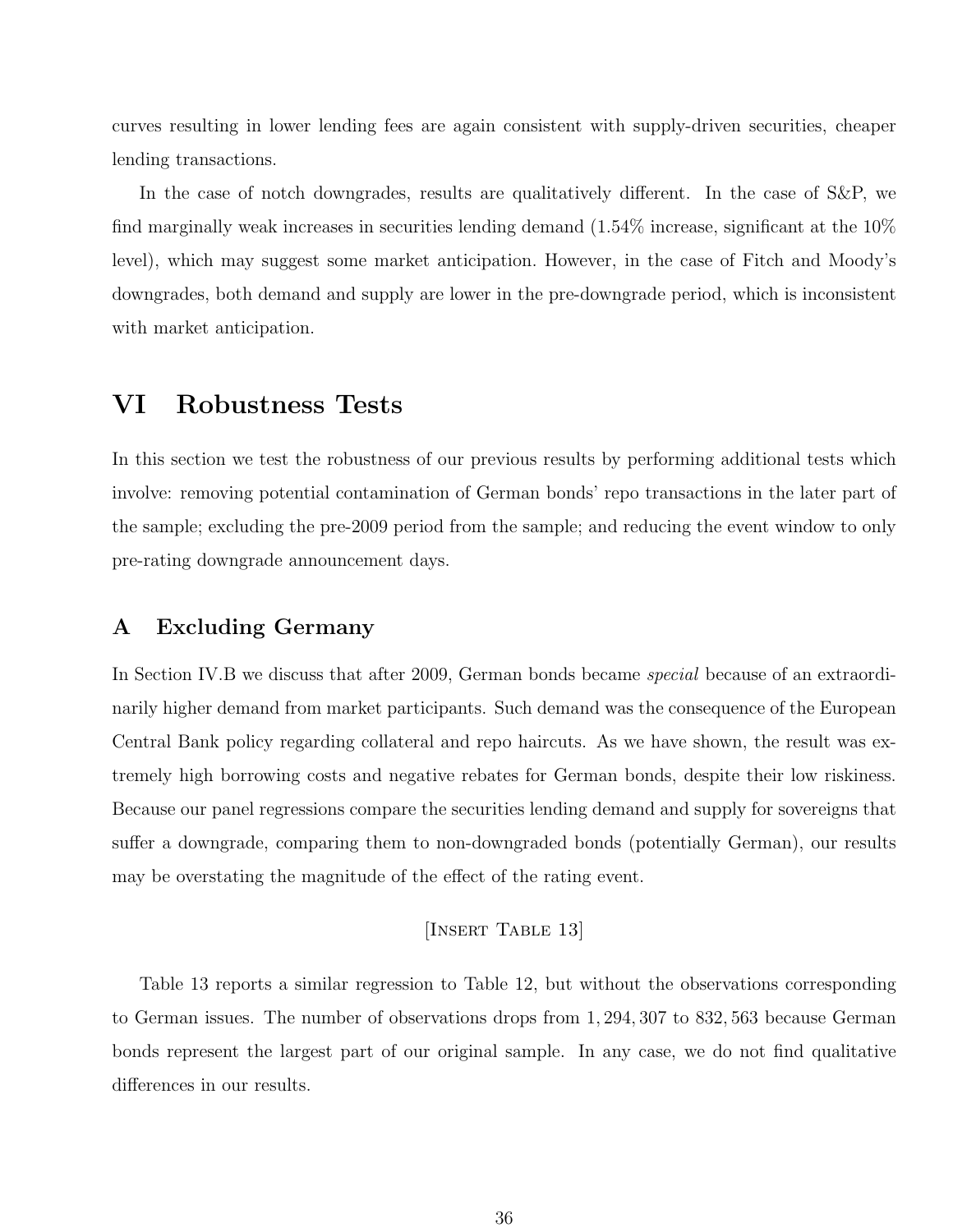#### B Excluding the pre-2009 period

As a second robustness test, we exclude the observations from the year 2008 and before. One reason is that most of the bond downgrades in our study, and certainly all of the downgrades to junk status, happen after 2008. The second reason is that the short selling activity in government bonds during 2008 is intense and therefore many sovereigns, including those of AAA-rated countries, went into special, so it is again difficult to benchmark our results against the normal behavior of securities lenders and borrowers.

### [Insert Table 14]

Table 14 presents the results.

## C Different Event windows

There is no evidence other than the one coming from market participants that the  $T+3$  settlement window is fully exploited by securities lenders/borrowers, and certainly DataExplorers does not provide detailed transaction and settlement information. Therefore, and to take a conservative approach, we have also estimated our regressions with securities lending variables dated at  $t + 1$ . That is, we still consider the DataExplorers reporting delay of one day, which means that the prerating period ends at  $t = 0$  relative to the downgrade announcement. This ensures that all securities lending transactions have for sure happened before the downgrade.

[Insert Table 15]

Table 15 reports this results, which are still consistent with our overall picture of demand and supply increases, with a significant reduction in lending fees.

# D Other Tests

We have additionally checked the consistency of the results to extending the event window before day t−5. Note that, because downgrade events overlap sometimes, it is less appropriate in our view to attribute an increase in securities lending demand or supply to a longer pre-event window. We have also estimated panel regressions using only the subsample of PIIGS countries, as well as only the subsample that only includes Greece, Ireland, and Portugal. Finally, we have estimated the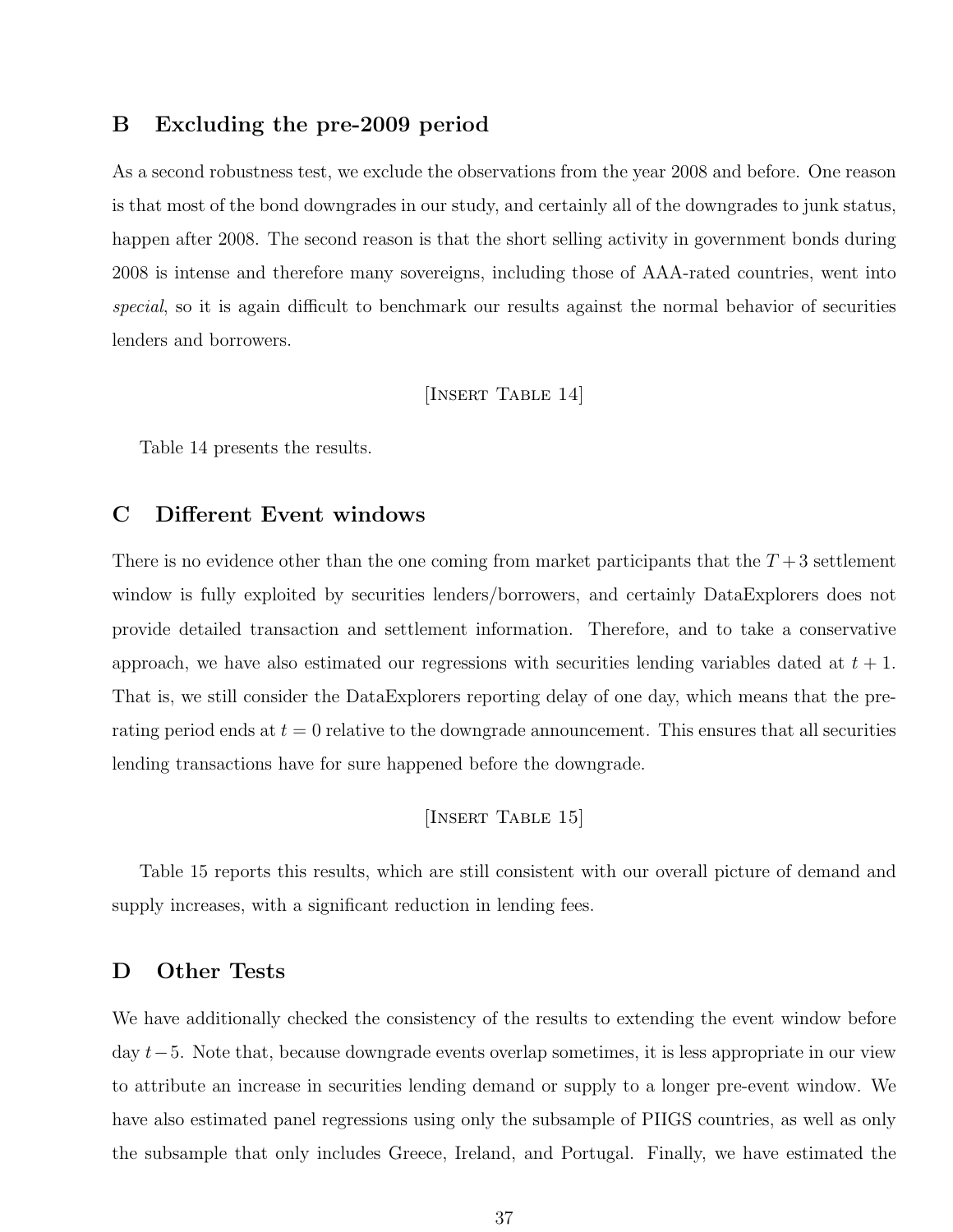regressions separately for notch and junk downgrades. The results (not reported) do not represent a significant qualitative change with respect to our major findings.

We have also used a coarser definition of new downgrades, assuming that a downgrade is a surprise only when there are no public signals (a previous downgrade or an outlook revision) within the last 90 days before its public announcement. One problem with such definition is that we are left with only two new downgrades, which correspond both to the same country (Portugal). We find in any case consistent results.

# VII Conclusions

Our paper presents strong evidence of securities lending market anticipation of sovereign bond dowgrades in Europe during the period 2008 − 2012. We construct a sample of bonds from 18 European countries which includes members of the Euroland; EU, non-euro members, as well as non-EU countries. We compile the history of bond downgrades (notch downgrades as well as downgrades to speculative grade) for the sovereigns in our sample and complement it with issue-, as well as issuer-specific information. We then focus on the securities lending market. We obtain from DataExplorers the complete set of securities lending transactions for 6, 052 sovereign bonds, with information on securities lending demand and supply, as well as borrowing costs.

We find that, in the five days preceding a junk downgrade, securities lending demand and supply increase significantly with respect to the non-downgrade periods for the same issue. We rule out that CRAs use this information to form their decision regarding the downgrade because of the special  $T + 3 + 1$  settlement and reporting period for securities lending transactions in Europe. This means that a securities lending transaction occurring two days before the public announcement of the downgrade is only known to the market one day after the announcement. Therefore, the only explanation that remains for our findings are that some investors anticipate the downgrade. However, we find that the increases in lending demand and supply are only significant for downgrades that surprise the market, i.e. downgrades that are not preceded by a previous downgrade or an outlook revision within the past 30 days. The difference in results between these two types of downgrades is evidence against investors using publicly available information to benefit from securities lending.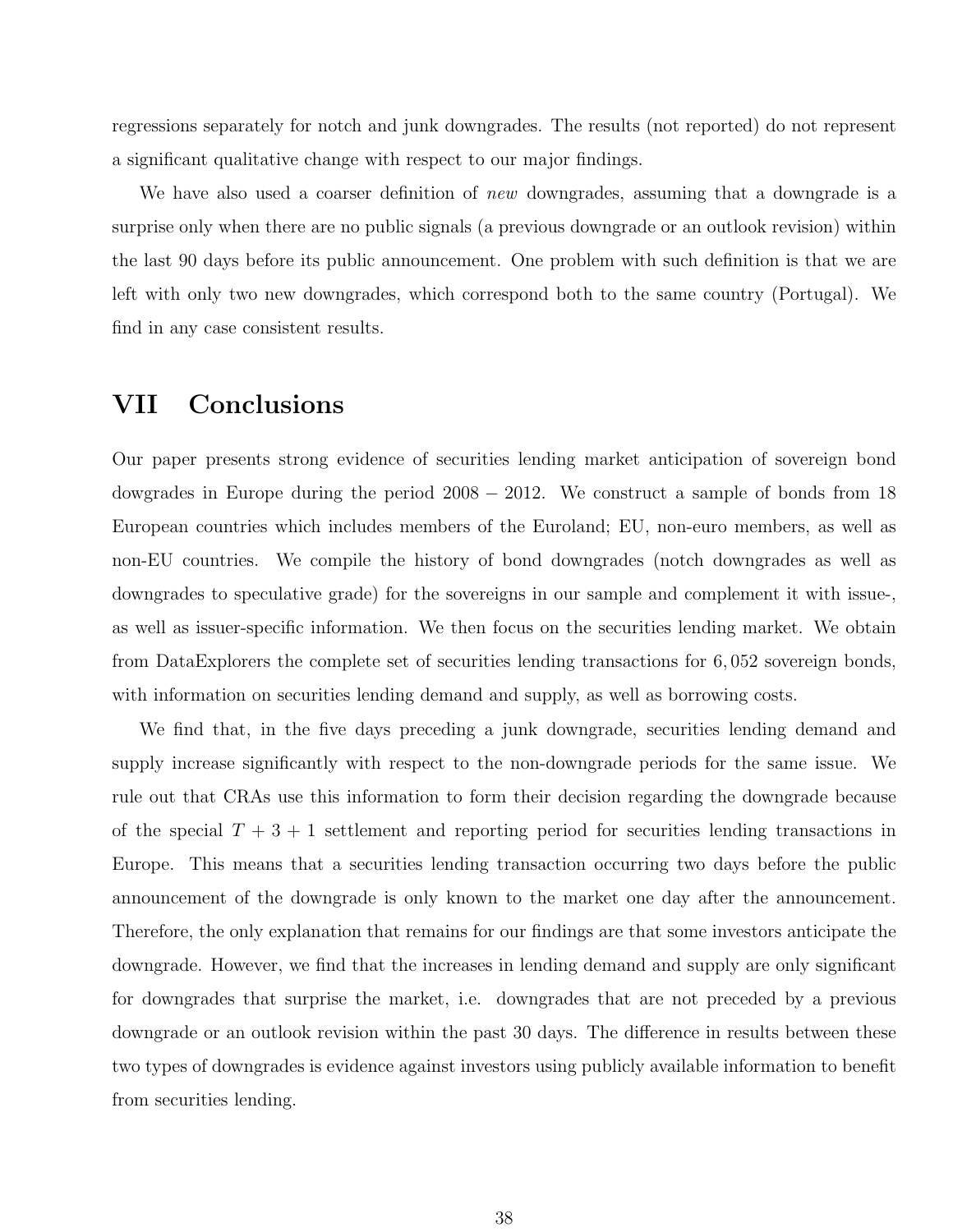# References

Aggarwal Reena, Jennie Bai, Luc Laeven, 2016, "The Role of Government Bond Lending Market in Collateral Transformation," working paper.

Aktug, Rahmi Erdem, Geraldo Vasconcellos, and Youngsoo Bae, 2012, "The Dynamics of Sovereign Credit Default Swap and Bond Markets: Empirical Evidence from the 2001-2007 period," Applied Economics Letters 19, 251-259.

Almeida, Heitor, Geraldo Vasconcellos, and Youngsoo Bae, 2012, "The Dynamics of Sovereign Credit Default Swap and Bond Markets: Empirical Evidence from the 2001-2007 Period," working paper.

Arezki, R., B. Candelon, and A. Sy, 2010, "Sovereign Ratings News and Financial Markets Spillovers," IMF Working Paper.

Asquith, Paul, Andrea S. Au, Thomas R. Covert, Parag A. Pathak, 2013, "The Market for Borrowing Corporate Bonds", Journal of Financial Economics, 107, 155-182.

Becker, Bo, and Todd Milbourn, 2011, "How did increased competition affect credit ratings?", Journal of Financial Economics 101(1), 493-514.

Blanco, R., Brennan, S., Marsh, I.W., 2005, "An empirical analysis of the dynamic relation between investment grade bonds and credit default swaps." The Journal of Finance 60, 2255- 2281.

Cantor, Richard, 2004, "An introduction to recent research on credit ratings", Journal of Banking & Finance 28, 2565–2573.

Chan-Lau, J.A., Kim, Y.S., 2004, "Equity prices, credit default swaps, and bond spreads in emerging markets," IMF Working Paper. WP/04/27.

Bongaerts Dion, K.J. Martijn Cremers, and William N. Goetzmann, 2012, "Tiebreaker: Certification and Multiple Credit Ratings", The Journal of Finance 67, 113-152.

Boot Arnoud, Todd Milbourn, and Anjolein Schmeits (2006), "Credit Ratings as a Coordination Mechanism, Review of Financial Studies" 19(1), 81-118.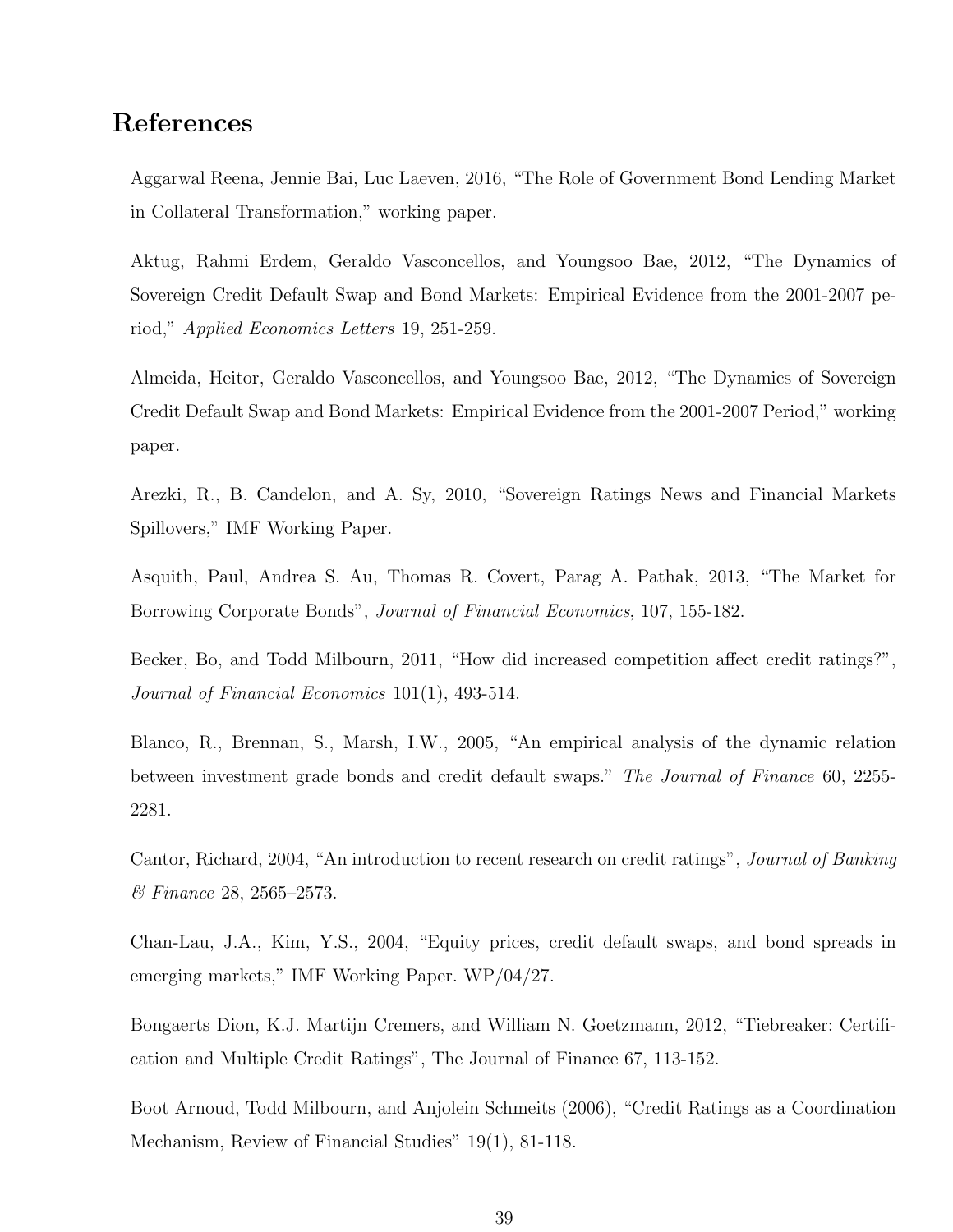Brooks, R., R. Faff, D., Hillier, and J. Hillier, 2004, "The national market impact of sovereign rating changes," Journal of Banking and Finance, 28, 233–250.

Cohen, Lauren, Karl B. Diether, and Christopher J. Malloy, 2007, "Supply and Demand Shifts in the Shorting Market", Journal of Finance 62, 2061–2096.

Cornaggia, Jess, Kimberly J. Cornaggia, and John E. Hund, 2012, "Credit Ratings across Asset Classes: A≡A?", working paper.

D'Avolio, Gene, 2002, "The Market for Borrowing Stock", Journal of Financial Economics 66, 271-306.

Daniels, K.N. and M.S. Jensen, 2005, "The Effect of Credit Ratings on Credit Default Swap Spreads and Credit Spreads," Journal of Fixed Income, 14, 16-33.

DataExplorers, "EU Sovereign Bonds: Borrow Costs and CDS Spreads", Research Note #4, 8 August 2011.

Duffie, Darrell, 1996, "Special Repo Rates." Journal of Finance 51(2), 493-526.

Duffie, Darrell, Nicolae Gârleanu, and Lasse H. Pedersen, 2002, "Securities Lending, Shorting, and Pricing", Journal of Financial Economics 66, 307–339.

Euroclear, "Understanding Repos and the Repo Markets", March 2009.

Financial Stability Board, "Securities Lending and Repos: Market Overview and Financial Stability Issues", April 27, 2012.

FitchRatings, The Ratings Process–Special Report, December 2011

Gaillard, Norbert, "A Century of Sovereign Ratings", Springer, 2012, 206 pp.

Gorton, Gary, and Andrew Metrick, 2012, "Securitized banking and the run on repo", *Journal of* Financial Economics 104, 425–451.

Henry, Tyler R., Darren J. Kisgen, and Julie Wu, 2011, "Do Equity Short Sellers Anticipate Bond Rating Downgrades?", working paper.

House of Lords, European Union Committee, "Sovereign Credit Ratings: Shooting the Messenger? (Credit Rating Agencies - Oral evidence and associated written evidence)", July 21 2011.